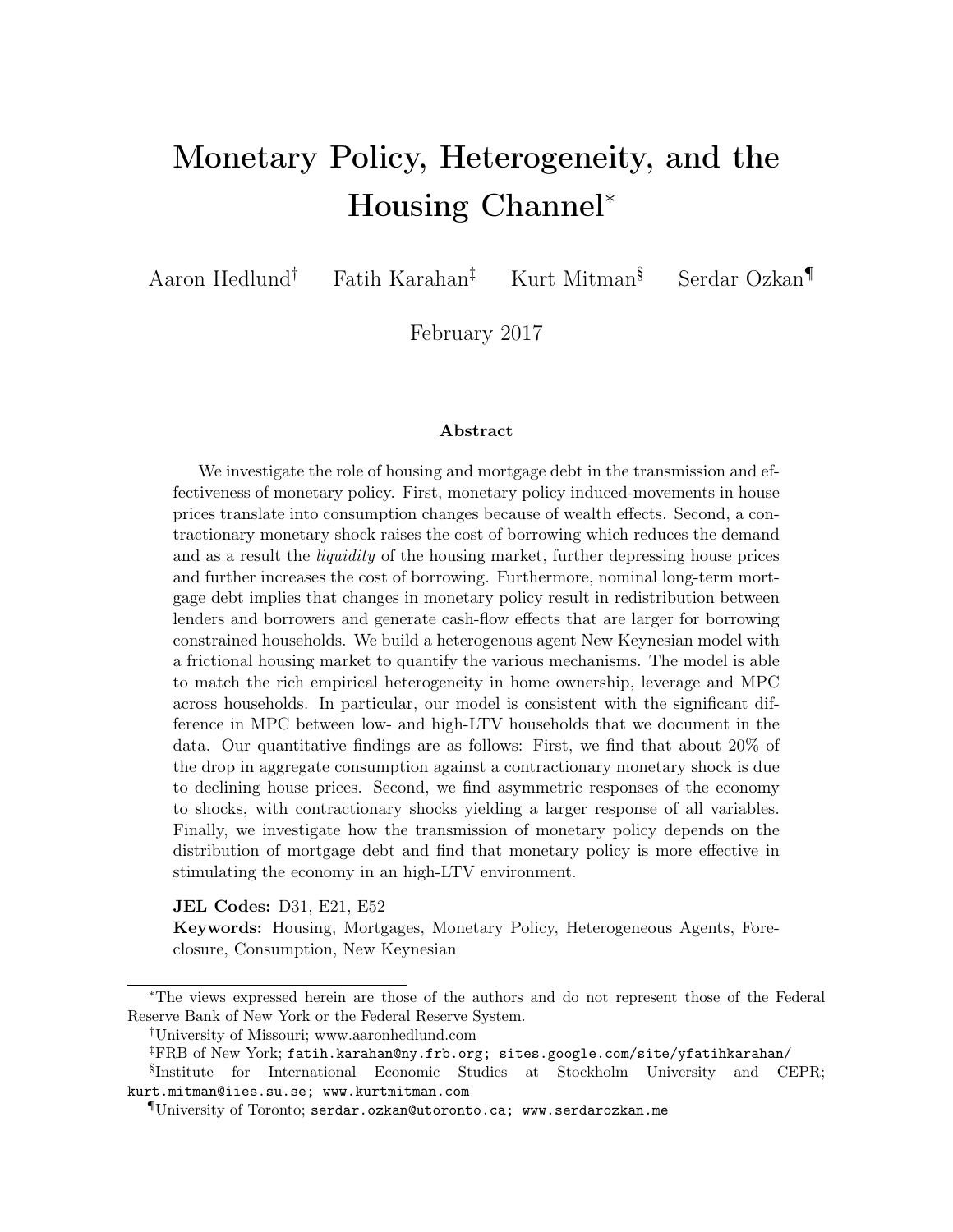## 1 Introduction

The recent Great Recession has brought to light the importance of housing and household debt for the propagation of shocks in the macroeconomy. For a majority of US households, owner-occupied housing represents the single most important asset in the household portfolio and is tied to the single largest liability—the mortgage. In this paper, we investigate the rich role that housing and nominal mortgage borrowing jointly play in the transmission of monetary policy.

In addition to the direct intertemporal substitution effect of monetary policy on consumption, changes in interest rates generate several indirect effects related to housing and mortgages. First, changes in interest rates can generate movements in real house prices. A reduction in the interest rate reduces the cost of borrowing, alleviates credit constraints and increases the demand for housing. The increase in demand for housing increases real house prices. This indirect effect on house prices can translate into significant movements in household consumption, as recent empirical research finds large effects of house prices changes on household durable spending and non-durable consumption (for example, [Mian](#page-43-0) *et al.* [\(2013](#page-43-0)); [Kaplan](#page-43-1) *et al.* ([2016a](#page-43-1))). We refer to this as the *house price channel.* Furthermore, an increase in demand makes the housing market more *liquid*, meaning that households can sell their homes faster and at a higher price. As a result, financially distressed households are more likely to sell their homes and thus less likely to default. This, in turn, further alleviates borrowing constraints as banks internalize the decline in the riskiness of mortgage lending. This *liquidity channel* disproportionally affects households with high-leverage, who have a higher marginal propensity to consume (MPC) relative to those with less mortgage debt.

Moreover, the fact that houses are financed with long-term nominal debt implies that declines in interest rates may affect disposable incomes through increased refinancing activity, i.e., *cash-flow channel* (see, e.g., [Flodén](#page-42-0) *et al.* ([2016](#page-42-0))). Furthermore, a change in real interest rate results in significant redistribution between households that are net debtors in nominal assets and net lenders. If debtors and lenders have different propensities to consume, this *redistribution channel* through balance sheets could have large effects on aggregate consumption (see, e.g., [Auclert](#page-41-0) ([2015](#page-41-0))).

Heterogeneity is crucial for accurately evaluating the importance of these different channels in understanding the role of monetary policy on aggregate demand. The fact that some households have borrowed more than others is not random, and clearly not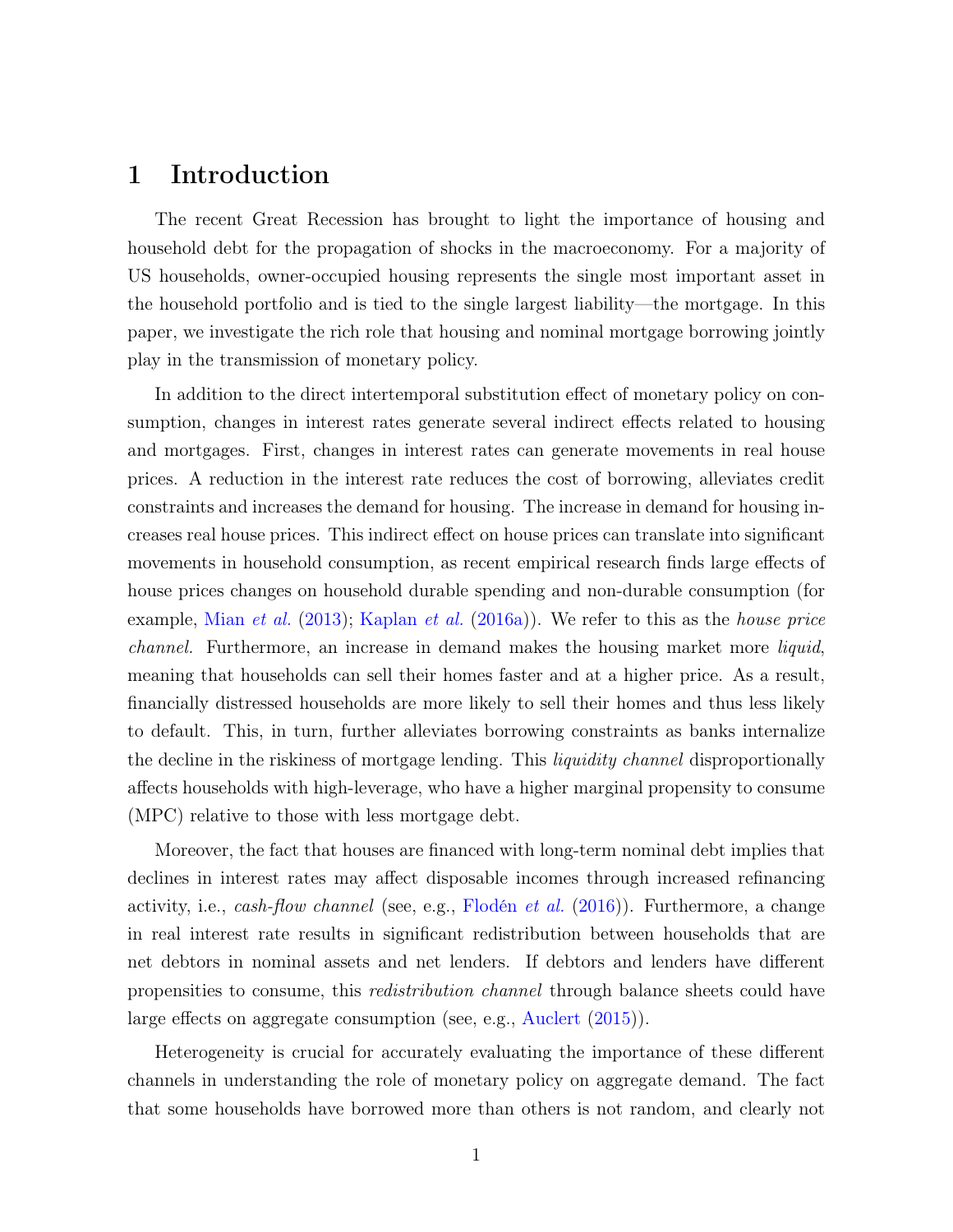orthogonal to their MPC. Thus, it is the joint distribution of mortgage debt and MPC that determines the relative contribution of the redistribution, cash-flow, and liquidity channels. Similarly, the distribution of liquid wealth is a key driver of the responsiveness of housing demand with respect to financing costs. Finally, generating a realistic distribution of marginal propensities to consume enables us to accurately capture indirect effects of monetary policy through the *income channel*—the consumption response to changes in labor demand (see, e.g. [Kaplan](#page-43-2) *et al.* [\(2016b](#page-43-2))).

The goal of this paper is to understand and quantify the extent to which the joint distribution of housing and mortgage debt affects the transmission of monetary policy through the above mechanisms. Answering this question requires developing a new framework that combines elements from heterogenous-agent macro models, models with nominal rigidities and frictional models of the housing market. In particular, our framework features (1) incomplete financial markets with uninsurable idiosyncratic labor income risk; (2) a frictional housing market that endogenizes the price and liquidity of the housing market;<sup>1</sup> (3) long-term nominal mortgages that generate nominal rigidity in household budget constraint and redistribution across borrowers and lenders; (4) price rigidities due to monopolistically competitive producers that face quadratic price adjustment costs à la [Rotemberg](#page-43-3) ([1982\)](#page-43-3).

We calibrate the steady state of the model to match United States microeconomic and macroeconomic data over the past twenty years. Given the importance of housing and debt in the mechanisms we emphasize in this paper, the calibration pays particularly close attention to matching the important dimensions of the joint distribution of assets, housing wealth, and mortgage debt as well as key moments related to household price posting and selling behavior in the housing market, households choices related to mortgage debt and default. The model generates the empirically relevant difference in MPC between low- and high-loan-to-value (LTV) households. Namely, using data from the Panel Study of Income Dynamics (PSID) we estimate the consumption response of households to transitory income shocks conditional on their LTV ratios. We find that the elasticity of consumption with respect to income shocks to be 0*.*27 for households with a LTV ratio above 85 percent, whereas the corresponding figure for households with a LTV ratio below 85 percent is significantly lower (in a statistical sense) at 0*.*19.

<sup>1</sup>We employ directed search in the housing market and show that our formulation admits block recursivity in the spirit of [Menzio and Shi](#page-43-4) [\(2010](#page-43-4)), greatly increasing the computational tractability and allowing us to conduct rich experiments to isolate the economic forces.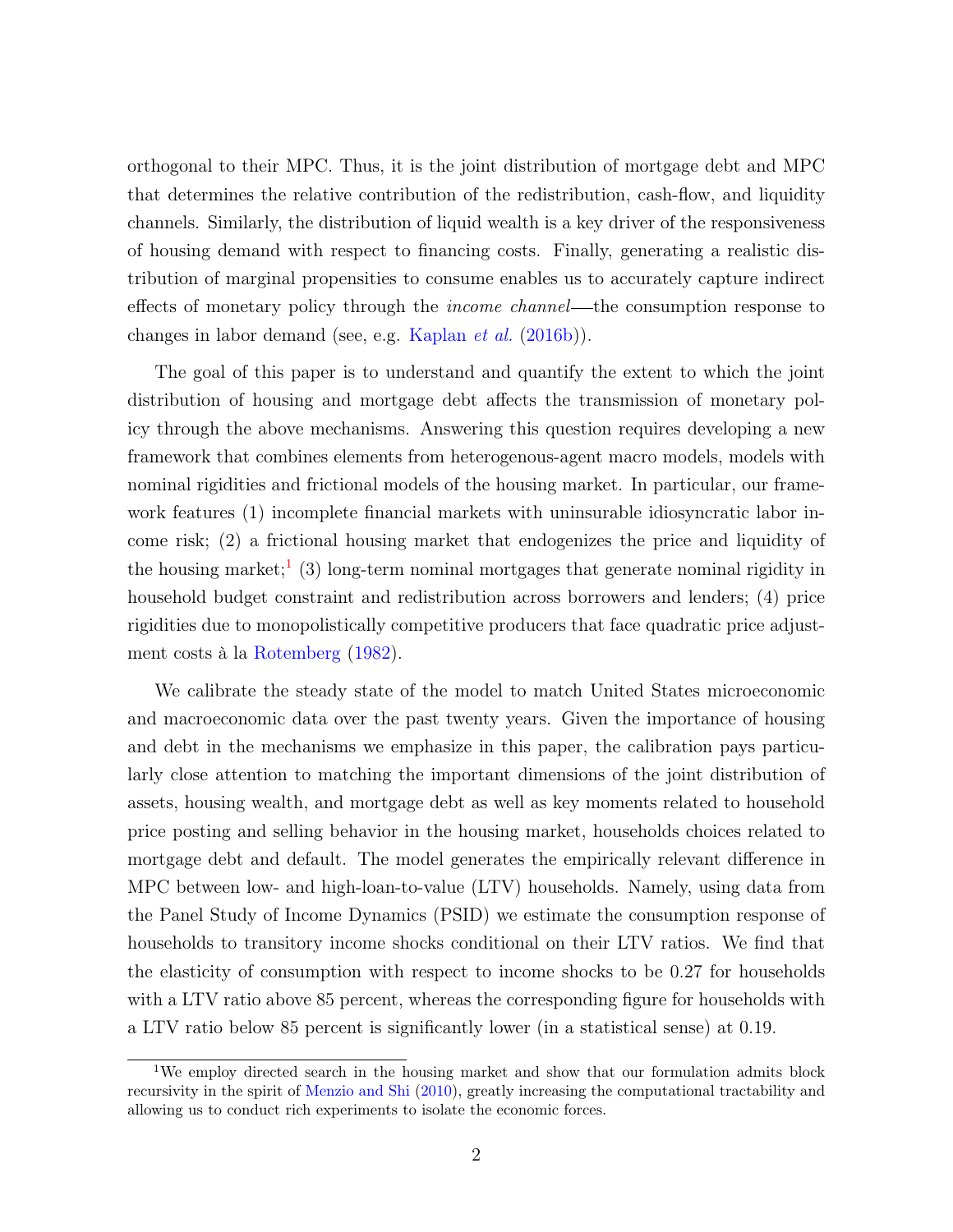The model generates several quantitatively important deviations from standard incomplete markets models where households are able to easily access their entire portfolio of wealth. First, heavily leveraged homeowners experience long selling delays in the housing market because their outstanding debt acts as a binding lower bound on the list price. This inability to quickly sell increases the exposure of such homeowners to idiosyncratic and aggregate risk, thereby making mortgage default more likely. This elevated default risk from housing illiquidity causes access to mortgage credit to tighten, thereby further impeding consumption smoothing. This impaired consumption smoothing generates as a result significant dispersion in the distribution of the marginal propensity to consume. Renters, and homeowners with substantial equity are relatively insensitive to income fluctuations, while heavily indebted homeowners stuck with houses they cannot quickly sell are far more responsive to shocks.

We then use this model to study the transmission of the monetary policy. Our quantitative findings are as follows: First, house prices decline in response to a monetary tightening, which causes an endogenous cascade of declining housing liquidity, elevated foreclosure risk, tighter credit, and further price declines. As this cycle unfolds, the consumption of leveraged homeowners responds strongly, which then impacts aggregate demand, income, and output. We find that about 20% of the consumption response is due to the movements in house prices.

Second, we investigate asymmetric effects of policy. We find that contractionary monetary shocks have larger effects on aggregate demand than expansionary shocks. This is mostly due to the shape of the leverage distribution: When rates do down, this relaxes fewer households' budget constraint than the number of households that fall into trouble with their mortgages when rates go up. Because of this underlying heterogeneity, the foreclosure rate disproportionately increases in response to monetary tightening, causing an asymmetric response in house prices. The asymmetry in house prices then feeds back into consumption.

Lastly, we investigate how the effectiveness of the monetary policy depends on the distribution of mortgage debt. For this purpose, we conduct a simple experiment and reduce the maximum LTV households are allowed to take from 125%, which is not binding in the calibration, to 85%. This generates nontrivial changes to the LTV distribution. The high-LTV economy implies a wider distribution of MPC with more households having high MPCs. As a result we find that expansionary monetary policy is more effective in an high-LTV economy.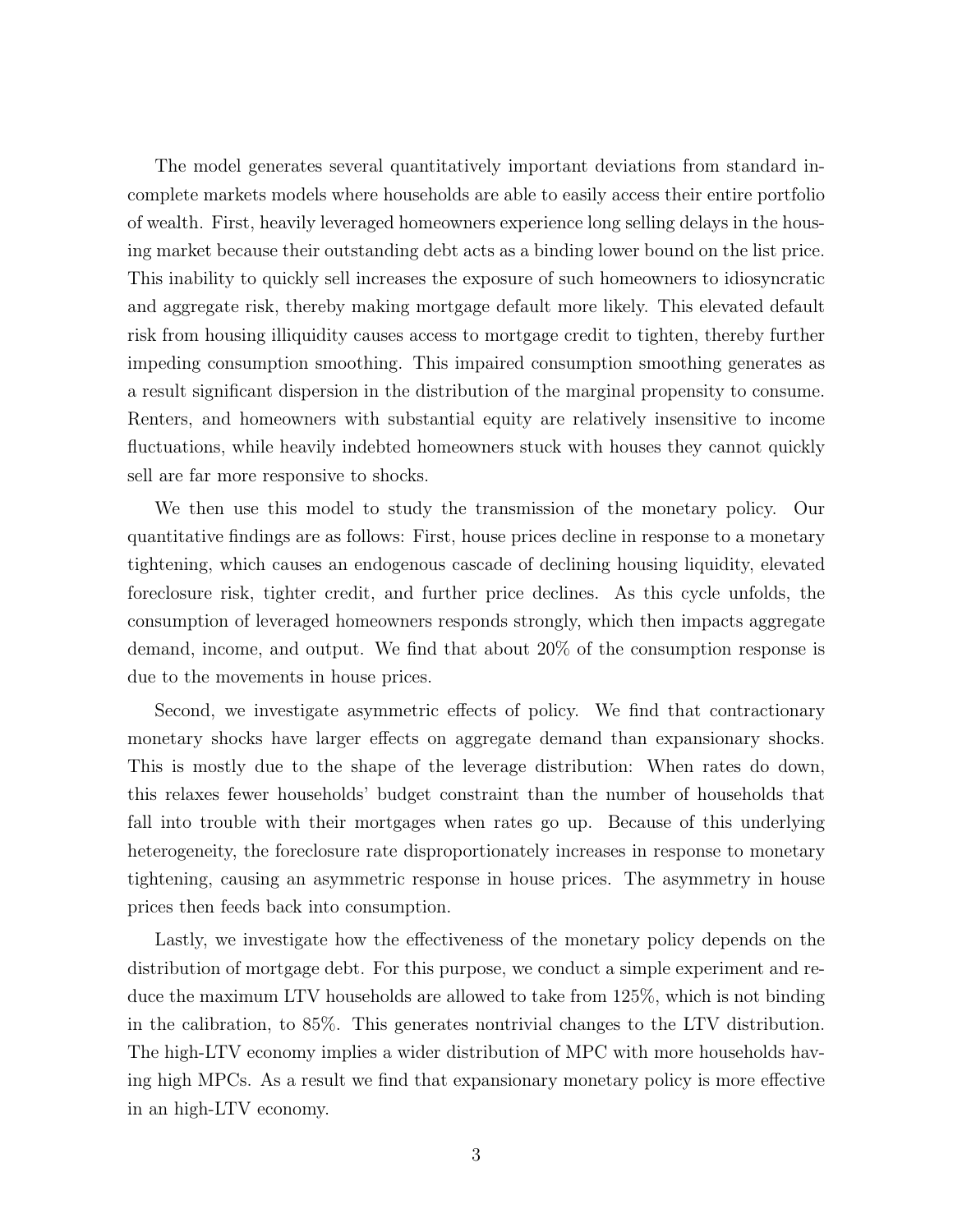Related Literature This paper is related to several strands of the literature. Several papers examine the role of house prices in driving aggregate fluctuations through consumption. [Mian](#page-43-0) *et al.* [\(2013\)](#page-43-0) and [Kaplan](#page-43-1) *et al.* [\(2016a](#page-43-1)) study the response of spending on cars and non-durable consumption, respectively, to housing net worth prices by exploiting geographical variation in the housing collapse of 2006—2009. They find an elasticity in the range of 0.6 to 0.8 for spending on cars and 0.2 to 0.4 for non-durable expenditures. Furthermore, they show that this elasticity is higher for poorer households and those with higher loan-to-value on their mortgages. In addition, [Kaplan](#page-43-1) *et al.* [\(2016a\)](#page-43-1) decompose the response of non-durable spending into changes in prices versus quantities and show that price movements can account for one fifth of the consumption response<sup>2</sup> The elasticities of consumption to house price changes documented in the Great Recession, however, are much larger than previously estimated in the literature using different data and over different time periods that generally found an elasticity in the range of 0 to 0.10 ([Carroll](#page-41-1) *et al.* [\(2011\)](#page-41-1); [Attanasio](#page-41-2) *et al.* [\(2009\)](#page-41-2); [Calomiris](#page-41-3) *et al.* [\(2009\)](#page-41-3); [Browning](#page-41-4) *[et al.](#page-41-4)* [\(2013\)](#page-41-4); Case *[et al.](#page-41-5)* ([2011](#page-41-5)); [Campbell and Cocco](#page-41-6) [\(2007\)](#page-41-6)).

There is a nascent empirical literature that investigates how household balance sheets affect the transmission of monetary policy. [Di Maggio](#page-42-1) *et al.* ([2014](#page-42-1)) show a significant consumption response to monetary policy, but they highlight how voluntary deleveraging attenuates the effect of rate reductions on consumption. Consistent with other work, they show that the marginal propensity to consume is higher for low income or underwater borrowers, and that the effect is larger in counties with a greater fraction of adjustable rate mortgages. In other words, debt rigidity reduces the effectiveness of monetary policy in their setting. [Keys](#page-43-5) *et al.* ([2014](#page-43-5)) also show that voluntary deleveraging mutes the response of consumption to lower mortgage rates. They also show that regions that were more exposed to mortgage rate declines saw faster recovery of house prices, consumption, and employment, particularly in the non-tradable sector. In short, these papers provide empirical support for the key result that the effectiveness of monetary policy crucially depends on the distribution of liquid wealth and mortgage debt. [Auclert](#page-41-0) ([2015\)](#page-41-0) documents the importance of the redistribution channel and develops a sufficient statistic approach for quantifying it, but abstracts from housing in the household portfolio. A number of other papers have focused on how different dimension of heterogeneity such as age ([Wong](#page-44-0) ([2015](#page-44-0))), debt-to-income ratio [\(Flodén](#page-42-0) *et al.* [\(2016\)](#page-42-0)), and housing and

<sup>2</sup>[Stroebel and Vavra](#page-44-1) ([2014](#page-44-1)) have previously shown that these movements in prices should be interpreted as changes in local mark-ups to demand shocks.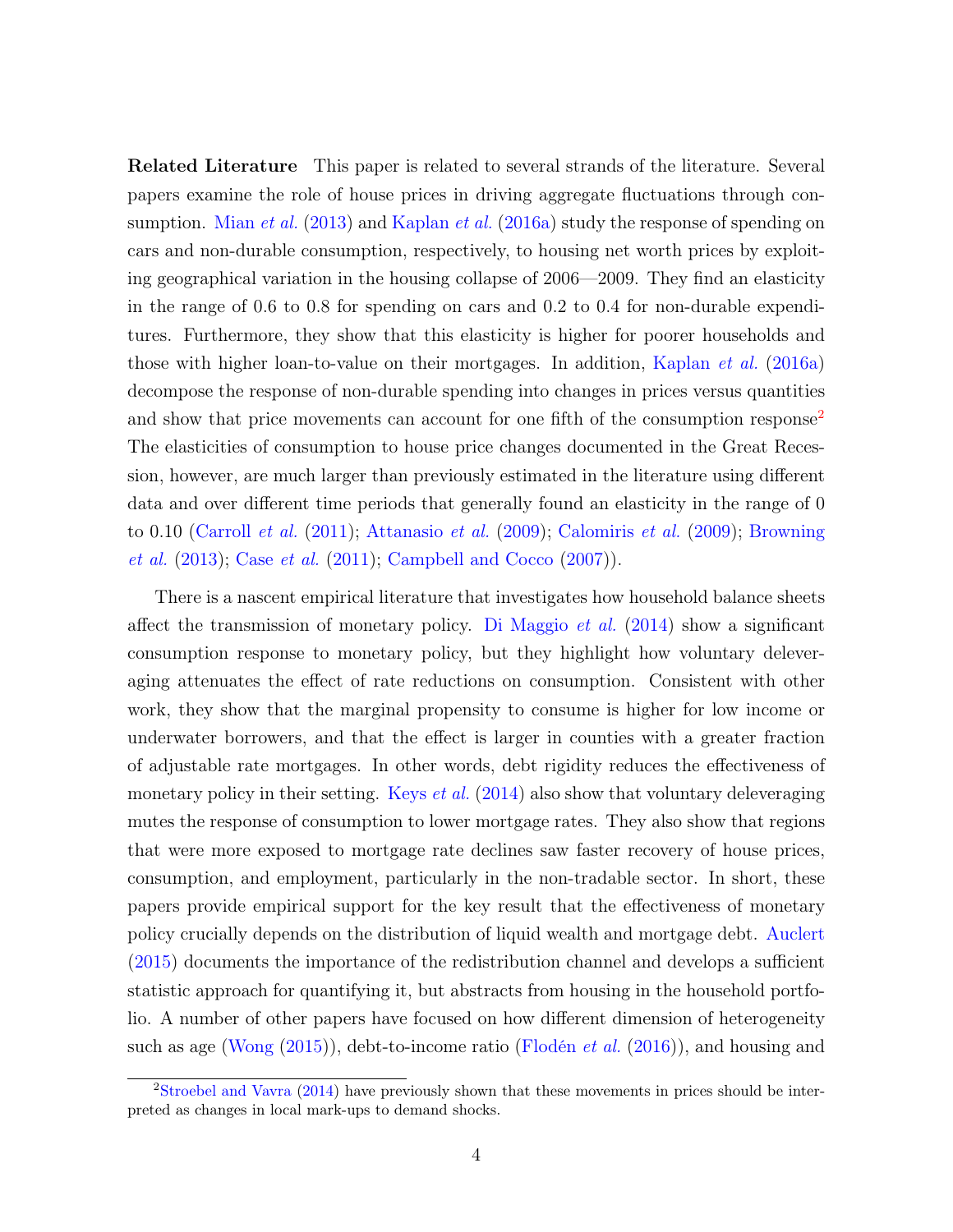mortgage tenure ([Cloyne](#page-41-7) *et al.* [\(2015\)](#page-41-7)).

Our paper also contributes to several strands of the modeling literature. First, our framework is the first to introduce housing, long-term debt and a frictional housing maker with the new class of heterogeneous-agent New-Keynesian (HANK) models ([Challe](#page-41-8) *et al.* ([2015\)](#page-41-8); [Gornemann](#page-42-2) *et al.* [\(2014\)](#page-42-2); [Kaplan](#page-43-2) *et al.* [\(2016b](#page-43-2)); [McKay and Reis](#page-43-6) ([Forthcoming](#page-43-6)); [Luetticke](#page-43-7) ([2015](#page-43-7))). Second, our paper contributes to the modeling literature that has investigated the role of housing and household debt in understanding the consumption and foreclosure dynamics (e.g. [Garriga and Hedlund](#page-42-3) ([2016](#page-42-3)); [Garriga](#page-42-4) *et al.* ([2015](#page-42-4)); [Huo](#page-42-5) [and Rıos-Rull](#page-42-5) [\(2013\)](#page-42-5); [Kaplan](#page-43-8) *et al.* ([2015](#page-43-8)); [Favilukis](#page-42-6) *et al.* [\(2010\)](#page-42-6); [Corbae and Quintin](#page-42-7) ([2015\)](#page-42-7); [Chatterjee and Eyigungor](#page-41-9) ([2011](#page-41-9)); [Hedlund](#page-42-8) ([2015](#page-42-8))) by jointly modeling heterogeneity, monetary policy and long-term debt. Our paper is closely related to [Hedlund](#page-42-8) ([2015\)](#page-42-8), which looks at what impact higher inflation could have had in potentially mitigating the Great Recession by inflating away nominal mortgage debt. But that paper abstracts from the conduct of monetary policy, nominal rigidities and production in the economy.

## 2 Model

In this section, we develop a heterogeneous agents New Keynesian model with housing and mortgages. To investigate the effect of the housing channel in the transmission of monetary policy, we include the following key ingredients: (1) a frictional housing market that endogenizes the price and liquidity of the housing market; (2) long-term nominal mortgages that generate nominal rigidity in household budget constraint and redistribution across borrowers and lenders; (3) sticky prices in goods market à la [Rotemberg](#page-43-3) ([1982\)](#page-43-3), so as to provide a role for aggregate demand in determining output.

The economy is populated by *(i)* a measure one of infinitely lived households, *(ii)* real estate brokers that facilitate transactions in the housing market, *(iii)* banks that issue long-term adjustable rate mortgages, *(iv)* government sponsored enterprises that provide insurance to the banks against the default risk of mortgages, *(v)* a set of intermediate goods producers in a monopolistically competitive market producing a product of variety *j ∈* (0*,* 1), *(vi)* a representative final goods producer aggregating intermediate goods into the final consumption good in a competitive market, *(vii)* a government that sets fiscal policy, and *(viii)* a monetary authority that sets the nominal interest rate. Time is discrete.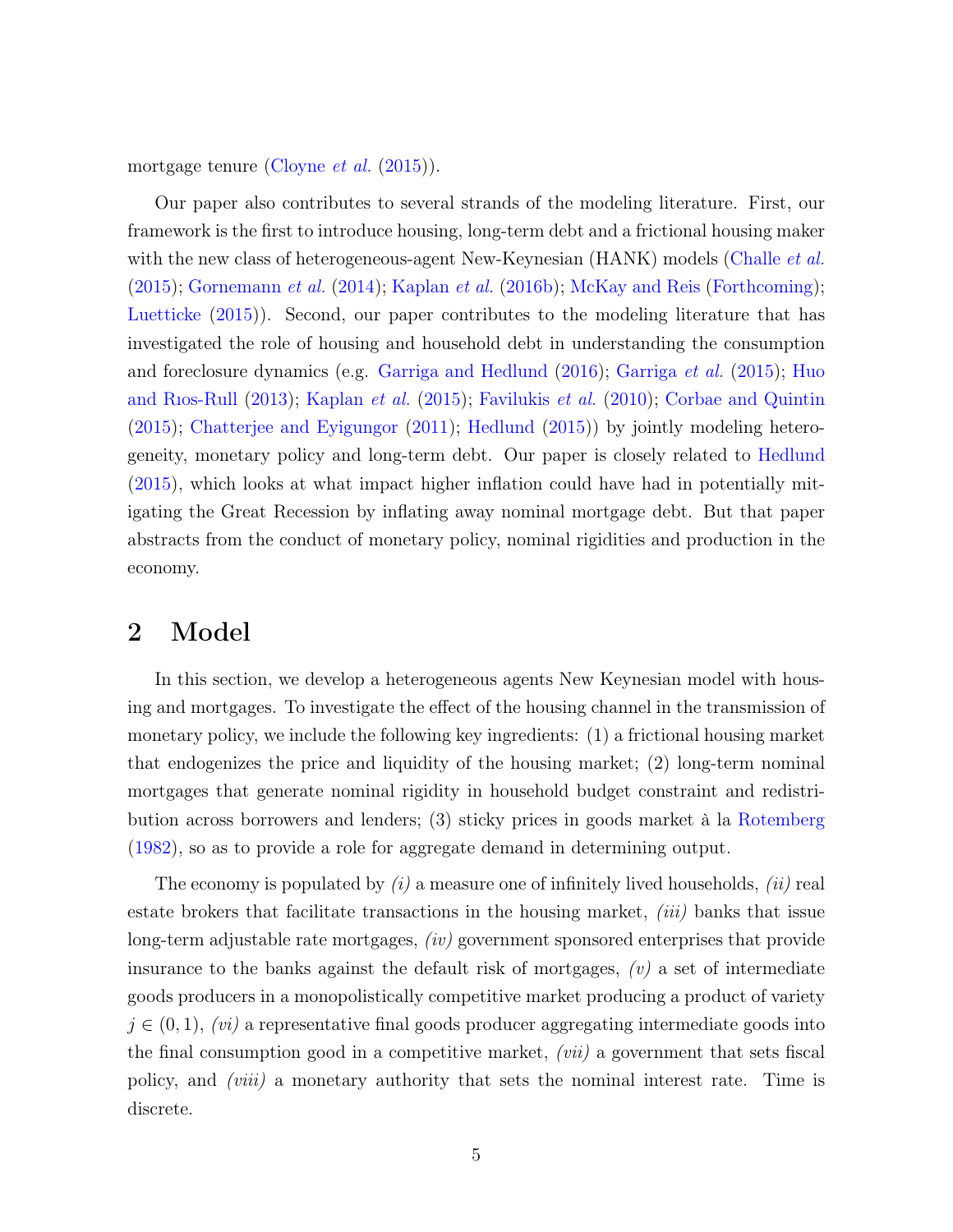Below, we present the details of the model. Wherever non-essential, the technical details and equations are relegated to appendix [A.](#page-45-0)

#### 2.1 Households

There is a continuum of infinitely lived households that are subject to uninsurable idiosyncratic labor productivity risk. Their labor productivity *z<sup>t</sup>* follows an exogenous finite state Markov according to the transition matrix  $\Gamma(z_{t+1} \mid z_t)$ . Households have preferences over non-durable consumption *c*, leisure *l*, and housing services *s* and are endowed with one unit of time every period, which they allocate between market work and leisure. Preferences are time-separable and the future is discounted at rate *β*. The expected lifetime utility of a household is given by:

$$
\mathbb{E}_0 \sum_{t=0}^{\infty} \beta^{t-1} \frac{\left[ (1 - \phi_h)c_t^{1 - \gamma_h} + \phi_h s_t^{1 - \gamma_h} \right]^{\frac{1 - \sigma}{1 - \gamma_h}}}{1 - \sigma} - g(l_t), \text{ with } g(l_t) = \psi \frac{l^{1 + \frac{1}{\varphi}}}{1 + \frac{1}{\varphi}}.
$$

Furthermore, we assume that the utility from leisure is proportional to labor productivity so that only aggregate movements in the wage rate affect the labor supply of households. We use the CES aggregator between the consumption-leisure bundle and the housing services. The parameters  $\beta$ ,  $\sigma_L$ ,  $\gamma_h$ , and  $\varphi$  measure the discount factor and relative risk aversion, elasticity of substitution between consumption and housing services, and Frisch elasticity of labor supply, respectively.  $\phi_h$  determines the share of housing services in total consumption.

The households enjoy housing services *s* either by owning and occupying a house or by renting from a competitive market in the form of apartment space. Owner-occupied housing comes in a set of discrete sizes,  $h \in \mathcal{H} = \{h_1, h_2, ... h_n\}$ . Living in an owneroccupied house of size *h* generates a service flow of  $s = h\omega_h$ , whereas living in a rental unit of the same size generates a service flow of  $s = h$ .  $\omega_h \geq 1$  captures the motives towards ownership beyond those that are explicitly modeled. Homeowners are not allowed to rent out their housing unit to a tenant.

Households can save in a risk free bond,  $b_{t+1}$  at a price of  $q_t^B$ . Renters are not allowed to borrow. Homeowners can borrow in the form of long term, adjustable rate nominal mortgage contracts. In other words, homeownership allows households to extend their borrowing limit. Mortgage size and the mortgage interest rate in period *t* are denoted by  $M_t$  and  $r_{mt}$ , respectively.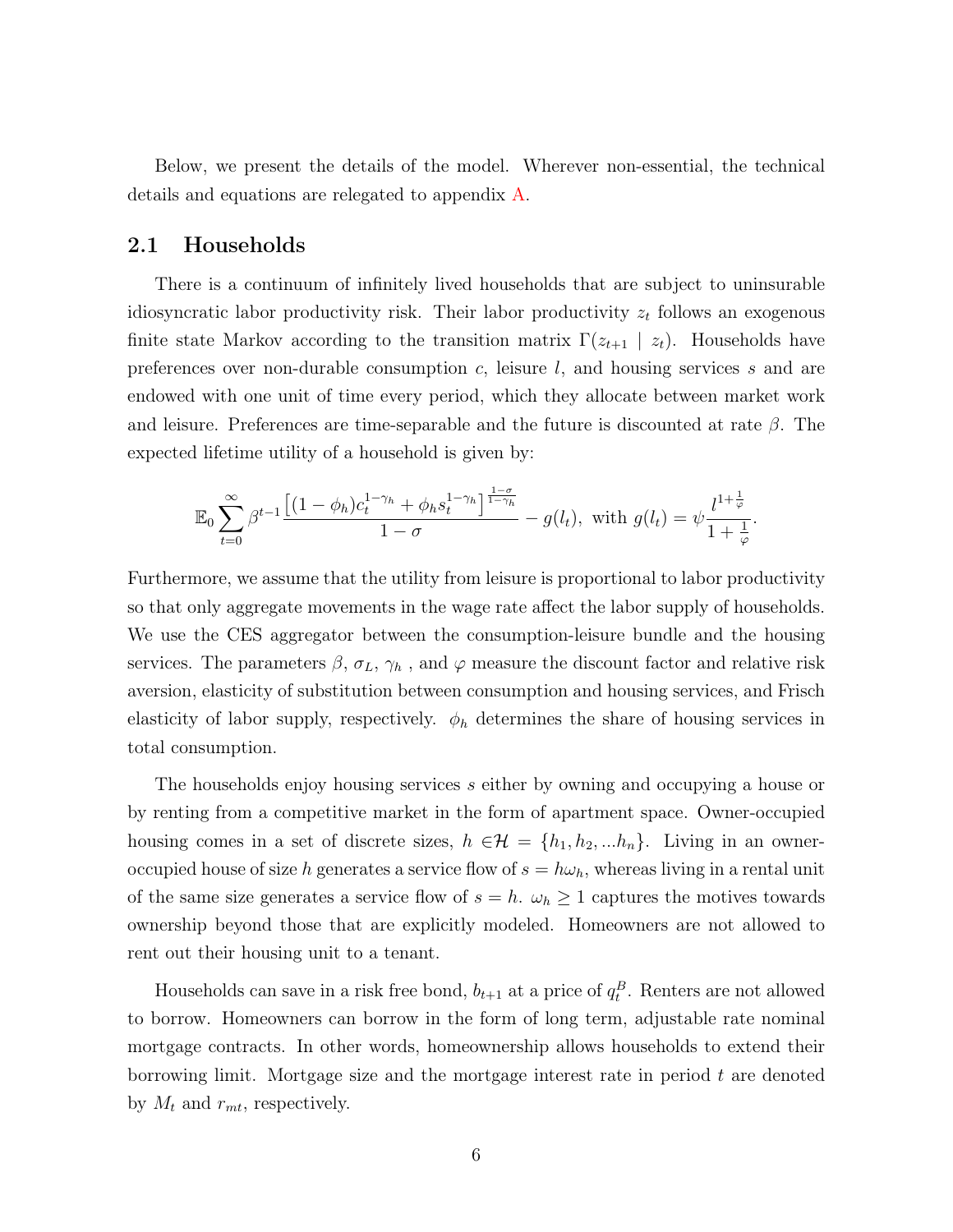#### 2.2 Real estate brokers and the housing market

There is a fixed supply of housing in the economy that does not depreciate. Homeowners are allowed to sell their houses *provided that they have the ability to pay off any outstanding mortgage debt.* Houses are sold in a decentralized market subject to search frictions. Search is directed: A seller with a house size of *h* decides on the posting price *x<sup>s</sup>* to put it on the market. She then meets a real estate broker who has entered the  $(x_s, h)$ -submarket by paying an entry cost of  $\kappa h$ . A meeting between a real estate broker and a seller happens with probability  $\tilde{p}_t(\theta_t(x_s, h))$ , where  $\theta_t(x_s, h)$  is the tightness of the submarket for houses of size *h* that are listed at a price of *x<sup>s</sup>* in period *t*. Homeowners that try and fail to sell their houses pay a utility cost *ξ*.

After buying the houses from sellers, real estate brokers turn around and sell them to buyers in a centralized market. Real estate brokers have access to a technology that allows them to splice houses into a few smaller houses as well as to combine several into a larger unit. The implication of this assumption is that houses in the buying market are priced per unit, i.e., renters (including people who just sold their house) can purchase houses from the real estate brokers at a unit price  $p_t^H$ . Therefore, a renter buys a house of size *h* at price  $p_t^H h$ . To keep the problem simple, we do not allow homeowners to own multiple houses at the same time. If they want a house of different size, they must first sell their existing house in the frictional market. Buyers immediately move into their house and switch from apartment-dweller ("renter") status to homeowner status. Note that brokers are not permitted to carry housing inventories into future periods, but inventories *do* arise in equilibrium from the portion of the housing stock that owners put on the market but fail to sell.

Directed search and block-recursive structure We assume free entry of real estate brokers in every market. Letting  $\alpha_t(\theta_t(x_s, h)) = \frac{\tilde{p}_t(\theta_t(x_s, h))}{\theta_t(x_s, h)}$  denote the probability that a broker finds a seller in period *t*, the free entry condition can be written as:

<span id="page-7-0"></span>
$$
\kappa h = \overbrace{\alpha_t(\theta_t(x_s, h))}^{\text{prob of match}} \overbrace{(p_t^H h - x_s)}^{\text{broken revenue}} \tag{1}
$$

for all markets with  $\theta_t(x_s, h) > 0$ . The revenue to a broker of purchasing a house is  $p_t^H h - x_s$ . Therefore, brokers continue to enter the submarket  $(x_s, h)$  until the cost *κh* exceeds the expected revenue.

The use of directed search and real estate brokers borrows a key idea from the labor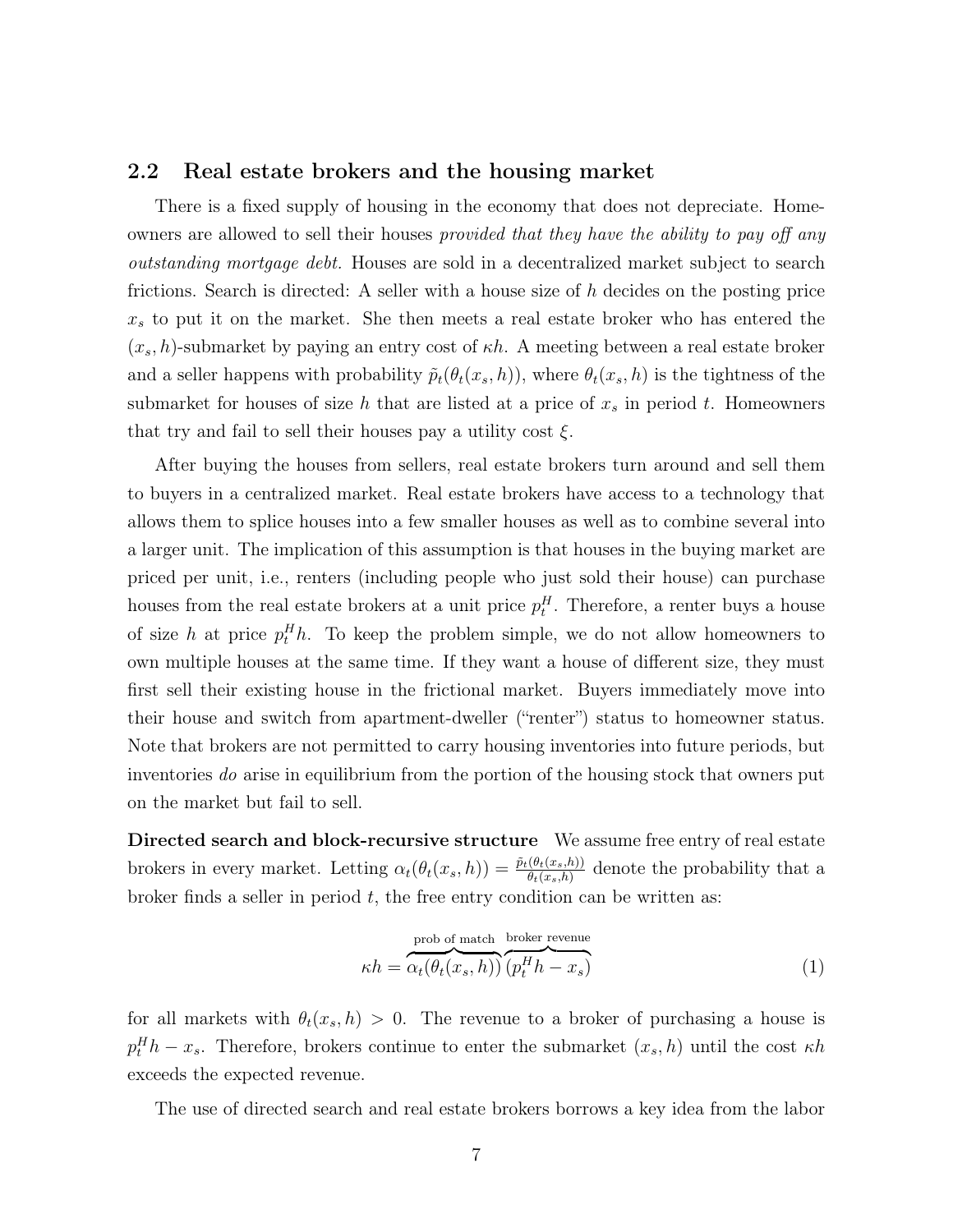search literature. As in [Menzio and Shi](#page-43-4) ([2010](#page-43-4)) and [Menzio and Shi](#page-43-9) ([2011](#page-43-9)), directed search with risk-neutral agents on one side of the market (real estate brokers in this model) gives rise to the simple condition in  $(1)$  $(1)$ . This condition pins down the tightness of each market independent of household characteristics that decide to trade in that market, as shown in ([2\)](#page-8-0). The latter is important, because it allows us to solve market tightnesses as a function of  $p_t^H$ , without having to solve the maximization problem of households.

<span id="page-8-0"></span>
$$
\theta_t(x_s, h) = \alpha_t^{-1} \left( \frac{\kappa h}{p_t^H h - x_s} \right) \tag{2}
$$

This feature would not arise in random search models with bargaining. In such models, the outcome of bargaining depends on the characteristics of market participants (e.g. wealth and income of households). Price posting solves this problem. Free entry of risk-neutral agents insures a simple relationship between price and liquidity that is independent of household characteristics. These insights were previously used in [Hedlund](#page-42-9) ([2016b](#page-42-9)), [Hedlund](#page-42-10) [\(2016a](#page-42-10)), [Karahan and Rhee](#page-43-10) [\(2013\)](#page-43-10), and [Garriga and Hedlund](#page-42-3) [\(2016\)](#page-42-3) to study different issues about housing.

Apartments We assume that apartment space can be produced using the final good. In particular, landlords have access to a linear technology that converts one unit of the final good into *A<sup>h</sup>* units of apartment space (and vice versa). Market for apartments is competitive. Letting  $r_h$  denote the rental price of a unit of apartment, the technology implies that  $r_h = \frac{1}{A}$  $\frac{1}{A_h}$ . Thus a renter who rents  $a_h$  units of apartment space pays  $r_h a_h$ units of final good as rent. It is important to note that the rental rate is pinned down by the technology and does not respond, among others, to changes in house prices. We also assume that the largest apartment one can rent is smaller than the maximum size of owner-occupied house, which implies a partial segmentation in the housing market. This is going to be one of the reasons why households would become home owners.

### 2.3 Mortgages and banks

Banks offer long-term, fixed-rate mortgage contracts. The contract is characterized by a nominal face value,  $M_{t+1}$ , the price at origination,  $q_{mt}^0$ , and the amortization rate  $r_{mt}$ . A household receives nominal funds  $q_{mt}^0 M_{t+1}$  when taking out the loan and could pay it off the subsequent period by paying  $M_{t+1}$ . However, mortgages are long-term and have no pre-defined maturity date. Borrowers are free to choose how quickly to pay down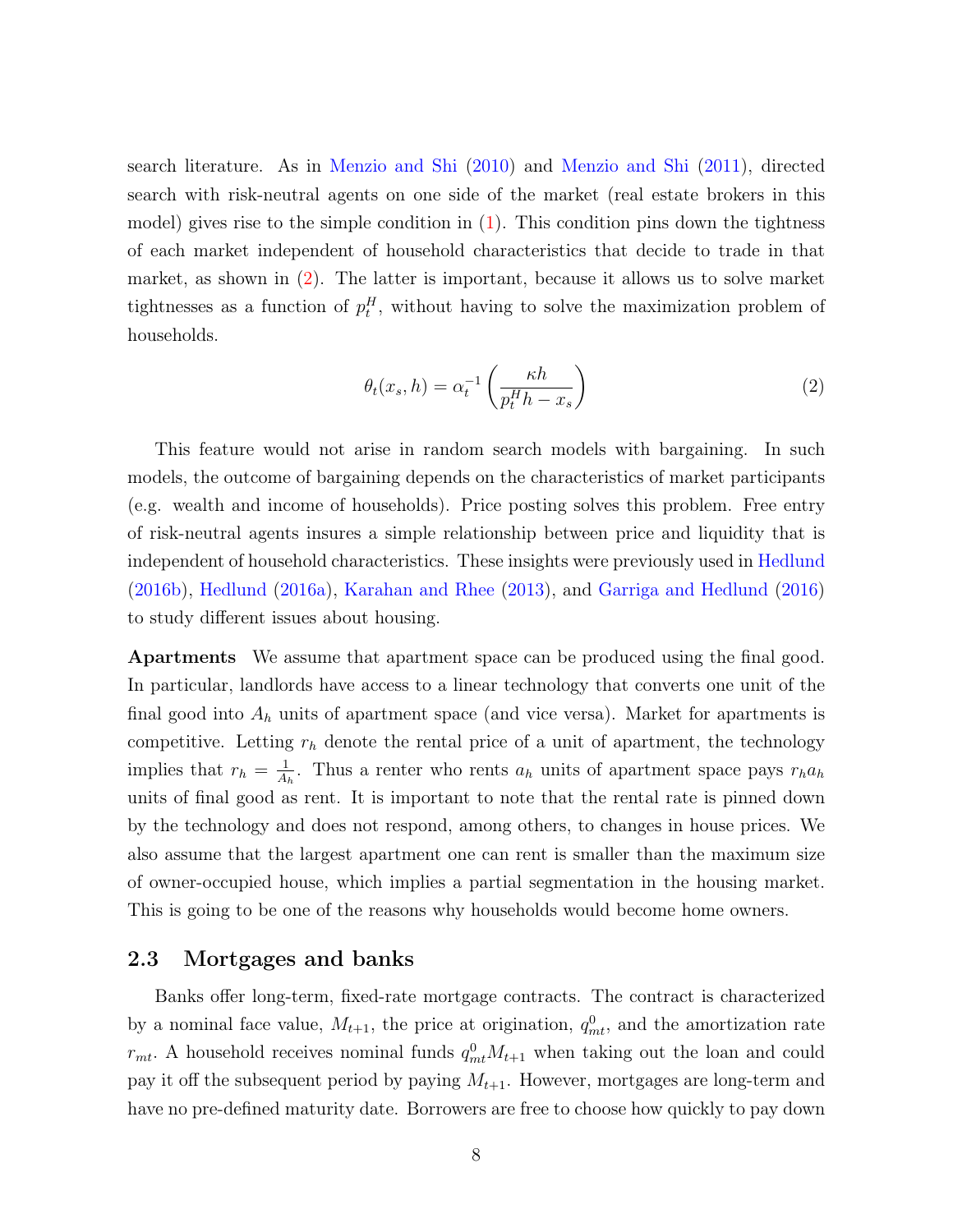their mortgage so long as they keep making a minimum payment, which is a pre-specified fraction of the loan; i.e.  $M_{t+1} \leq (1 - \chi)M_t$ . Thus,  $1/\chi$  controls the effective duration of the mortgage. To summarize, a borrower with an existing contract amount of  $M_t$  that chooses  $M_{t+1} \leq (1 - \chi)M_t$  has to make a mortgage payment of  $(1 + r_{mt})M_t - M_{t+1}$ . In addition to making a payment (or paying off) the loan, borrowers also have the option to refinance by originating a new loan and paying off the existing one.

Banks take into account two types of risks when issuing loans. First, borrowers have the default option, in which case they lose their house, incur a utility cost  $\xi_f$ , and have their debt discharged.<sup>3</sup> In the event of foreclosure, the bank sells the repossessed house (REO properties) in the frictional decentralized housing market (as individual sellers do) and incurs a loss  $\gamma^{REO}$ , proportional to the selling price<sup>4</sup>. When the bank sells a foreclosed house, it absorbs all losses but must pass along all profits to the borrower in the (unlikely) event that sales revenues exceed the remaining mortgage balance. The value to a lender of repossessing a house of size  $h$  is given by equation  $(5)$  $(5)$  in appendix [A.](#page-45-0)

Second, as explained above, households also have the option of prepayment and refinancing the loan by paying off their old mortgage and taking out a new one. Banks have to price in these risks and determine the price of mortgage  $q_{mt}^0$  accordingly. Thus, mortgage prices depend on borrower characteristics. The recursive equation that determines the mortgage pricing is given by equation  $(6)$  $(6)$  in appendix [A.](#page-45-0)

Banks finance themselves by bundling the future streams of payments net of servicing costs into mortgage backed securities (MBS). A mortgage backed security is indexed by its date of issuance,  $MBS_{\tau}$ , and has a price in period *t*given by  $q_t^{MBS_{\tau}}$  (we normalize the face value of the MBS to 1). Banks compete for consumers loan-by-loan, and so make zero expected (and ex-post) profit on each loan. Aggregate losses are reflected in the returns to the MBS. The proceeds from the issuance of the MBS need to satisfy all of the funds required to originate the mortgages in period *t*:

<sup>&</sup>lt;sup>3</sup>The utility cost is meant to represent, among other things, the stigma associated with foreclosure and non-monetary moving costs.

<sup>&</sup>lt;sup>4</sup>This cost is meant to capture the various costs to the banks of selling foreclosed houses.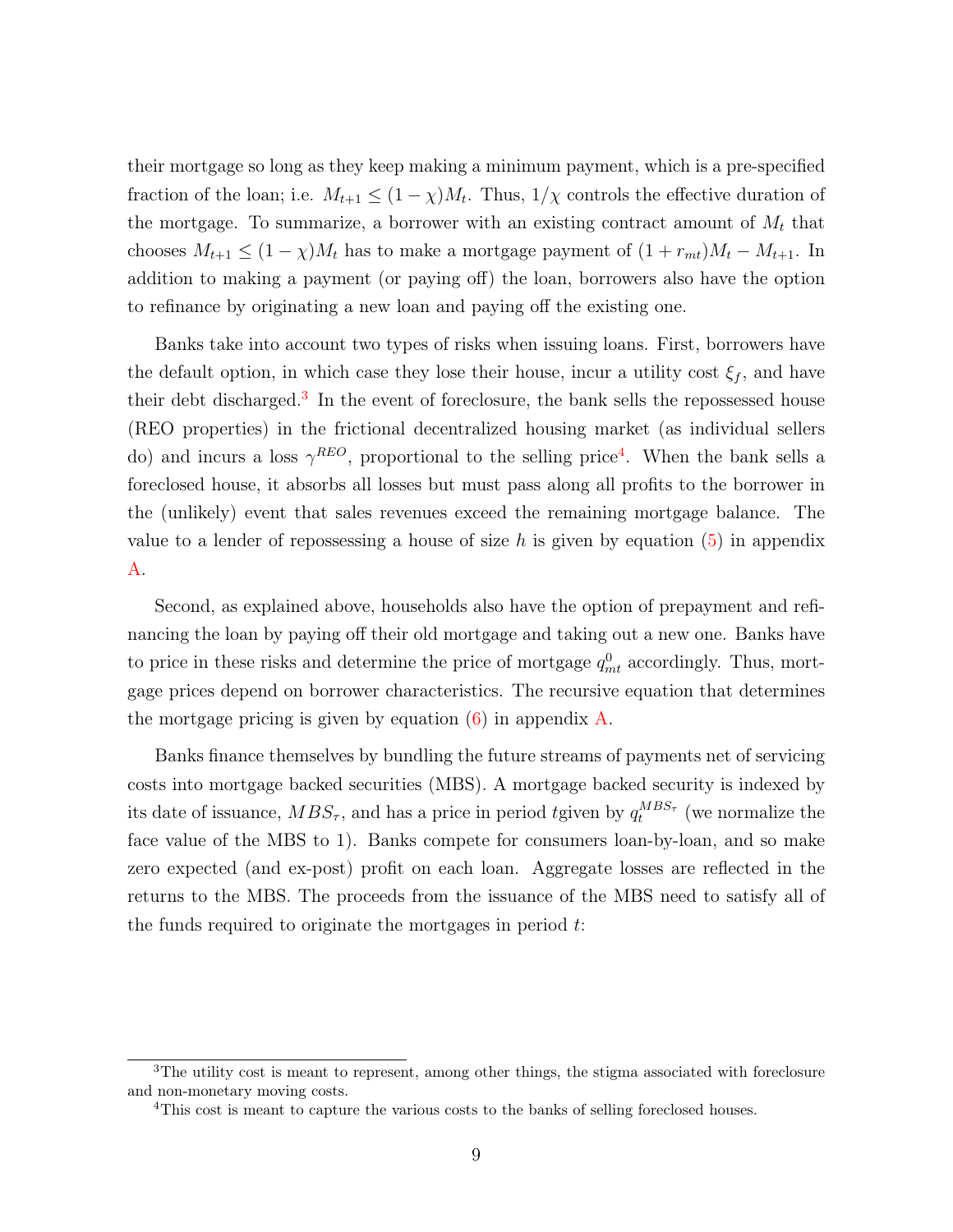$$
q_t^{MBS_t} \quad MBS_t = \int Buy(X_t^{RENT}) \times q_{mt}^0(X_{t+1}^{OWN})M_{t+1}\Phi_t^{RENT}(dX_t^{RENT})
$$
  
+ 
$$
\int Refi(X_t^{OWN}) \times q_{mt}^0(X_{t+1}^{OWN})M_{t+1}\Phi_t^{OWN}(dX_t^{OWN})
$$
  
+ 
$$
\int (Sell(X_t^{OWN}) \times Buy(X_t^{OWN})) \times q_{mt}^0(X_{t+1}^{OWN})M_{t+1}\Phi_t^{OWN}(dX_t^{OWN})
$$

where the first line are new owners who take on a mortgage, the second line are for households who refinance and the third line are owners who sell and buy a new house in the same period. The MBS will all be held by the mutual fund, and thus the payout of the MBS can be written recursively as:

$$
q_t^{MBS_{\tau}}MBS_{\tau} = \frac{1}{1 + r_{SDF}} (q_{t+1}^{MBS_{\tau}}MBS_{\tau} + \int Pay(X_t^{OWN,\tau}) (M_t(X_t^{OWN,\tau}) - M_{t+1}(X_t^{OWN,\tau})) \Phi_t^{OWN}(dX_t^{OWN,\tau}) + \int SelI(X_t^{OWN,\tau}) M_t(X_t^{OWN,\tau}) \Phi_t^{OWN}(dX_t^{OWN,\tau}) + \int Refi(X_t^{OWN,\tau}) M_t(X_t^{OWN,\tau}) \Phi_t^{OWN}(dX_t^{OWN,\tau}) + \int Force(X_t^{OWN,\tau}) P_{t+1} J_{REO}(h_t(X_t^{OWN,\tau})) \Phi_t^{OWN}(dX_t^{OWN,\tau}))
$$

where  $X_t^{OWN,\tau}$  are the individual state variables for households in period *t* who originated a mortgage in period *τ*and still have a positive mortgage value outstanding. The price of an MBS originated in period *τ*has a face value 0 in all periods beginning with the period in which the final mortgage is repaid. In order to compute the transition, what we need to figure out is how the prices of the MBS jump when the shock occurs. Basically, in the period of the shock we need to solve for the fixed point for the return on the previous period's savings that is also consistent with the return on the mortgage portfolio. From the backsolve, we know exactly the  $q_2^{MBS_{\tau}}MBS_{\tau}$  component, since we can use  $q_{0m,1}$  to price the continuations. But the payouts in that period will depend on the loss. But, then, going forward, we know that the return will just be given by the risk-free rate, so there will be no additional fixed points in the future periods, so we know exactly what the sequence of q's will be.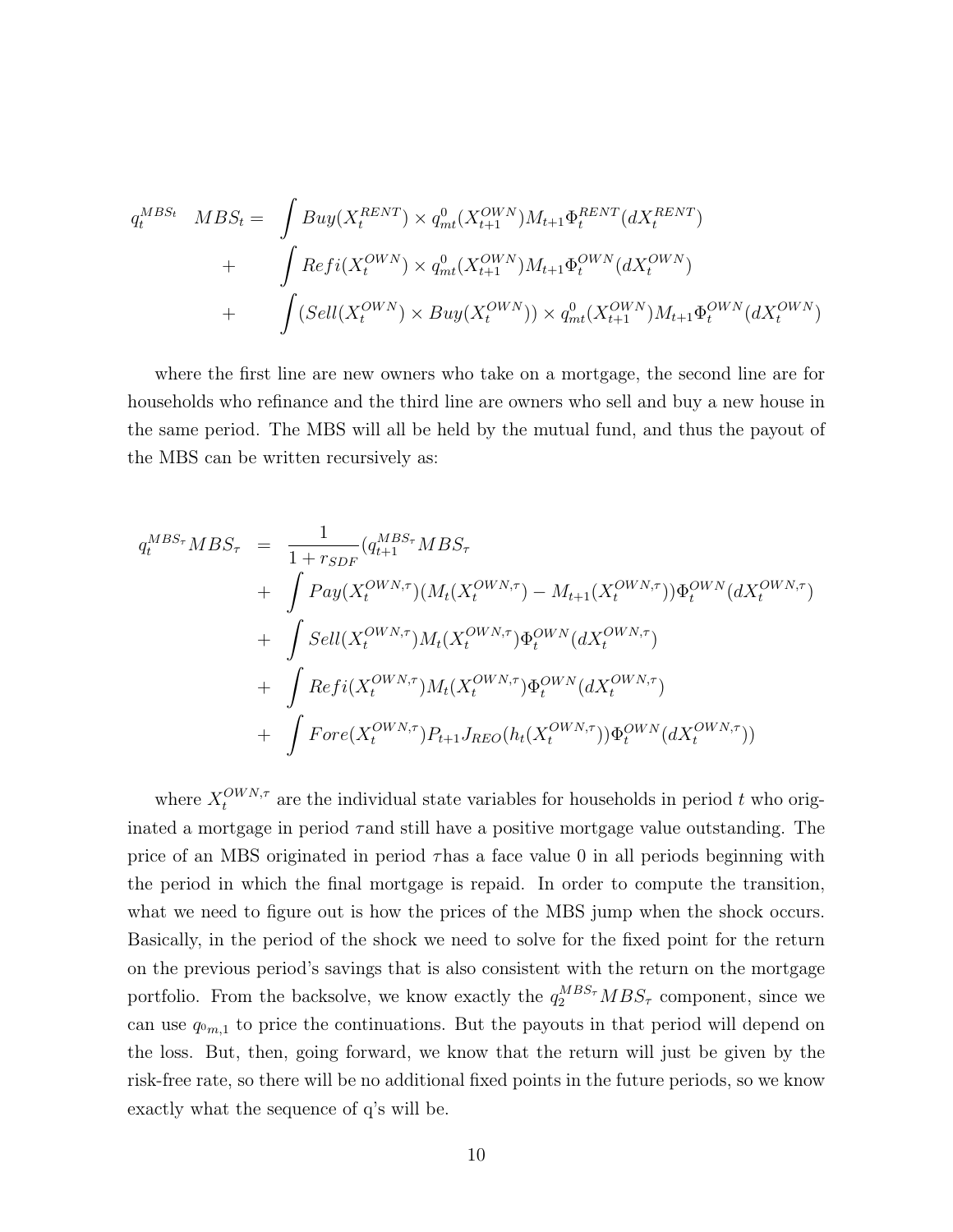#### 2.4 Recruiting Firm

We follow the New Keynesian literature and assume that households provide differentiated labor services,  $l_{it}$ . We assume that there exists a representative recruiting firm that aggregates the differentiated labor services into the aggregate labor services  $L_t$  with a CES aggregator:

$$
L_t = \left(\int_0^1 z_{it}(l_{it})^{\frac{\epsilon_w - 1}{\epsilon_w}} dt\right)^{\frac{\epsilon_w}{\epsilon_w - 1}},
$$

where  $\epsilon_w$  is the elasticity of substitution across labor services.

We assume that there exist a continuum of competitive unions that sell households' labor services to the recruiting firm. Given aggregate labor demand *L* by the intermediate goods firms, the recruiting firm minimizes costs

$$
\int_0^1 W_{it} z_{it} l_{it} di
$$

implying a demand for the labor services of household *i*:

$$
l_{jt} = l(W_{it}; W_t, L_t) = \left(\frac{W_{it}}{W_t}\right)^{-\epsilon_w} L_t
$$

where  $W_t$  is the (equilibrium) nominal wage which can be expressed as

$$
W_t = \left(\int_0^1 z_{it} W_{it}^{1-\epsilon_w} dt\right)^{\frac{1}{1-\epsilon_w}}
$$

The middleman sets a nominal wage  $\hat{W}_t$  for an effective unit of labor so that  $W_{it} = \hat{W}_t$ to maximize profits subject to wage adjustment costs similar to the price adjustment costs as in [Rotemberg](#page-43-3) ([1982\)](#page-43-3). These adjustment costs are proportional to idiosyncratic productivity *z* and are measured in units of aggregate output and are given by a quadratic function of the change in wages above and beyond steady state wage inflation  $\overline{\Pi}^w$ ,

$$
\Theta\left(z_{it}, W_{it} = \hat{W}_{t}, W_{it-1} = \hat{W}_{t-1}; Y_t\right) = z_{it} \frac{\theta_w}{2} \left(\frac{W_{it}}{W_{it-1}} - \overline{\Pi}^w\right)^2 L_t = z_{it} \frac{\theta_w}{2} \left(\frac{\hat{W}_t}{\hat{W}_{t-1}} - \overline{\Pi}^w\right)^2 L_t.
$$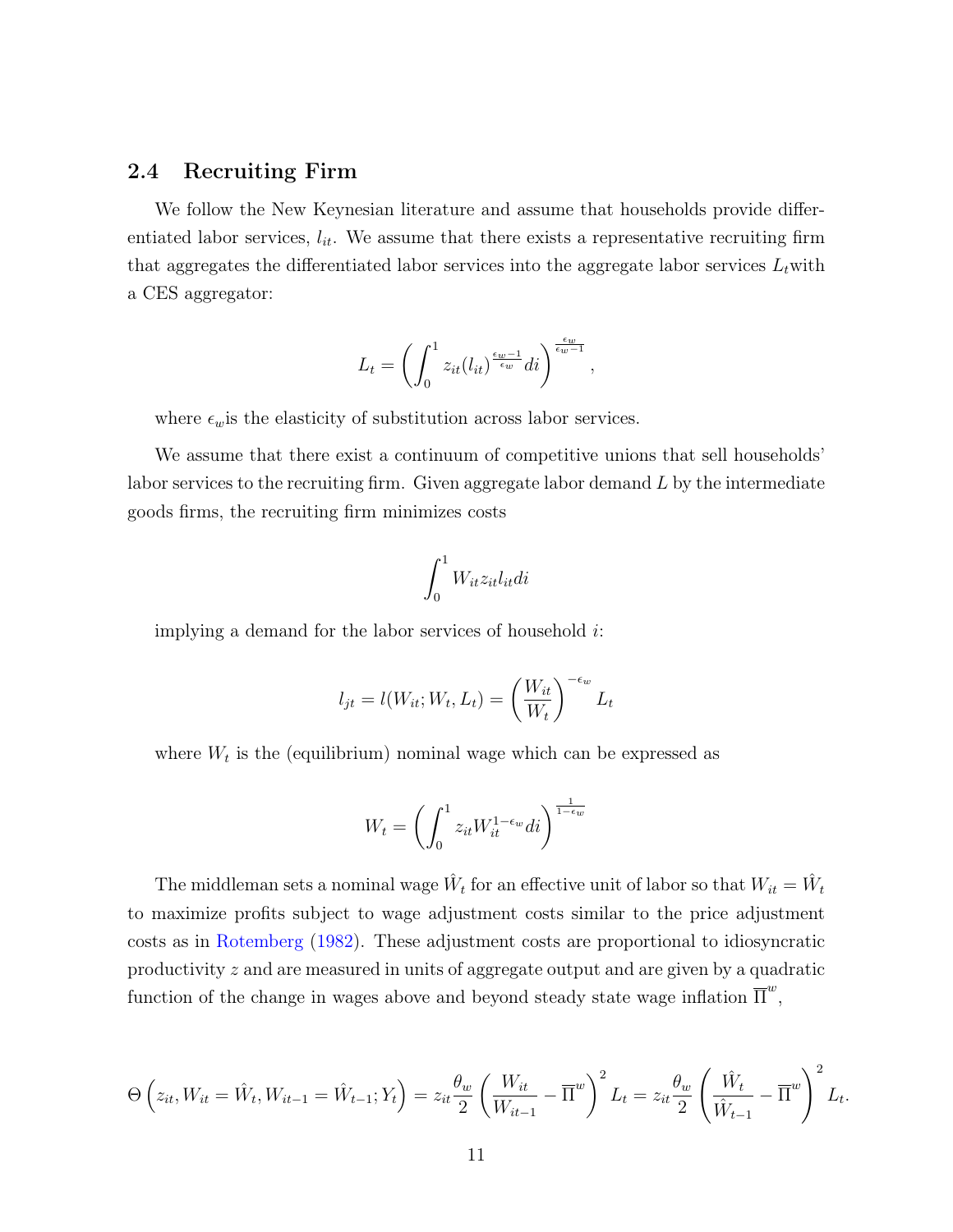The middleman's wage setting problem is to maximize

$$
V_t^w\left(\hat{W}_{t-1}\right) \equiv \max_{\hat{W}_t} \int \left(\frac{z_{it}(1-\tau_t)\hat{W}_t}{P_t} l(\hat{W}_t;W_t,L_t) - \frac{g(h(\hat{W}_t;W_t,L_t))}{u'(C_t,H_t)}di - \int z_{it}\frac{\theta_w}{2}\left(\frac{\hat{W}_t}{\hat{W}_{t-1}} - \overline{\Pi}^w\right)^2 L_t di + \frac{\beta_w}{2}\frac{\theta_w}{2}\left(\frac{\hat{W}_t}{\hat{W}_{t-1}} - \overline{\Pi}^w\right)^2 L_t di + \frac{\beta_w}{2}\frac{\theta_w}{2}\frac{\theta_w}{2}\left(\frac{\hat{W}_t}{\hat{W}_t}\right)
$$

where  $C_t$  is aggregate non-durable consumption and  $H_t$  is aggregate consumption of housing services . Some algebra (delegated to the appendix) yields, using  $l_{it} = L_t$  and  $\hat{W}_t = W_t$  and defining the real wage  $w_t = \frac{W_t}{P_t}$  $\frac{W_t}{P_t}$ , the wage inflation equation

$$
\theta_w \left( \pi_t^w - \overline{\Pi^w} \right) \pi_t^w = (1 - \tau_t)(1 - \epsilon_w)w_t + \epsilon_w \frac{g'(l(\hat{W}_t; W_t, L_t))}{u'(C_t, H_t)} + \frac{\beta u'(C_{t+1}, H_{t+1})}{u'(C_t, H_t)} \theta_w \left( \pi_{t+1}^w - \overline{\Pi^w} \right) \pi_{t+1}^w \frac{L_{t+1}}{L_t}.
$$

Note, that if we do not want sticky wages, but just monopolistic competition and differentiated labor services, we obtain

$$
w_t = \frac{\epsilon_w}{(1 - \tau_t)(\epsilon_w - 1)} \frac{g'(l(\hat{W}_t; W_t, L_t))}{u'(C_t, H_t)}
$$

### 2.5 Final good producer

A competitive representative final goods producer aggregates a continuum of intermediate goods indexed by  $j \in [0, 1]$  and with prices  $p_{jt}$ :

$$
Y_t = \left(\int_0^1 y_{jt}^{\frac{\epsilon_y - 1}{\epsilon_y}} df\right)^{\frac{\epsilon}{\epsilon - 1}},
$$

where  $\epsilon_y$  is the elasticity of substitution across goods. Given a level of aggregate demand *Y* , cost minimization for the final goods producer implies that the demand for the intermediate good *j* is given by:

$$
y_{jt}(p_{jt}) = \left(\frac{p_{jt}}{P_t}\right)^{-\epsilon_y},
$$

where  $P_t$  is the (equilibrium) price of the final good in period  $t$  and can be expressed as:

$$
P_t = \left(\int_0^1 p_{jt}^{1-\epsilon_y} dj\right)^{\frac{1}{1-\epsilon_y}}.
$$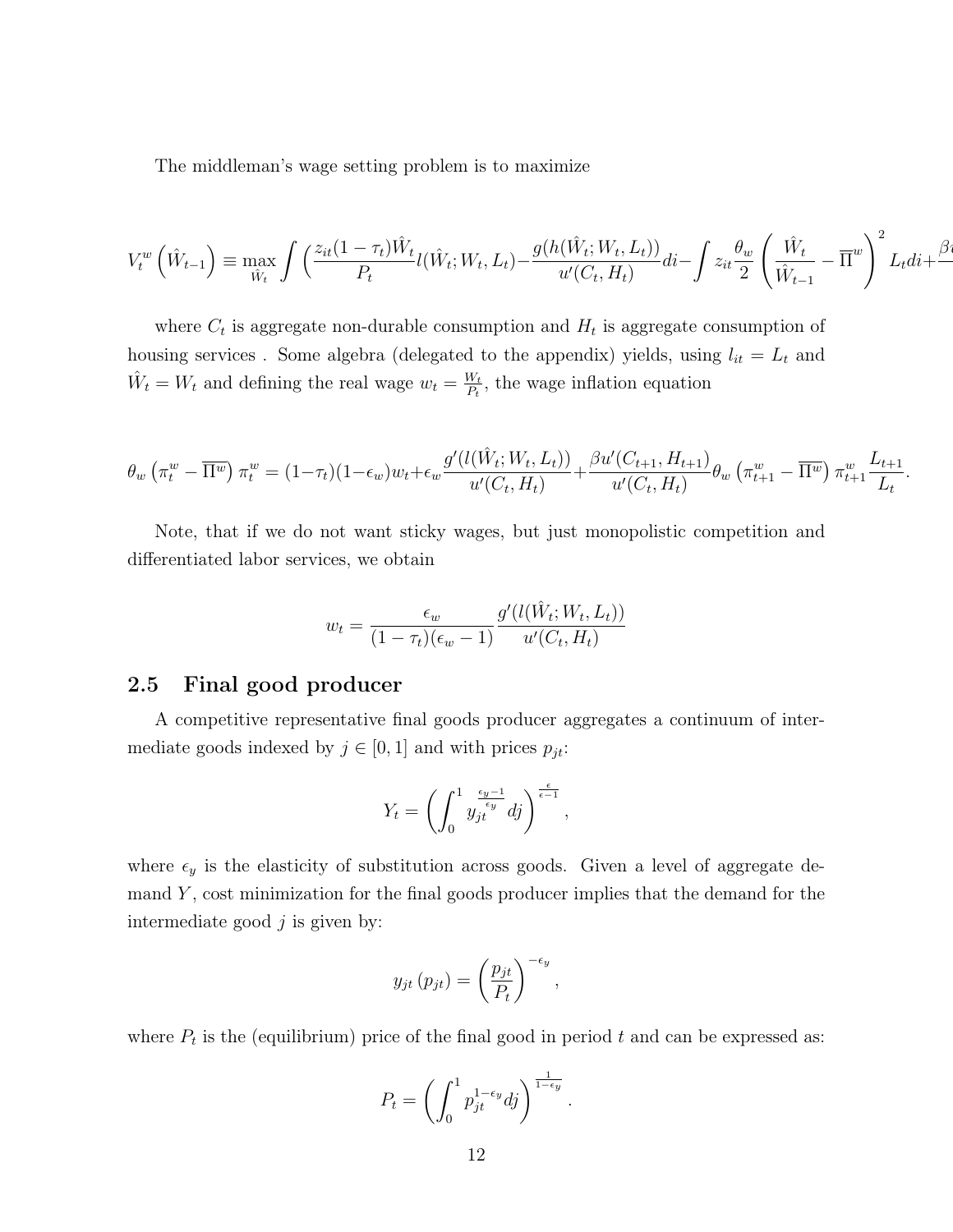#### 2.6 Intermediate goods producers

Each intermediate good *j* is produced by a monopolistically competitive producer using labor input  $n_{jt}$ . Production technology is linear.

$$
y_{jt} = Z_t n_{jt},
$$

where  $Z_t$  is aggregate productivity in period  $t$ . Intermediate producers hire labor at (real) wage  $w_t$  in a competitive labor market. With this technology, the marginal cost of a unit of intermediate good is  $w_t/Z_t$ .

Each firm chooses its price to maximize profits subject to price adjustment costs as in [Rotemberg](#page-43-3) [\(1982](#page-43-3)). These adjustment costs are quadratic function of last period's and this period's prices,  $(p_{jt-1}, p_{jt})$ :

$$
\Theta(p_{jt}, p_{jt-1}) = \frac{\theta}{2} \left( \frac{p_{jt}}{p_{jt-1}} - (1 + \bar{\pi}) \right)^2 P_t Y_t,
$$

where  $\bar{\pi}$  is the steady state (target) inflation rate.

Given last period's individual price  $p_{jt-1}$  and the aggregate price level  $P_{t-1}$ , and a rational expectation function for aggregate price  $P_t = G_t(P_{t-1})$  the firm chooses this period's price  $p_{jt}$  to maximizes the present discounted value of future profits:

$$
V_t(p_{jt-1}, P_{t-1}; G_t) \equiv \max_{p_{jt}, n_{jt}} \underbrace{\frac{p_{jt}y_{jt}(p_{jt}) - P_t w_t n_{jt} - \Theta(p_{jt}, p_{jt-1})}{P_t}}_{\text{profit}, d_{jt}} + \frac{\beta u'(C_{t+1}, H_{t+1})}{u'(C_t, H_t)} V_{t+1}(p_{jt}, P_t; G_{t+1}).
$$

In the steady state, the value of an intermediate firm is given by:

$$
V(p, P; G) \equiv \underbrace{PY/\epsilon_y}_{\text{profit}} + \beta V(p, P; G) \Rightarrow V = \frac{PY}{\epsilon_y(1 - \beta)}
$$

#### 2.7 Mutual Fund Sector

There is a large measure of competitive mutual funds with ownership of the intermediate good producers, government bonds, and MBS's (which also absorbs profits/losses due to unanticipated aggregate shocks). Each of these funds issues shares *A* with return *r a* .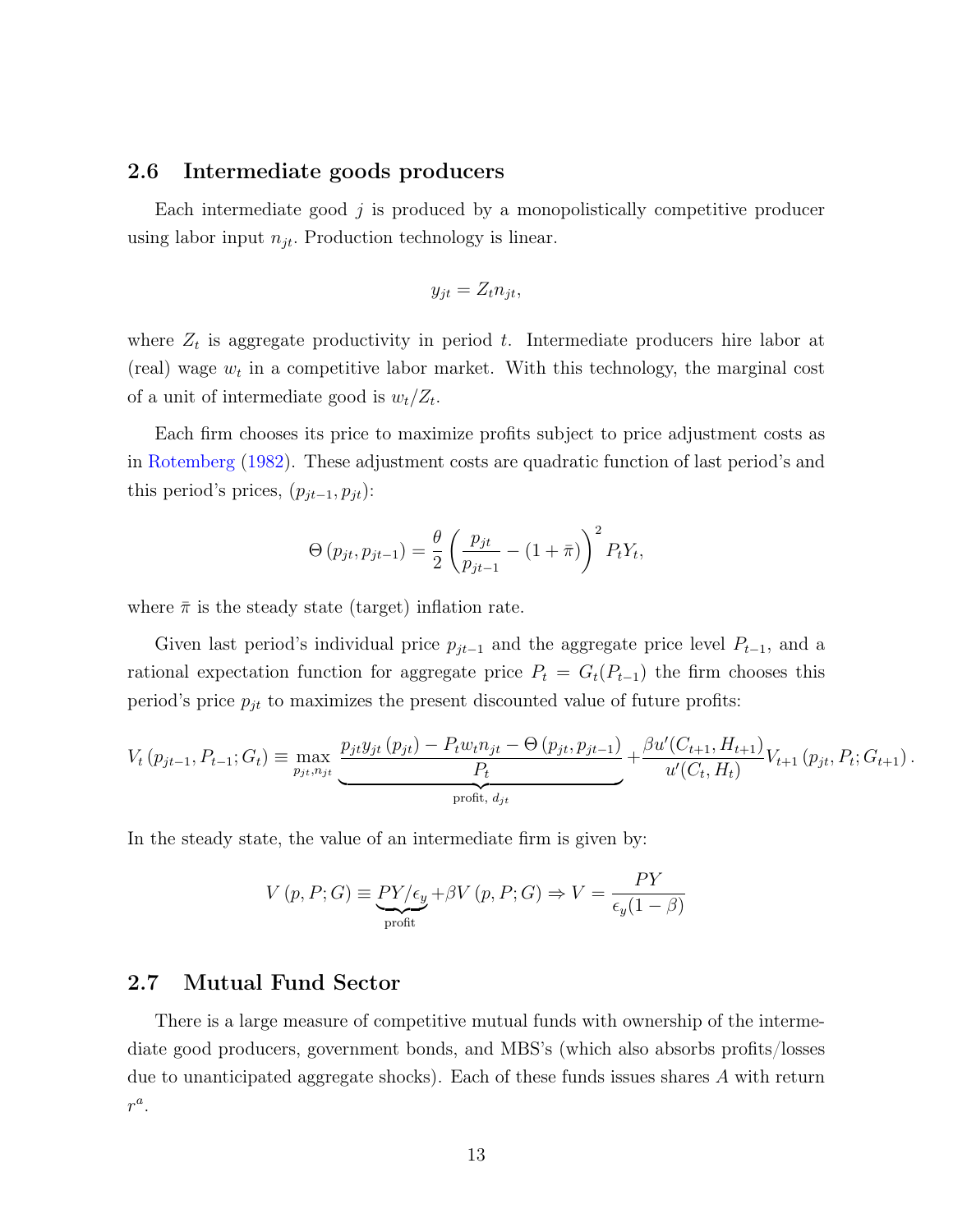$$
V(S, A, B; P_s, P) = \max_{S', A', B', D} D + \frac{1}{1 + r_{SDF}} V'(S', A', B'; P'_s, P')
$$
  
\n
$$
V(S, A, B; P_s, P) = \max_{S', A', B', D} D + \frac{1}{1 + r_{SDF}} V'(S', A', B'; P'_s, P')
$$
  
\n
$$
P D + P_s S' + A' + B' + \sum q^{MBS_{\tau}} MBS_{\tau} \le (P_s + Pd)S + (1 + r_a)A + (1 + i)B + \sum (q^{MBS_{\tau}} + \text{coupo})
$$

where  $m_{SDF} = \frac{1}{1+r_c}$  $\frac{1}{1+r_{SDF}}$  is the stochastic discount factor. The optimality conditions are:

$$
V'_1 = P_s(1 + r_{SDF})/P
$$
  
\n
$$
V'_2 = (1 + r_{SDF})/P
$$
  
\n
$$
V'_3 = (1 + r_{SDF})/P
$$
  
\n
$$
V_1 = (P_s + Pd)/P
$$
  
\n
$$
V_2 = (1 + r_a)/P
$$
  
\n
$$
V_3 = (1 + i)/P
$$

which implies:

$$
P'P_s(1 + r_{SDF}) = P(P'_s + P'd')
$$
  

$$
P'(1 + r_{SDF}) = P(1 + r'_a)
$$
  

$$
P'(1 + r_{SDF}) = P(1 + i')
$$

which implies:

$$
r'_a = i'
$$
  

$$
1 + i' = \left(\frac{P'_s}{P_s} + \frac{P'}{P_s}d'\right)
$$

Now, in steady state we know  $P'_s/P_s = P'/P = \Pi$ . Which implies  $1 + i' = \Pi'(1 +$  $d'/P_s$ )  $\leftrightarrow \frac{1+i'}{1+\pi'} = 1+d'/P_s = 1+r' = 1+r_{SDF}$ , thus, in equilibrium the intermediate goods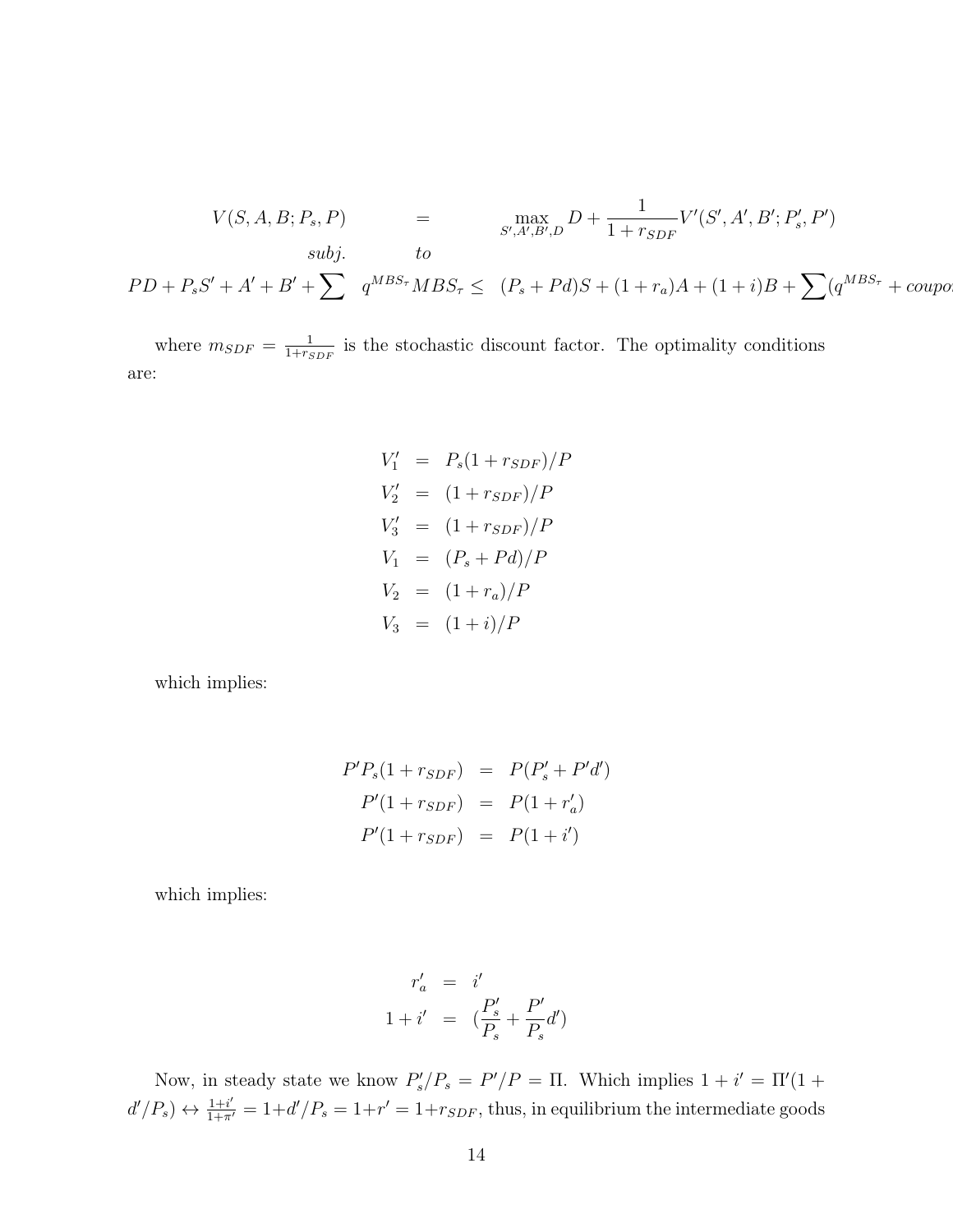producing firms and the banks should discount the future at the risk-free rate. Note, that in the transition, nothing is changed in terms of the forward looking behavior. The only thing that changes will be the paths of *i* and *d* (and thus *ra*). Now, it is true that on impact, *P<sup>s</sup>* and *P* will (potentially) jump. Note, that in equilibrium the firm will have 0 net wealth, such that  $-A' = B' + P_s S'$ , i.e. all of its investments are financed by issuing shares. Further, in equilibrium all  $S' = 1$  (in the aggregate across all mutual funds).

Calibrating stuff: So, in the new SS I think we should target gov't debt/annual GDP  $= 0.6$  (to line up with 2000s). In order to make sure we have enough "wealth" in the economy, I think that we should target that the value of the shares of the intermediate goods firms are worth 2 times annual GDP (this is a bit lower than the capital stock, but doesn't seem to crazy). Now, in order to implement this we need to introduce a fixed cost of production for the intermediate goods producers Φ. Now, using the above equation  $1 + d'/P_s = 1 + r'$ , we know that  $d' = Y/\epsilon - \Phi$ ,  $r' = 0.01$ , and we want  $P_s = 8Y$  (remember *Y* is quarterly GDP). Substituting and rearranging, this means that  $\Phi = Y/\epsilon - 0.08$  (effectively, we need to set  $\Phi = Y/\epsilon - 0.01X$  where X is the multiples of quarterly GDP we want the shares of the firms to be worth.

Now, in terms of the government, we set  $B = 0.6$ , we can set G relatively low, say, 6% of GDP, so quarterly would be 0*.*06*Y* , and we set transfers residually to clear the gov't budget constraint.

The steady state algorithm would then works as follows:

- 1. Guess the discount factor *β*
	- (a) Guess aggregate consumption *C*
		- i. Use the recuiting firm problem and the fact that SS wage =  $(\epsilon 1)/\epsilon$  to back out *L* and *Y*
			- A. Use the government budget constraint to determine *T*
			- B. Guess the house price *p<sup>h</sup>*
			- C. Solve the HH problem given prices
			- D. Compute the invariant distribution
			- E. Check if housing market clears, if so step out, otherwise update  $p_h$
		- ii. Compute the aggregate consumption demand for households
		- iii. If demand is consistent with the guess, step out, otherwise, update *C*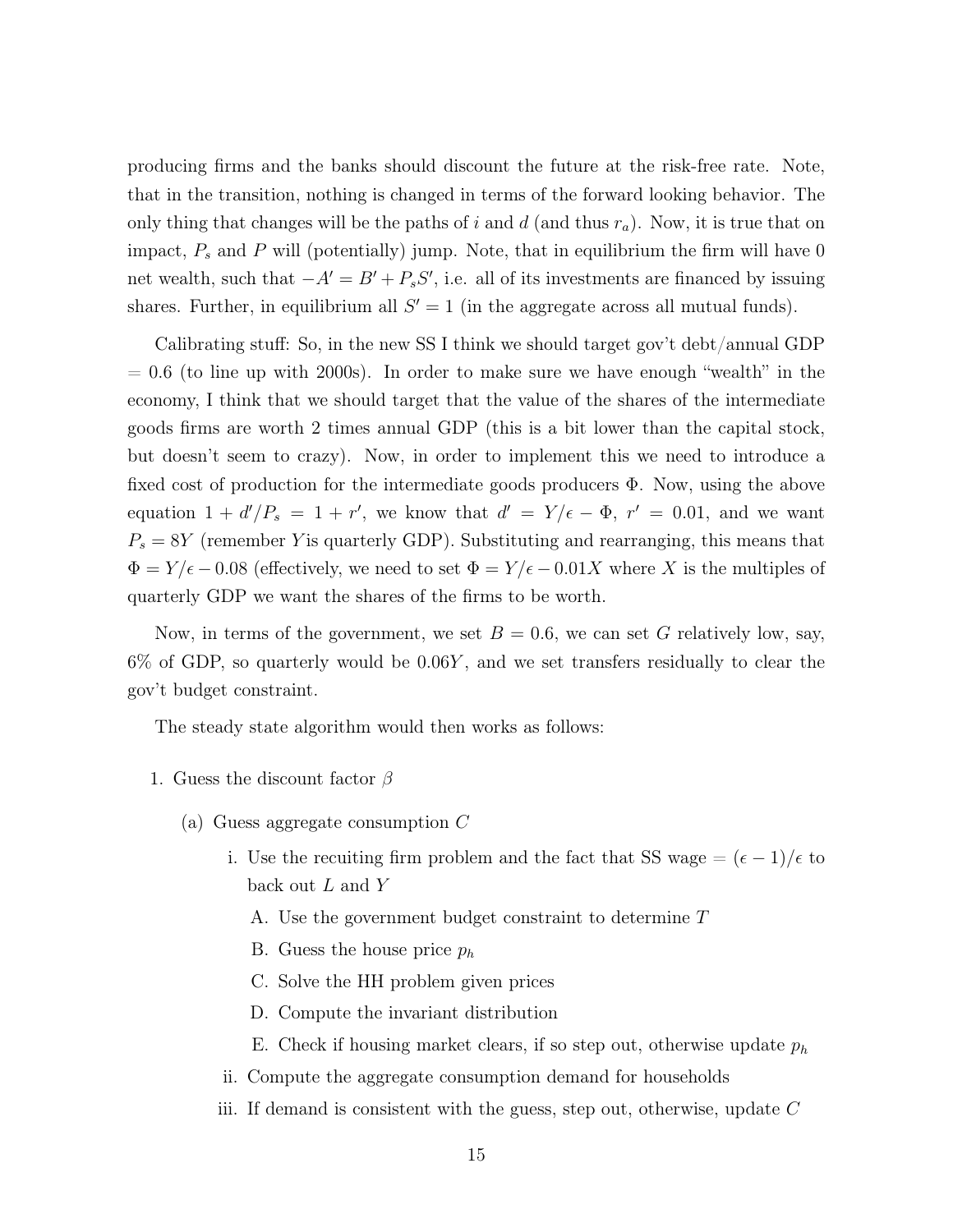- 2. Compute the total supply and demand for the mutual fund shares
	- (a) Note supply is just given from the household problem
	- (b) Demand is  $B + P_s + MBS$  where MBS are the endogenous total amount of mortgage-backed securities, and *B* and *P<sup>s</sup>* are given as above

#### 2.8 Foreign Asset Demand

In order to embed possible exogenous movements in the risk-free rate, we assume that the rest of the world demands a fraction of U.S. safe assets. We denote this *RoW<sup>t</sup>* .

#### 2.9 Government

The government fully taxes intermediate firm profits, *Ptd<sup>t</sup>* and levies a progressive tax on household labor income *y* that consists of a lump-sum transfer *T<sup>t</sup>* and a proportional tax *τ* :

$$
\tilde{T}_t(w_t z_t l_t) = -T_t + \tau P_t w_t z_t l_t.
$$

The government issues nominal bonds denoted by  $B_t^g$  $t<sub>t</sub><sup>g</sup>$ , with negative values corresponding to government saving. The government finances exogenous nominal government expenditures,  $G_t$ , and interest payments on bonds.

The government budget constraint is therefore given by:

$$
B_{t+1}^{g} = (1 + i_t)B_t^g + G_t - P_t d_t - \int \tilde{T}_t(w_t z_t l_t) d\Omega_t.
$$
 (3)

Furthermore, there is a monetary authority that sets the nominal interest rate on bonds, *i<sup>t</sup>* according to a Taylor rule:

$$
(1 + i_{t+1}) = (1 + i_t) \left(\frac{1 + \pi_t}{1 + \overline{\pi}}\right)^{\phi_T} e^{\epsilon_t},
$$

where  $\pi_t$  is the inflation rate in period  $t$ ,  $\bar{\pi}$  is the inflation target, and  $\phi_T$  is the Taylor rule coefficient. We assume the economy is at its steady state in period  $t = 0$  with  $\epsilon_0 = 0$ . Later on, we analyze the response of this economy to policy shocks, where we allow nonzero shocks ( $\epsilon_t \neq 0, t > 0$ ) to the Taylor rule. In this case, we assume that  $\epsilon_t$ follows an  $AR(1)$  process.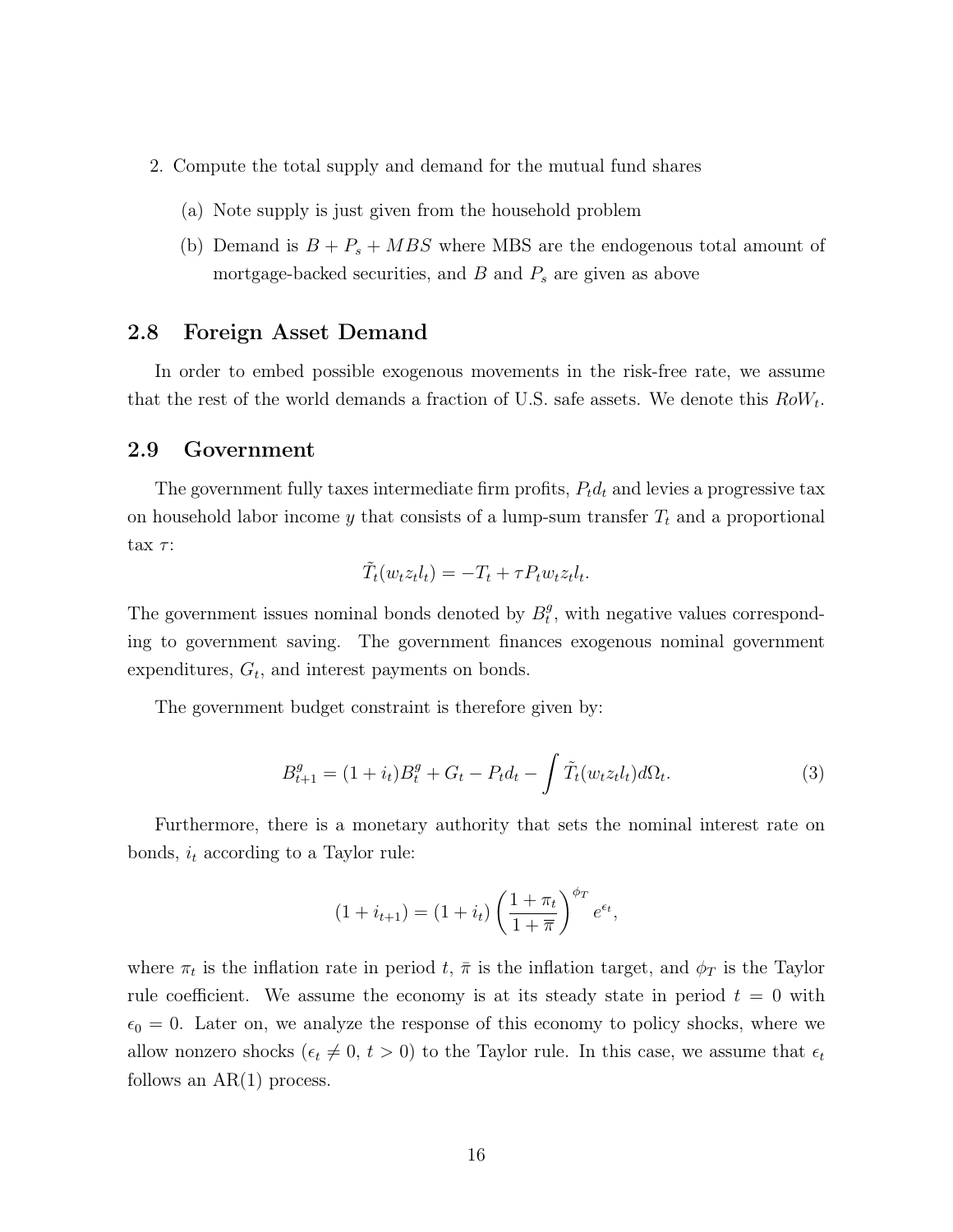In this model Ricardian equivalence breaks down because of the heterogeneity across households. As a result, the specifics of the monetary-fiscal coordination is not an innocuous assumption and affects the allocation and prices. Here we assume that the government keeps the real government debt constant and adjusts lumpsum transfers in order to balance the budget every period.

Finally, the real interest rate follows from the Fisher equation:

$$
(1 + i_t) = (1 + r_t)(1 + \pi_t).
$$

#### 2.10 Timing of events

Below, we describe the timing of the events within a period.

- 1. Shocks: In the beginning of the period households learn about their idiosyncratic productivity and choose how much to work.
- 2. Market for house selling: Homeowners decide whether to put their houses up for sale and if so, at what price. Real estate brokers enter the various submarkets by paying the entry cost. Sellers meet with real estate brokers and transfer the ownership of their house.
- 3. Default decisions: Homeowners who have not sold their houses make default decisions. Banks take the ownership of the foreclosed houses and try to sell it to real estate brokers. Homeowners that do not default on their mortgage debt, choose the mortgage payment for the current period. This decision also encompasses the refinancing decision.
- 4. Market for house buying: Renters, including those that recently sold their houses, decide whether to buy a house. Buyers also decide on how much mortgage debt to take out, if any.
- 5. Production, consumption and savings: Intermediate goods producers make production decisions. These goods are then aggregated into the final good by final goods producers. Households choose how much to consume and how much to save using the risk free bonds.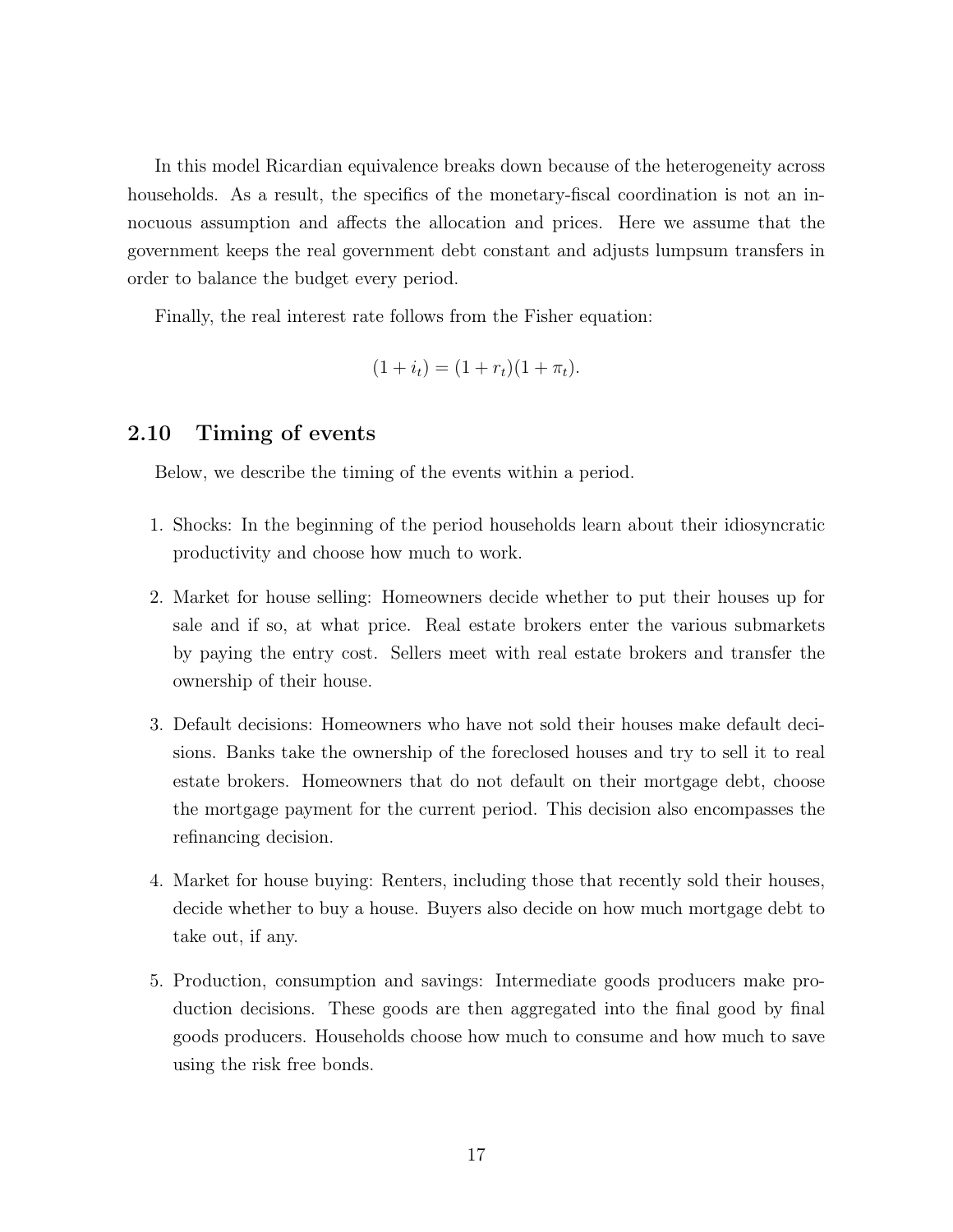#### 2.11 Equilibrium

For given level of real government debt, exogenous government expenditures *G<sup>t</sup>* , proportional tax rate levied on labor income *τ* and monetary policy, an equilibrium path for this economy is given by a set of paths of prices  $\{P_t, w_t, p_t^H, r_{ht}, r_{mt}, q_t^B, r_t\}_{t\geq 0}$ , mortgage price functions  ${q_{mt}}(.)$ <sub> $t \ge 0$ </sub>, lumpsum transfers  ${T_t}_{t \ge 0}$ , distribution of households over labor productivity, bond holdings, owned house size, mortgage debt  $\Omega_t(z, b, h, M)$  and corresponding quantities, such that at every period *t* given aggregate prices:

- (*i*) households, firms, banks, and real estate brokers maximize their objective value,
- (*ii*) the government budget holds
- (*iii*) the mutual fund budget holds
- (*iv*) the financial intermediary budget holds
- (*v*) the following markets clear:
	- 1. Labor market:  $\int n_{tj}dj = \int z_t l_t d\Omega_t$ ,
	- 2. Housing market:  $\int h_t d\Omega_t = 1$ ,
	- 3. Shares market:  $\int S_t^{MF} = 1$
	- 4. Asset market:  $A_t + \int b_t d\Omega_t = 0$
	- 5. Bond market:  $B_t^{MF} + Row_t = B_t^g + MBS_t$
	- 6. Final good market:  $\int P_t c_t d\Omega_t$ Nondurable cons.  $+$  $\int r_{ht}a_{ht}d\Omega_t$ Rental spending  $+S_{\phi t} + S_{\zeta t} + G_t + i_t R \delta W_t = Y_t$

where  $S_{\phi t}$  and  $S_{\zeta t}$  denote the aggregate spending on service and origination costs by the banks in period *t*, respectively.

# 3 Calibration

We assume the economy is in steady state in period  $t = 0$  and calibrate it to the US economy prior to the Great Recession during 2003 – 2005. The calibration puts emphasis on matching key housing moments related to sales, time on the market, and foreclosures,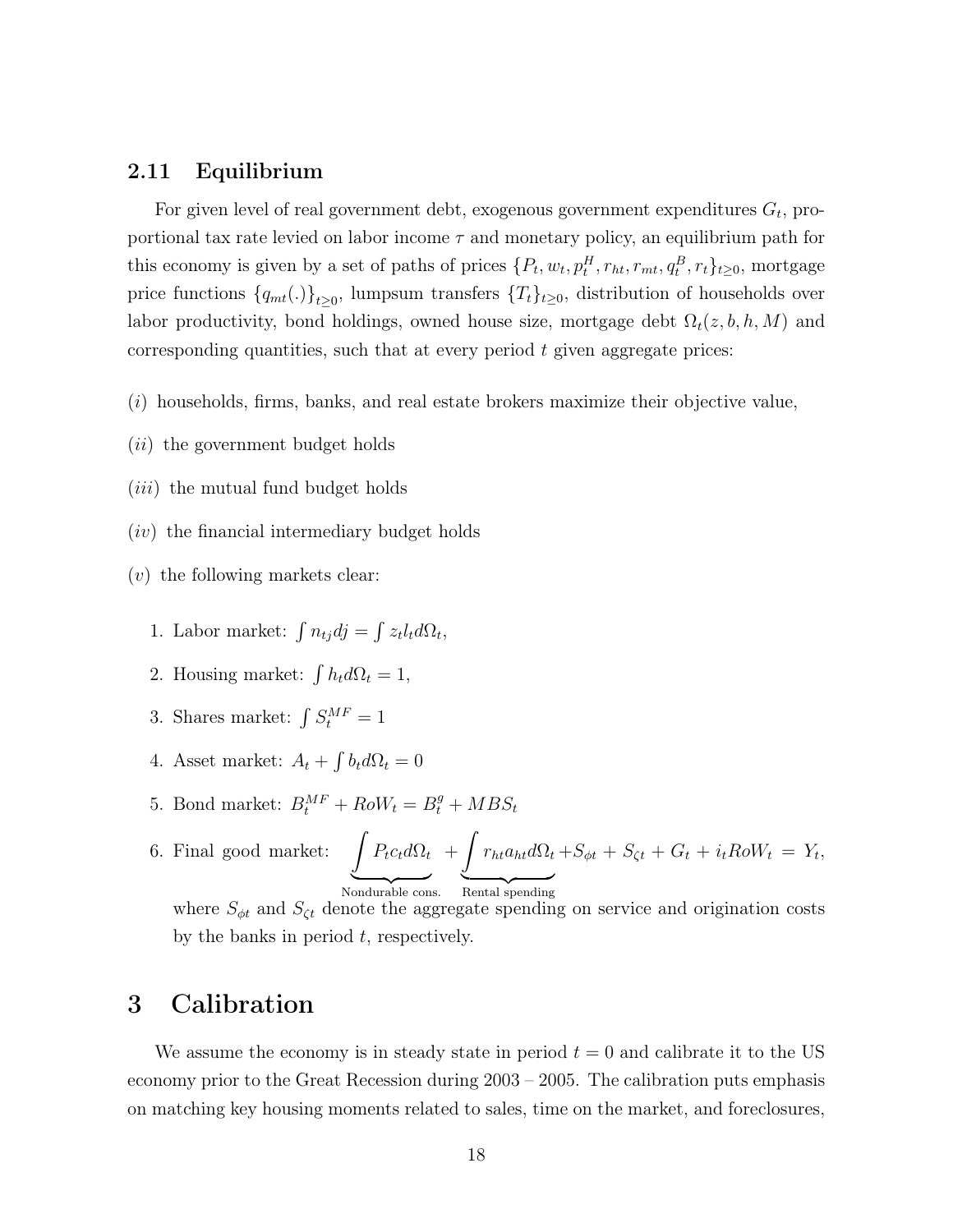as well as important dimensions of the joint distribution of assets, housing wealth, and mortgage debt. Some parameters are drawn from the literature or from external sources, but the remainder are determined jointly in the calibration.

#### 3.1 Parameters set outside the model

Income process Using administrative data, [Guvenen](#page-42-11) *et al.* ([2016](#page-42-11)) estimate a canonical income process for the life cycle annual earnings risk which consists of a random walk and an i.i.d transitory component. Since our model is not a life-cycle model, we cannot directly use this income process in our calibration. Instead, we target the variance of log earnings in the working age population implied by this income process, which is 80 log points. More specifically, we first set the variance of transitory shocks to 0.16.<sup>5</sup> Second, in order to have a stationary distribution of earnings, we set the persistence parameter of persistent component  $\rho$  to 0.99, which is close to a random walk. Next, we choose the variance of innovations to the persistent component  $\sigma_{\eta}^2$  by targeting the variance of log earnings in the population. In particular, out of 80 log points, transitory shocks account for 16 log points. Then, variance of persistent shocks is chosen to generate 0.64 unconditional variance:

$$
0.64 = \frac{\sigma_{\eta}^{2}}{1 - \rho^{2}} \Rightarrow \sigma_{\eta}^{2} = 0.0127.
$$

However these values are for annual earnings whereas our model period is a quarter. Therefore, we convert these annual values to their corresponding quarterly values. In particular, we estimate a quarterly income process such that the resulting aggregated annual income process has a transitory component with variance 0.16 and a persistent component with persistence 0.99 and variance 0.0127. Finally, we employ [Rouwenhorst](#page-44-2) ([1995\)](#page-44-2) method to discretize the persistent and transitory components of the income process. We use 3 grid points for the transitory component and 7 for the persistent component.

**Preference parameters** Risk aversion is set to  $\sigma = 2$ . The Frisch elasticity of labor supply  $(\varphi)$  is set to 0.33 (Chetty 2008). Preference parameter governing housing  $(\phi_h)$ , the value of housing services  $(\omega_h)$ , the intratemporal elasticity of substitution  $(\gamma_h)$ , and the discount factor  $(\beta)$  are determined jointly in the calibration.

<sup>&</sup>lt;sup>5</sup>[Guvenen](#page-42-11) *et al.* [\(2016](#page-42-11)) estimate this parameter to be 0.25 for annual earnings. Since our model generates endogenous fluctuations in labor hours, and in turn in annual earnings, we calibrate this parameter to a smaller value of 0.16.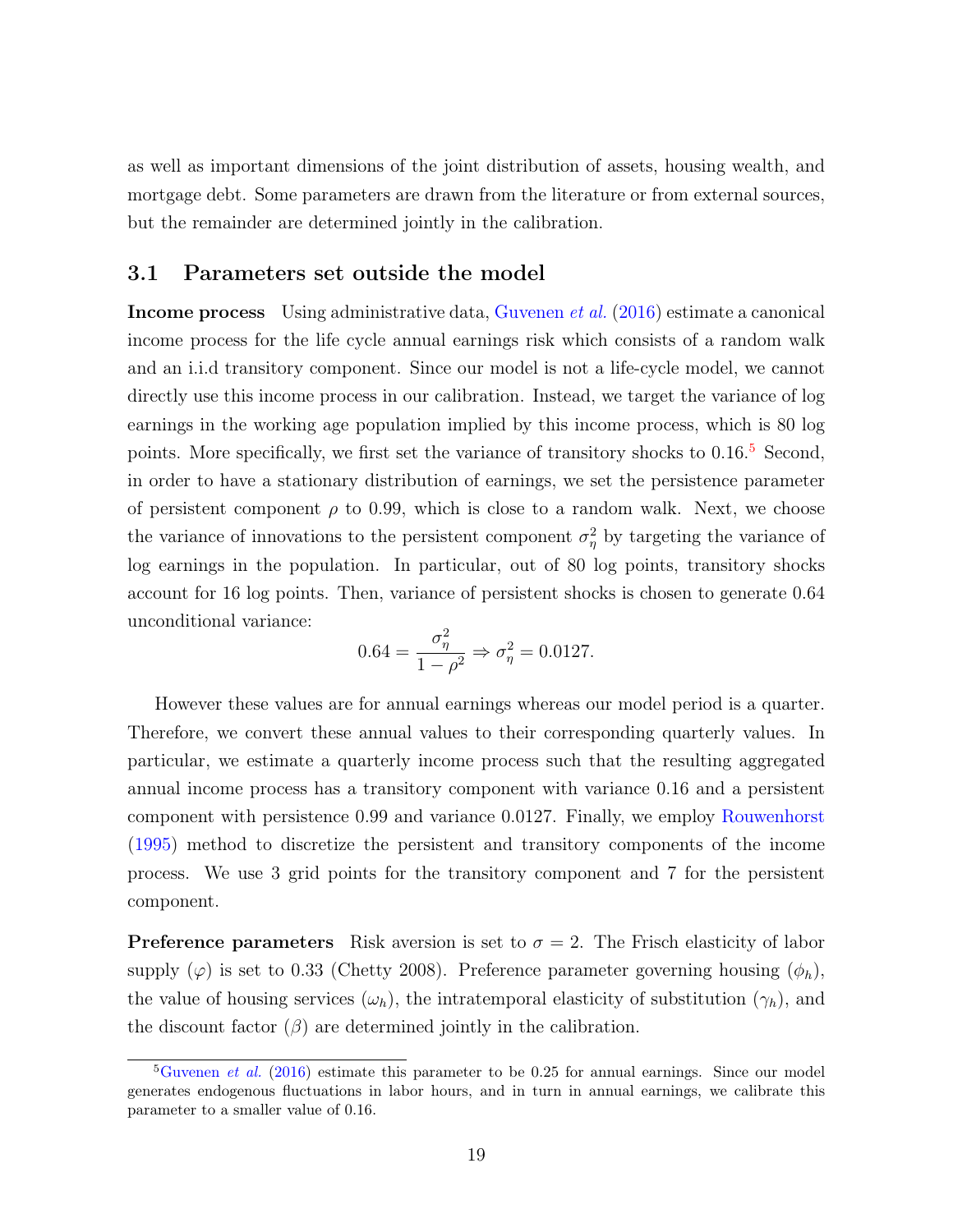Technology Steady state TFP in the consumption good sector is set to normalize mean quarterly earnings to 0.25. The apartment technology  $A_h$  is set to generate an annual rent-price ratio of 3.5%.

Housing Market Matching function in the selling markets is governed by a Cobb Douglas function, i.e.  $\tilde{p}(\theta) = \min{\lbrace \theta^{\gamma}, 1 \rbrace}$ . Substituting in the equation for market tightnesses gives

$$
\tilde{p}(\theta) = \begin{cases}\n0 & \text{if } x_s > p^H h \\
\left(\frac{p^H h - x_s}{\kappa h}\right)^{\frac{\gamma}{1 - \gamma}} & \text{if } (p^H - \kappa)h \le x_s \le p^H h \\
1 & \text{if } x_s < (p^H - \kappa)h\n\end{cases}
$$

The joint calibration determines the parameters *κ*, and *γ*. Holding costs (maintenance, property taxes, etc.) are set to  $0.007$  ( $\eta = 0.007$ ).

Financial Markets To match values in the U.S. over the period 2003–2005, the real risk-free rate is set to 1%, and the mortgage origination cost is set to 0.4%. The mortgage servicing cost  $\phi$  is set to generate a 2.5% spread between the real mortgage rate and risk-free rate. The minimum payment is calibrated so that households can rollover their mortgage debt by paying interest only  $(\chi = 0)$ . Lastly, the exogenous LTV limit is set to 125%, which makes it *non-binding* in the steady state.6

#### 3.2 Joint calibration and model fit

The remaining parameters to be calibrated are the discount factor  $\beta$ , the share of housing in the utility function  $\phi_h$ , the intratemporal elasticity of substitution  $\gamma_h$ , matching function elasticity  $\gamma$ , real estate market entry fee  $\kappa$ , size of the largest rental unit, smallest house size, utility cost of foreclosure  $\xi_f$ , and the efficiency loss that accrues to banks  $(\gamma^{REO})$  are determined jointly in the calibration. The calibration targets various moments in the data that we explain below.

First, we target selected household portfolio moments calculated from the 2004 Survey of Consumer Finances (SCF) for prime-age households. Specifically, the calibration aims to match a homeownership rate of 62.7%, a median net worth of 1.06 (in terms of annual mean income), a mean value of housing (in terms of annual median income) of 3.37, a mean mortgage debt (in terms of annual median income) of 1.87, and a median

<sup>&</sup>lt;sup>6</sup>At the peak of the housing boom in 2005, the popularity of cash-out refinancing led to many instances of new mortgages with loan-to-value ratios in excess of 100%. The foreclosure penalty and the REO discount  $\gamma^{REO}$  are determined in the joint calibration.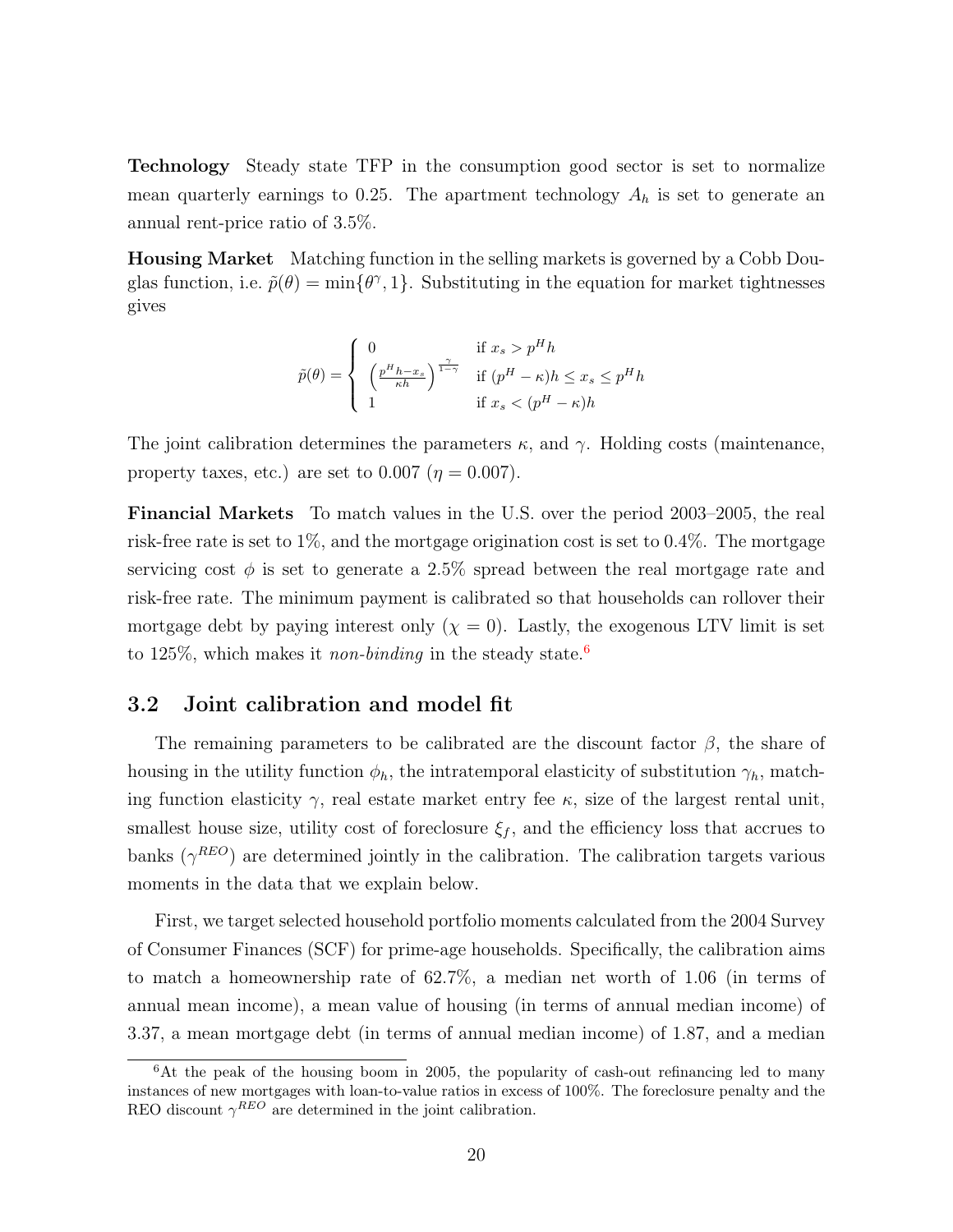<span id="page-21-0"></span>

| Moment                                              | Model | Data |
|-----------------------------------------------------|-------|------|
| Home ownership rate                                 | 66\%  | 63%  |
| Median net worth (rel. to mean income)              | 0.79  | 1.06 |
| Mean housing (rel. to median income)                | 3.12  | 3.37 |
| Mean mortgage debt (rel. to median income)          | 2.10  | 1.87 |
| Median mortgage debt (rel. to median income         | 1.54  | 1.55 |
| Fraction of homeowners with a mortgage              | 99\%  | 82%  |
| Median LTV                                          | 0.68  | 0.49 |
| Percent with $LTV > 70\%$                           | 44.7  | 28.5 |
| Percent with LTV>80\%                               | 14.6  | 18.1 |
| Percent with $LTV > 90\%$                           | 9.6   | 9.4  |
| Percent with $LTV > 95\%$                           | 5.4   | 5.8  |
| Foreclosure rate $(\%)$                             | 0.4   | 0.4  |
| Mean buyer time on the market (weeks)               | 10.7  | 10.0 |
| Mean seller time on the market (weeks)              | 17.1  | 17.3 |
| Mean REO time on the market (weeks)                 | 29    | 52   |
| Turnover (share of housing stock transacted, $\%$ ) | 0.9   | 2.5  |

TABLE I – Targeted Moments and Model Fit

mortgage debt (in terms of annual median income) of 1.55. In addition, we also target a host of moments about mortgage holders. More specifically, we target the fraction of homeowners that have a mortgage (82%), median loan-to-value ratio (LTV), the fraction of mortgage holders with an LTV larger than 70%, 80%, 90%, and 95%. We also target a quarterly foreclosure rate of 0.4%. Lastly, we target a set of moments about the housing market. More specifically, we target the (mean) time it takes to buy a house, the time it takes to sell a house, and the fraction of the housing stock that is transacted every quarter. These set of moments are obtained from the National Association of Realtors. The calibration minimizes the percentage deviation from these moments and their model counterparts. The values of the targeted moments and the model's fit are reported in table [I.](#page-21-0) Values of parameters that are set outside the model are shown in table [II,](#page-22-0) and the values of internally calibrated parameters are reported in table [III.](#page-23-0)

## 4 Steady-state properties of the calibrated model

We start by investigating the steady state properties of the calibrated model. We focus on two aspects of our model that are important for the transmission of monetary policy. The first is about the liquidity of the housing market induced by search frictions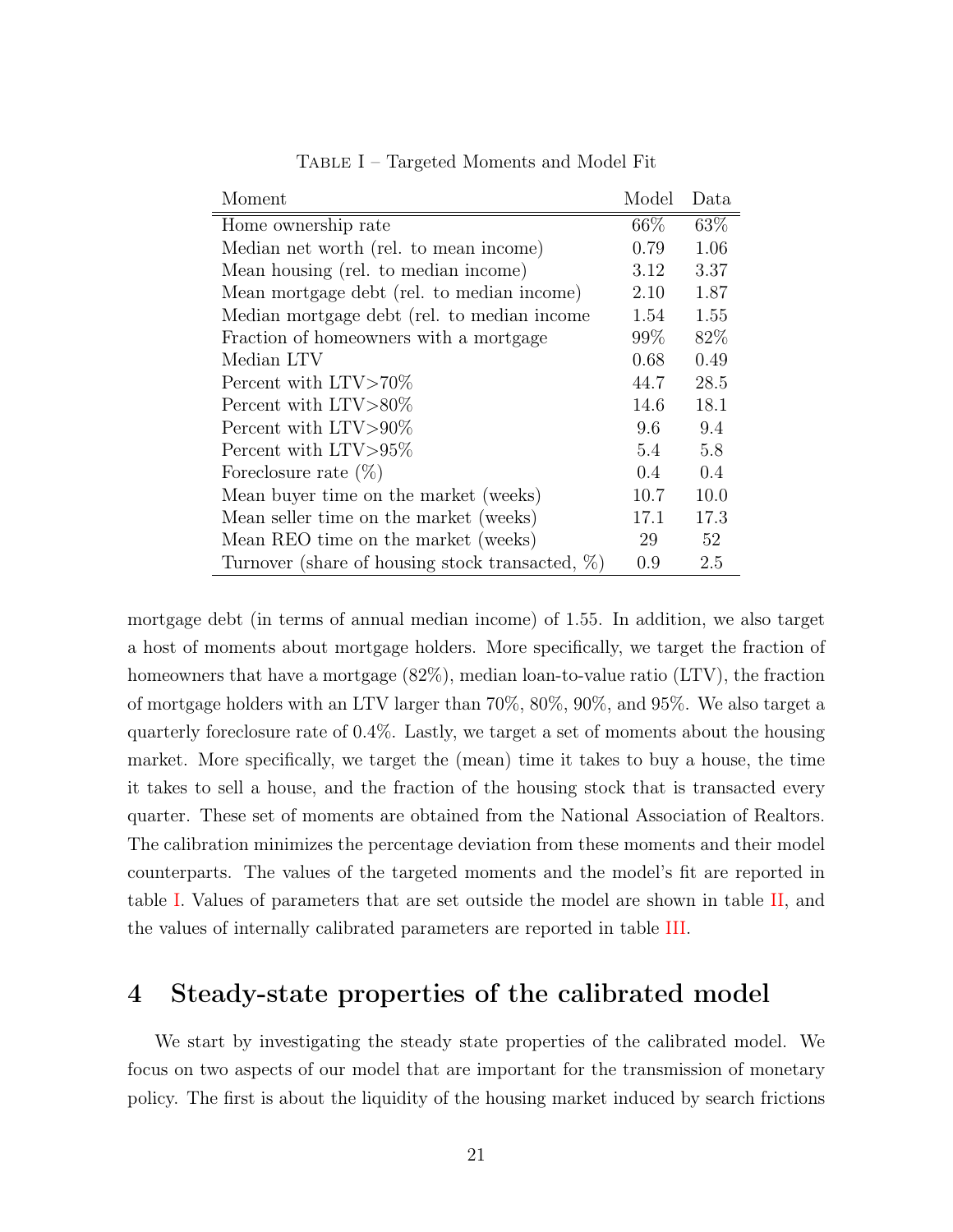<span id="page-22-0"></span>

|    | Parameter(s) Interpretation                                                                         | Value(s) | Source                |
|----|-----------------------------------------------------------------------------------------------------|----------|-----------------------|
|    | Income process                                                                                      | see text | Guvenen et al. (2016) |
|    | Risk aversion                                                                                       |          | Standard              |
|    | Frisch elasticity                                                                                   | 0.33     | Checky(2008))         |
|    | Mortgage servicing cost                                                                             | 0.25     |                       |
|    | Mortgage initiation cost                                                                            | $0.4\%$  |                       |
|    | Maximum LTV                                                                                         | 125%     |                       |
| PF | Taylor rule coefficient                                                                             | 1.25     |                       |
|    | Tax rate                                                                                            | 0.2      |                       |
|    | Government spending (quarterly)                                                                     | 0.0425   |                       |
|    | Note: This table reports the values for the parameters that are jointly calibrated within the model |          |                       |

TABLE  $II$  – Externally Calibrated Parameters TABLE  $II$  – Externally Calibrated Parameters

Note: This table reports the values for the parameters that are jointly calibrated within the model. 5 5. ָט<br>⊃ Ĕ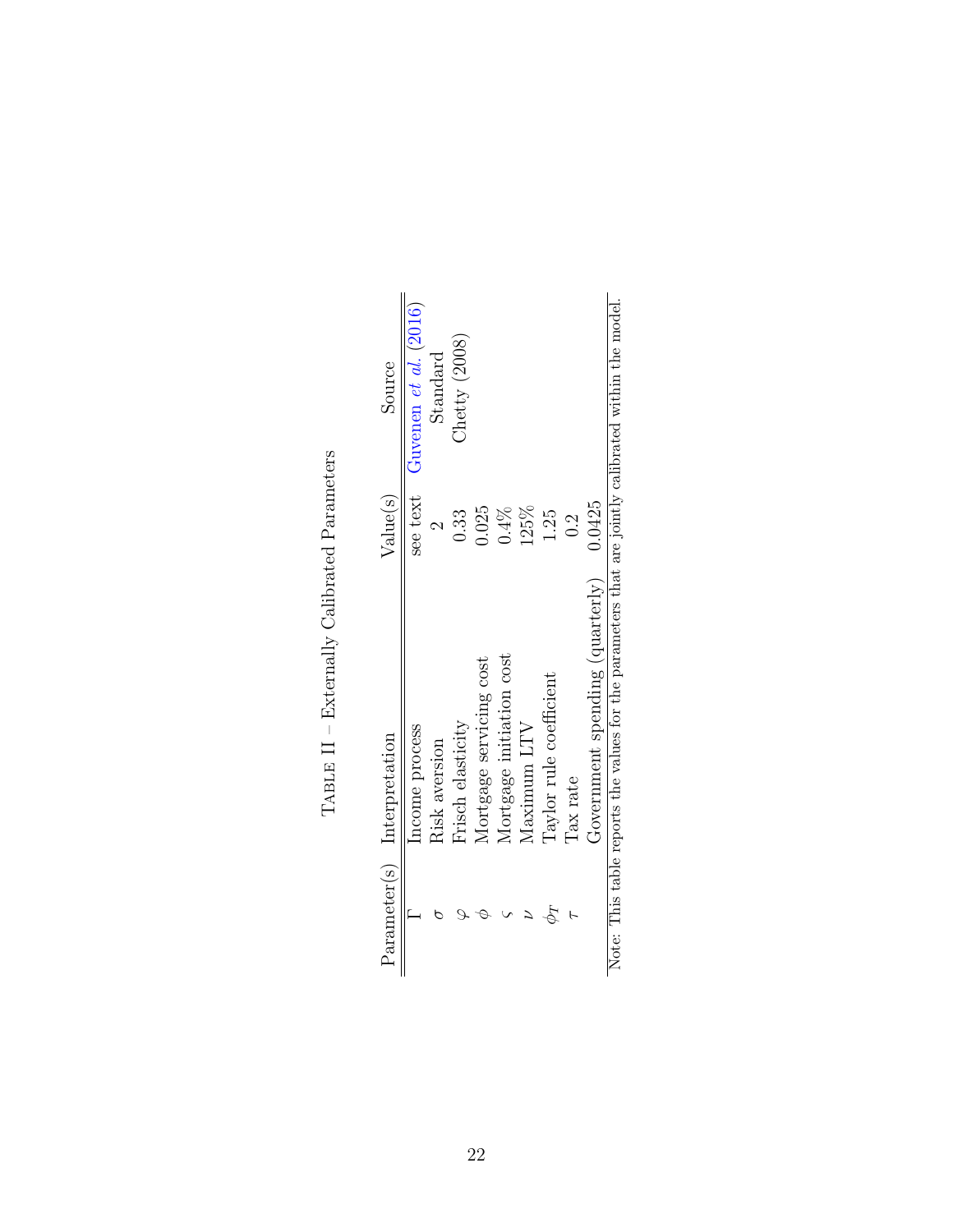| <b>Changed Changed Changed</b><br>ļ |
|-------------------------------------|
| $\frac{4}{5}$<br>:<br>Ì             |
| i<br>ֺ֚<br>י<br>י<br>ׇ֚֡<br>l       |
| ;<br>I<br> <br> <br> <br>ŀ          |

<span id="page-23-0"></span>

| Value(s)                    | 0.95            | 0.4244            | $\frac{5}{2}$                     | 0.8922                                        | 0.0894                                       | 0.7538                                   | 2.9486                 | 2.4287                           | 0.0153                      | 1.53%                              |                                                                                             |
|-----------------------------|-----------------|-------------------|-----------------------------------|-----------------------------------------------|----------------------------------------------|------------------------------------------|------------------------|----------------------------------|-----------------------------|------------------------------------|---------------------------------------------------------------------------------------------|
| Parameter(s) Interpretation | Discount factor | Taste for housing | Elasticity of substitution $c, h$ | Elasticity of matching fnc. in selling market | Elasticity of matching fnc. in buying market | Minimum house price that sells w. prob 1 | Size of smallest house | Size of largest rental apartment | Utility cost of foreclosure | Efficiency loss due to foreclosure | This table reports the values for the parameters that are jointly calibrated within the $p$ |
|                             |                 |                   |                                   |                                               | さ                                            | ξ,                                       |                        | i,                               | ہے<br>م                     |                                    |                                                                                             |

the model. Note: This table reports the values for the parameters that are jointly calibrated within the model. E Note: Thi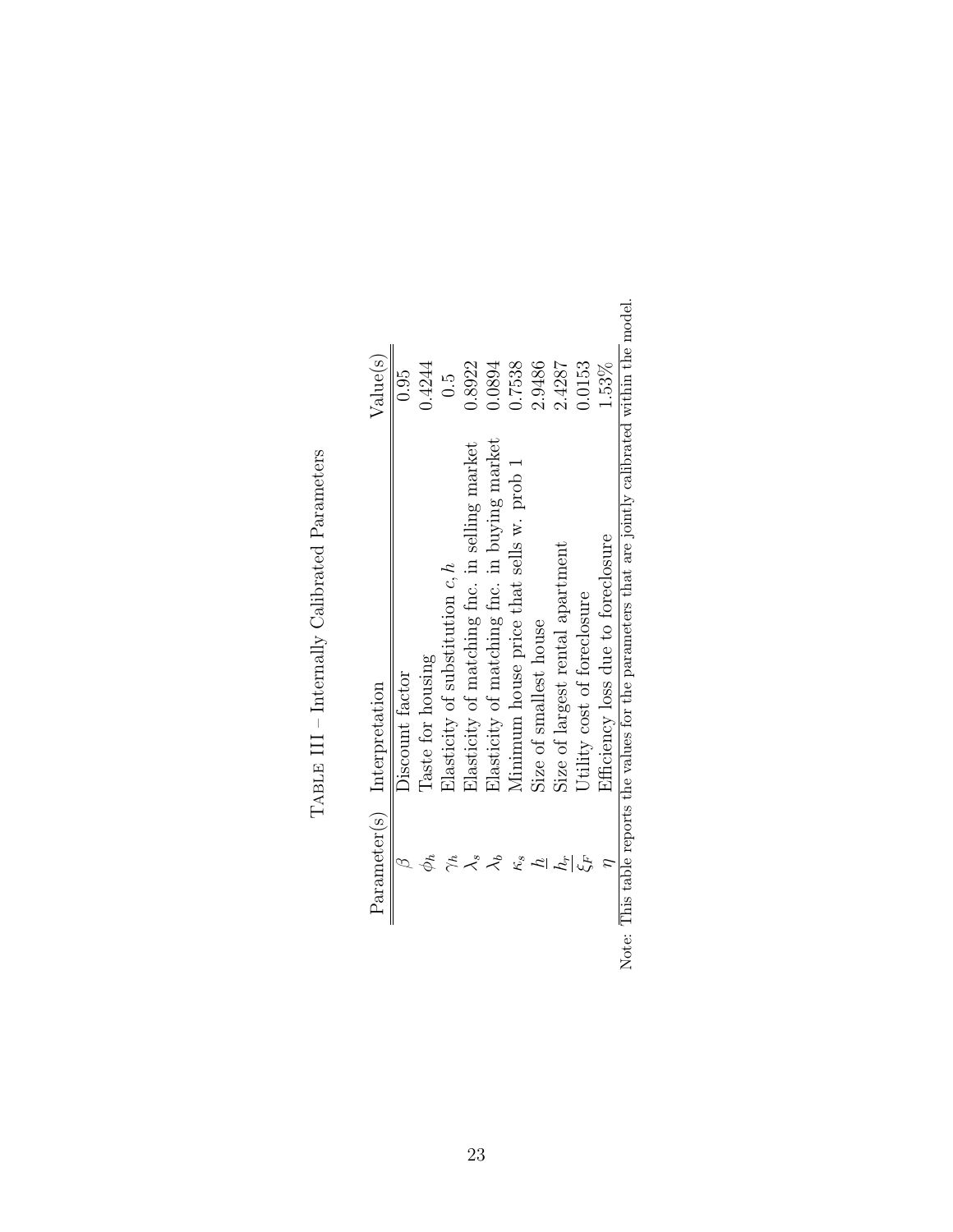and how this liquidity affects consumption. The second is about the distribution of consumption propensities of households.

### 4.1 Housing illiquidity and consumption behavior

The illiquidity of the housing market induced by search frictions has several effects on the behavior of consumption at the individual level. First, illiquidity creates selling risk for homeowners, and in particular for homeowners with substantial outstanding mortgage debt. Panel 1 of figure [1](#page-25-0) displays the optimal listing price as a function of leverage for a homeowner with zero liquid assets, a low level of income so that cash at hand is about one quarter's income, and a median sized house (worth 2.9 times annual income) and panel 2 shows the corresponding expected time to sell. This homeowner has a motive for selling and downsizing to smooth consumption. In case of an unsuccessful search for a buyer, the homeowner has the option to go to the bank, obtain a new mortgage, and extract equity, the value of which crucially depends on the outstanding mortgage debt. Panel [1](#page-25-0) of figure 1 shows that, for low levels of mortgage debt (leverage ratio below 70%), the equity cushion allows this household to be patient and look for a good price for the house.

However, as leverage rises close to 75%–80%, the default risk rises (shown on panel 3), which manifests itself in the rising mortgage premium (panel 4), reducing the option value of going to the banks and asking to refinance. As a result, these homeowners become distressed sellers who optimally choose lower list prices ("fire sales") in search of liquidity. For homeowners with higher debt values (above 80% leverage), the constraint  $x_s + y \geq 0$ *m*  $\frac{m}{1+\pi}$  starts binding. As their equity cushion is non-existent, these debt-constrained sellers don't have the flexibility to price their house to sell quickly and end up having to list their unit at high prices. These homeowners experience debt overhang as their houses take longer to sell. Quantitatively, time on the market can exceed one year for the most indebted homeowners.

In fact, these debt-induced selling delays have ramifications for mortgage default behavior, the supply of credit, and ultimately, for consumption behavior. By increasing the risk that a financially distressed and indebted homeowner fails to sell their house, selling delays spill over into higher foreclosure risk. Panel 3 shows a heat map for mortgage default as a function of leverage and cash at hand. In standard Walrasian models of housing, only the "negative equity default" region exists, because having negative equity is a necessary condition for default. Intuitively, as long as the market clearing price is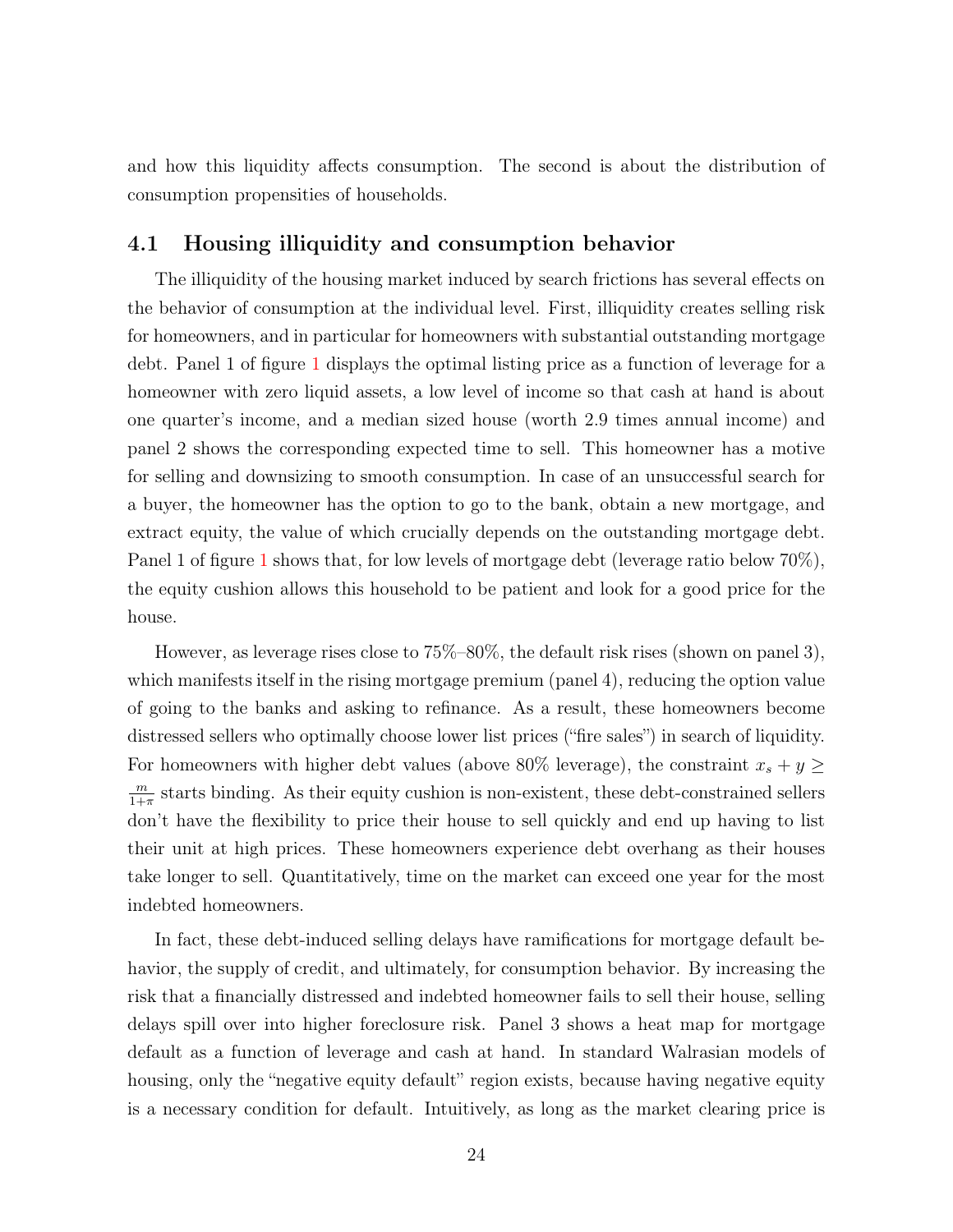<span id="page-25-0"></span>

FIGURE  $1 - (1)$  List price by LTV; (2) time on the market by LTV; (3) mortgage default heat map; (4) default premia.

sufficiently high to repay the mortgage, owners with even a sliver of equity can always instantly sell their house to avoid default. However, longer endogenous selling delays in the model with housing search frictions have a direct impact on foreclosure activity. In short, having equity on paper is less relevant than being able to actualize that effort by selling at a particular price in a short time window.

As a result, endogenous housing illiquidity creates a new, graduated region of mortgage default, labeled as "illiquidity default" in panel 3. Notice that, depending on an owner's asset position, even having 6%, 10%, or 15% equity does not inoculate owners against the risk of default. This behavior is consistent with empirical evidence on subprime mortgage data that finds repossession rates of 50% for delinquent mortgages with LTV ratios between 80% - 90% and 55% for delinquent mortgages with LTV ratios between 90% - 100%. In a Walrasian world, one would expect 0% repossession rates for such mortgages.

The heightened foreclosure risk that arises from housing illiquidity has a substantial effect on the supply of mortgage credit. Panel 4 of figure [1](#page-25-0) plots sample default premia for new loans as a function of leverage. For clarity, a 10% default premium adds 10% to the cost of a loan over its lifetime. Default premia in the baseline economy with illiquid housing considerably exceed those in the Walrasian economy. This link between housing illiquidity and the availability of mortgage credit creates a powerful channel in the dynamic economy. If a shock hits the economy and drives down house prices, housing illiquidity will deteriorate endogenously and create longer selling delays. In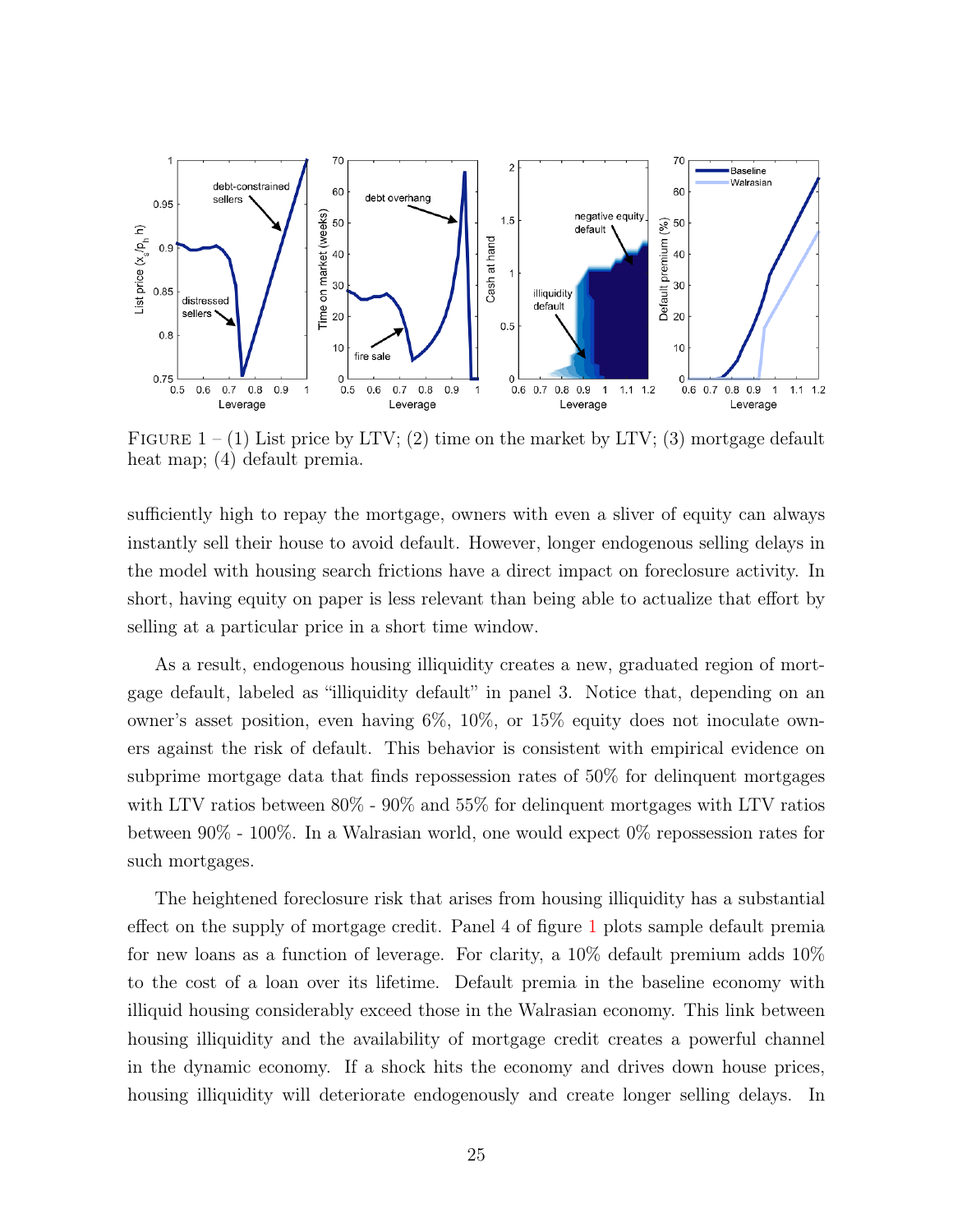<span id="page-26-0"></span>

FIGURE  $2$  – Simulations over time of different individual homeowners who  $(1)$  pay down their mortgage; (2) use their equity cushion to cut their price; (3) engage in "distressed borrowing," raise their price, experience selling delays, and then default.

turn, heightened time on the market increases foreclosures, leading banks to cut back on credit, which causes demand for housing to fall even further. In other words, endogenous housing illiquidity acts both as an amplification and propagation mechanism for economic shocks via the link between housing and mortgage market conditions.

Figure [2](#page-26-0) plots some individual-level simulations to illustrate the mechanisms described above. In each case, we simulate the behavior of a homeowner who receives a constant stream of income. Panel 1 shows the path of mortgage leverage over time for a typical homeowner who does not experience any financial difficulty. Panel 2 shows the dynamic selling behavior of a homeowner who receives a sequence of low income realizations. This "distressed seller" lacks access to credit to extract equity but has sufficient equity to gradually lower the list price as financial duress intensifies. Lastly, panel 3 plots an example of "distressed borrowing" followed by debt overhang and default.

The illiquidity of housing, in conjunction with endogenous credit supply, generates substantial deviations in consumption behavior from standard incomplete markets models that assume households can costlessly access all of their wealth to smooth consumption. By explicitly modeling these important features of housing and mortgage markets, we allow monetary policy to affect consumption and output through changes in the liquidity of the housing market.

#### 4.2 MPC Heterogeneity and household leverage

As shown in [Kaplan](#page-43-2) *et al.* ([2016b\)](#page-43-2), the marginal propensity to consume out of liquid wealth and its distribution in the economy is important for the transmission of monetary policy. In our setup, housing is an illiquid asset that is hard to adjust due to various reasons discussed above. This feature generates a nontrivial fraction of homeowners that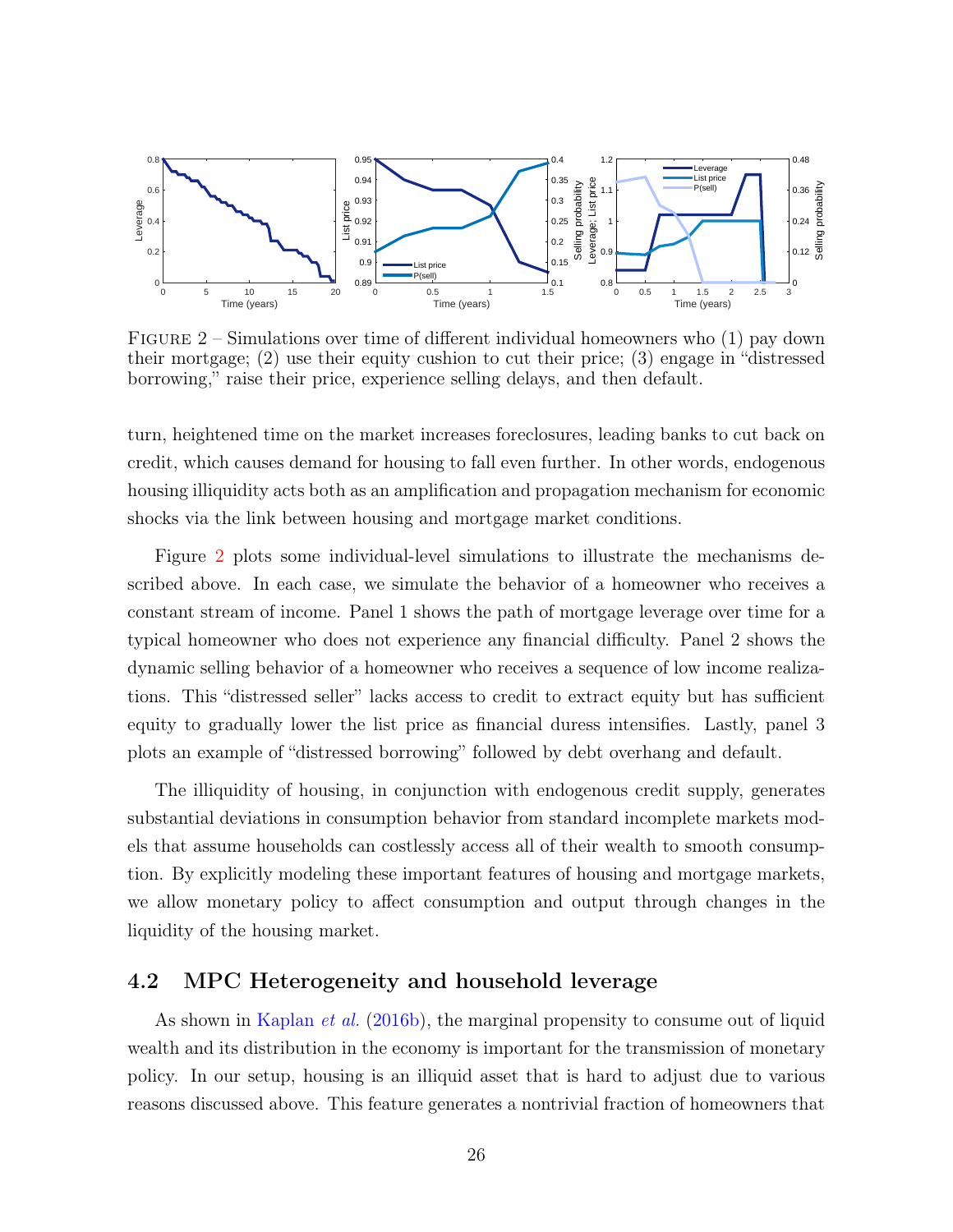act as hand-to-mouth consumers, thereby allowing our model to generate a rich distribution of consumption propensities across households. Figure [3](#page-27-0) plots the distribution of marginal propensities to consume, and it is evident that a non-trivial percentage of households respond strongly to changes in income.

<span id="page-27-0"></span>To illustrate how the model is able to generate this rich heterogeneity, we now show that the MPC is systematically related to mortgage debt. Furthermore, we estimate empirically how the MPC is linked to mortgage debt and compare the model to the data. This comparison allows us to test an untargeted feature of the data. We first start by describing how we estimate the empirical relationship.



FIGURE  $3$  – The distribution of marginal propensities to consume.

#### 4.2.1 MPC and leverage in the data

In this section, we estimate the consumption response of highly leveraged households to transitory income shocks. We show evidence that, consistent with the model presented in the next section, such households have a larger marginal propensity to consume out of transitory income shocks. We also estimate the elasticity of consumption with respect to house prices.

Data and sample We use data from the Panel Study of Income Dynamics, which is a panel of households and, starting in 1999, contains information on income, consumption and wealth. The PSID started collecting information on a sample of about 5,000 households in 1968. These families along with their split-offs have been interviewed annually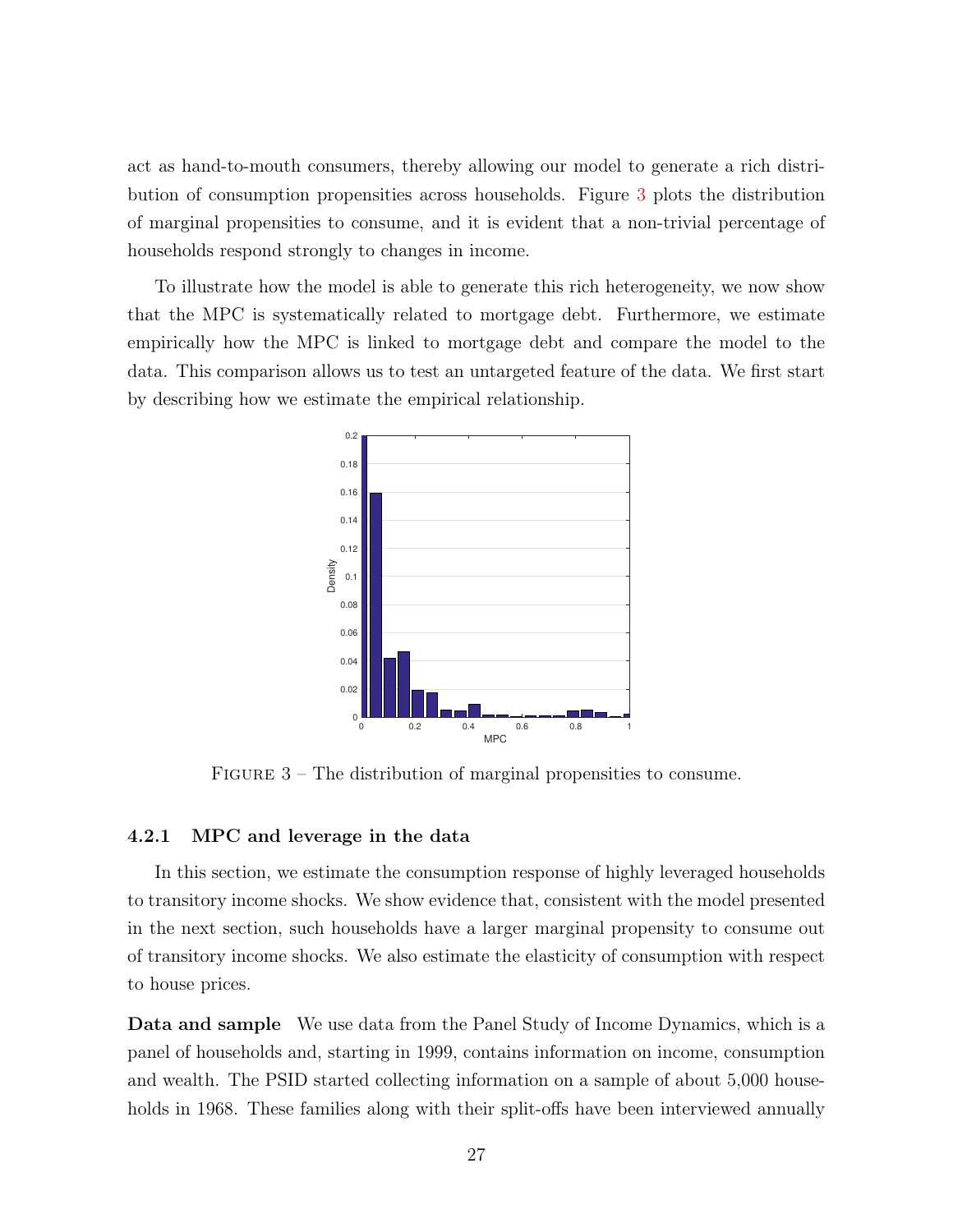until 1996. Starting in 1996, the survey became biennial. Further, the information collected about consumption expenditures was enriched to cover about 70 percent of all consumption items available in the Consumer Expenditure Survey (CEX).

From the PSID Core sample, we drop households with missing race, education or state of residence information. We also drop those whose annual income is below \$100 and changes by more than a certain threshold.7 We also drop households with top-coded income and consumption. Our identification, as we discuss below, requires us to have at least three consecutive observations on each household. Therefore, we also drop those that do not satisfy this criterion. Our baseline sample consists of 25 to 60 year olds. Our sample and its construction closely mimics that of [Kaplan](#page-43-11) *et al.* [\(2014\)](#page-43-11).<sup>8</sup>

Our consumption measure follows [Blundell](#page-41-10) *et al.* ([2012](#page-41-10)) and includes food at home, food away from home, utilities, gasoline, car maintenance, public transportation, childcare, health expenditures, and education. Household income is measured as the sum of labor earnings of the household and government transfers. The categorization of wealthy and poor hand to mouth households follows [Kaplan](#page-43-11) *et al.* ([2014](#page-43-11)), therefore we refer the reader to this paper. The PSID contains questions about the value of home equity as well as a subjective assessment of the value of the house. These questions allow us to construct measures of home equity ratios.

Methodology To estimate the consumption response to transitory income shocks, we follow the methodology of [Blundell](#page-41-11) *et al.* ([2008\)](#page-41-11). Here, we provide and overview of the methodology and refer the reader to [Blundell](#page-41-11) *et al.* ([2008\)](#page-41-11) for a detailed description.

First, we strip log consumption and log income of observable differences and obtain residuals. To this end, we regress log consumption and log income on a full set of year and cohort dummies, college dummy, race dummies, employment, geographic variables, and allow education, race, employment, and region to have year-specific effects. We then construct changes of residuals of log consumption and log income,  $\Delta c_i$  and  $\Delta y_i$ , respectively.

We postulate that log income comprises of a permanent component  $z_{it}$ , and a transitory component, *εit*:

$$
z_{it} = z_{it-1} + \eta_{it}
$$

<sup>&</sup>lt;sup>7</sup>More specifically, we drop households whose income grows by more than 500 percent or declines by more than 80 percent.

<sup>8</sup>We are grateful to the authors for sharing their dataset.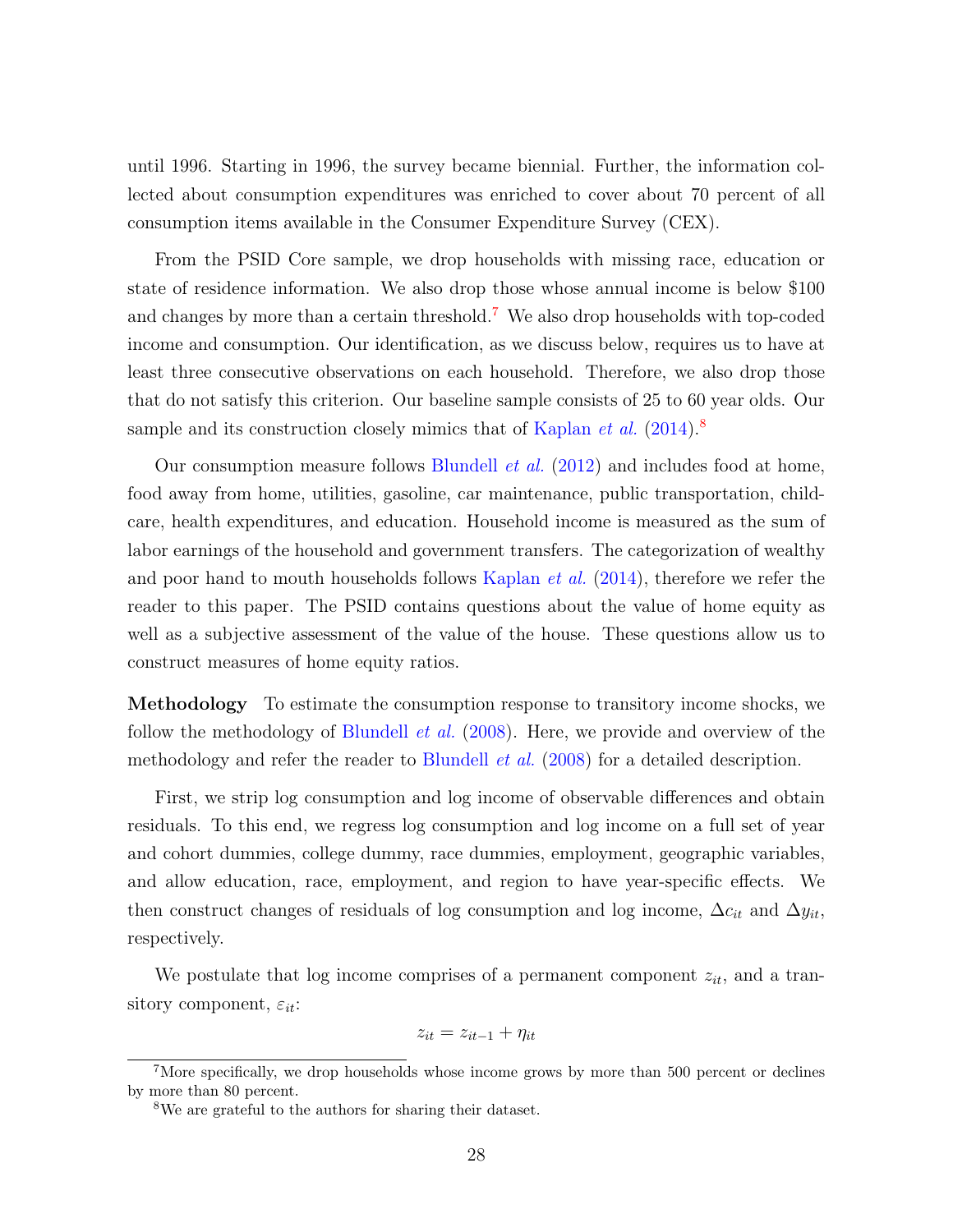With this structure, the change in log income is given by

$$
\Delta y_{it} = \eta_{it} + \Delta\varepsilon_{it}
$$

The true marginal propensity to consume is given by

$$
MPC_i = \frac{cov\left(\Delta c_{it}, \varepsilon_{it}\right)}{var\left(\varepsilon_{it}\right)}
$$

We use the following estimator of the transmission of transitory income shocks to consumption derived in [Blundell](#page-41-11) *et al.* [\(2008\)](#page-41-11):

$$
\hat{MPC}_i = \frac{cov\left(\Delta c_{it}, \Delta y_{i,t}\right)}{cov\left(\Delta y_{it}, \Delta y_{i,t+1}\right)}
$$

We implement this estimator with an IV regression of  $\Delta c_i$  on  $\Delta y_i$ , with  $\Delta y_{i,t+1}$  as an instrument. The main idea behind this instrument is that  $\Delta y_{i,t+1}$  is correlated with the transitory shock at time *t*, but is uncorrelated with the permanent shock. [Kaplan and](#page-43-12) [Violante](#page-43-12) [\(2010\)](#page-43-12) study the robustness of this to the presence of borrowing constraints and find that tight borrowing constraints do not bias the estimate of the transmission coefficient. All regressions use PSID weights.

Results We are mainly interested in understanding differences between households with different leverage ratios. Using the information in the PSID on self-reported house values and housing equity, we construct household-level measures of leverage ratio. We classify households into two groups, depending on this measure: Households with a leverage ratio above 85 percent are labeled high leverage and those with below this threshold are labeled low leverage households.

The first column in table [IV](#page-30-0) shows the results for our baseline sample. We estimate an elasticity of consumption with respect to income shocks of 0*.*27 for high leverage households. The corresponding figure for low leverage households is considerably lower at 0*.*19. This difference is economically (and statistically) sizable. It suggests that the distribution of housing debt and wealth in the economy could be an important determinant of the economy's response to shocks. In this paper, we propose a model that is consistent with this form of MPC heterogeneity and then study the response of the economy to monetary policy shocks with different distributions of wealth.

We now investigate the robustness of this main result. One simple explanation for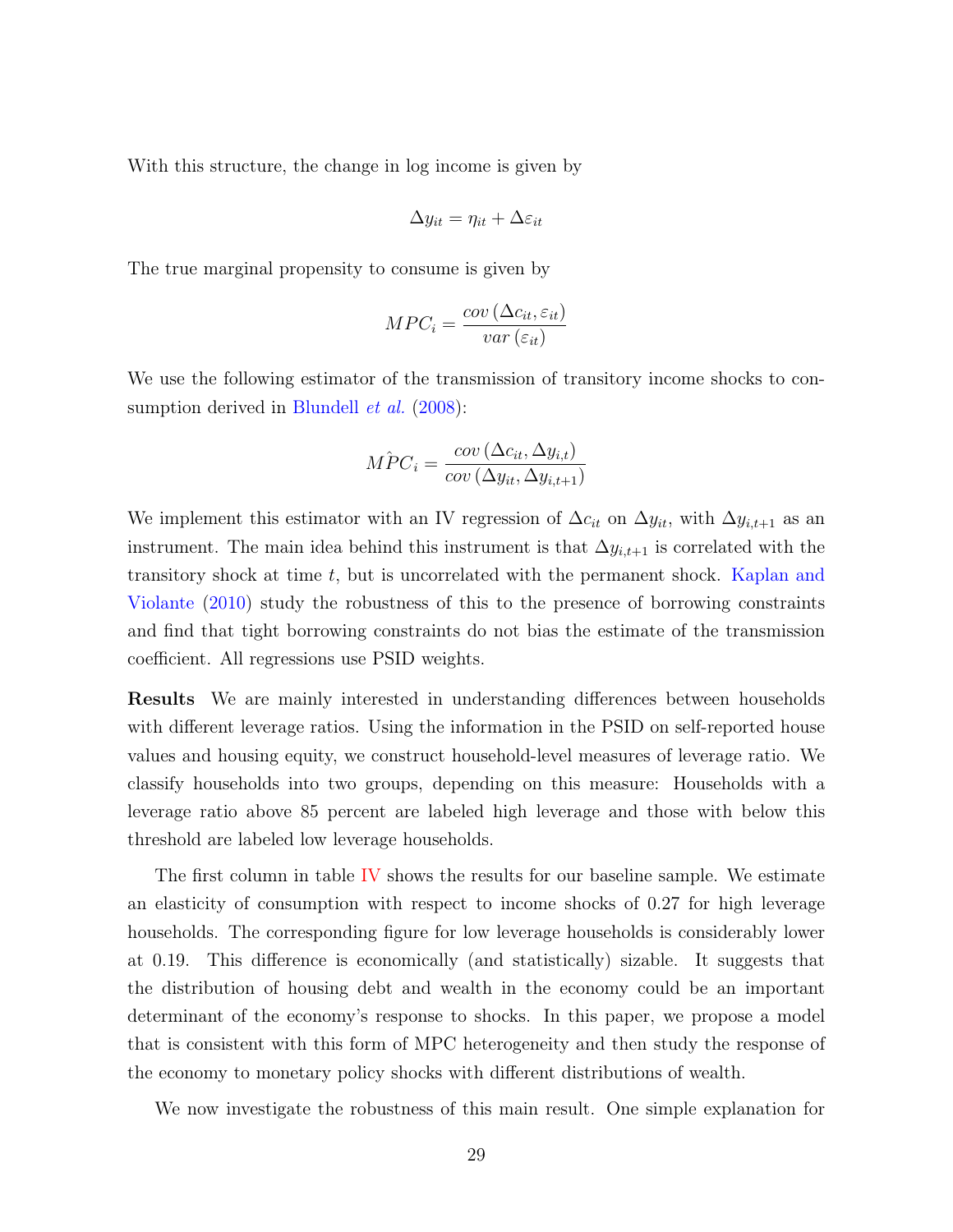<span id="page-30-1"></span><span id="page-30-0"></span>

|                              |        |        | All Sample Hand-to-mouth Wealthy Hand-to-mouth |
|------------------------------|--------|--------|------------------------------------------------|
| High leverage $( \geq 0.85)$ | 0.27   | 0.31   | 0.37                                           |
|                              | (0.01) | (0.01) | (0.01)                                         |
| Low leverage $(< 0.85)$      | 0.19   | 0.23   | 0.24                                           |
|                              | (0.00) | (0.00) | (0.00)                                         |

TABLE IV – MPC Heterogeneity by leverage ratio

TABLE  $V$  – Elasticity of consumption wrt house prices

| House price change, $\Delta h_{it}$ | 0.218        | 0.217  |
|-------------------------------------|--------------|--------|
|                                     | (0.01)       | (0.01) |
| Controls                            | $N_{\Omega}$ | Yes    |
|                                     |              |        |

our main finding is that high leverage households have little liquid wealth to smooth transitory income fluctuations. In column 2, we restrict our sample to only such households and find the high leverage households within this group to have higher  $MPCs$ . Finally, the last column repeats the same estimation for a sample of wealthy hand to mouth households; i.e. those that have a net worth about a certain threshold but little wealth in liquid assets.

Lastly, we estimate consumption elasticity to house price changes. We estimate the following equation:

<span id="page-30-2"></span>
$$
\Delta c_{it} = \alpha + \beta X_{it} + \delta \Delta h_{it} + \xi_{it} \tag{4}
$$

Column  $(1)$  in table [V](#page-30-1) estimates equation  $(4)$  $(4)$  without additional controls. The estimates suggest that the elasticity of nondurable consumption with respect to house prices is around 0.2. Column (2) controls for gender, a full set of age controls and education dummies, and shows that the resulting elasticity is essentially the same.

Our main findings in this section can be summarized as follows: i) Household leverage ratios are an important determinant of how much consumption responds to transitory income changes, with highly-levered households having the largest responses, ii) as estimated by a body of literature, consumption responds strongly to changes in house prices, with an elasticity around 0.2. We now turn to the model counterparts of these objects and measure them in the model.

<sup>9</sup>The classification of hand to mouth households in the PSID follows [Kaplan](#page-43-11) *et al.* ([2014\)](#page-43-11).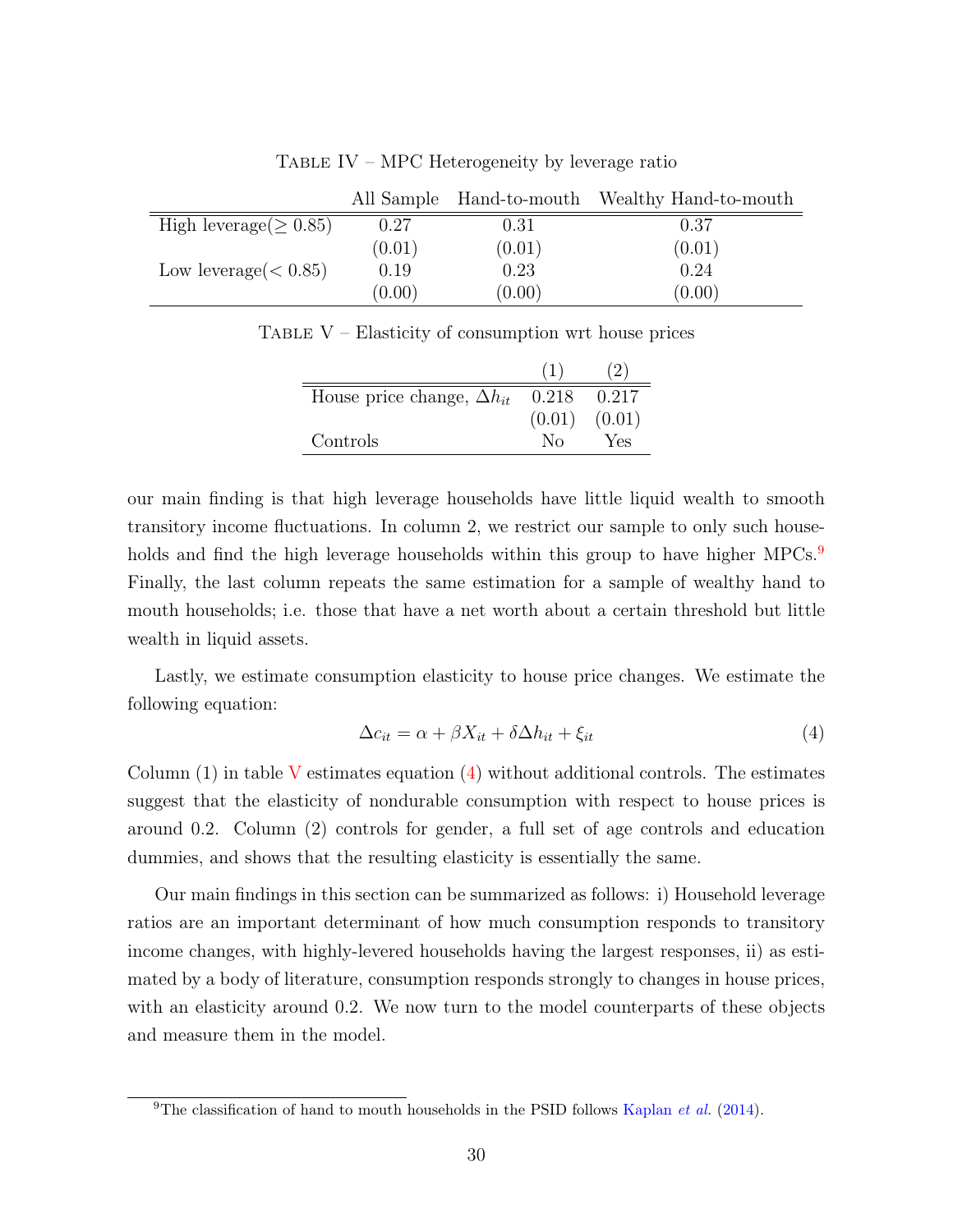|                         | Data (All Sample) Model |      |
|-------------------------|-------------------------|------|
| High LTV( $\geq 0.85$ ) | 0.27                    | 0.17 |
| Low LTV $(< 0.85)$      | 0.19                    | 0.07 |
|                         |                         |      |

<span id="page-31-0"></span>Table VI – Model vs. Data: MPC Heterogeneity by leverage ratio

#### 4.2.2 MPC and leverage in the model

We initialize the economy to its steady state and simulate a sample of  $100,000$  individuals for 500 periods. We separate the sample of homeowners in the model into two groups as those with below and above 85% LTV ratio. Note that a period in the model is a quarter, whereas data is measured every other year and asks about annual measures of income and consumption. To mimic the empirical setup as close as possible, we aggregate quarterly measures to annual frequency. We then throw out every other year to mimic the biannual nature of the PSID data. Finally, for each group of households, we compute the average MPC following the same methodology used in estimating its empirical counterpart.

Table [VI](#page-31-0) compares the model generated MPCs against their empirical counterparts. The model generates substantial differences in the MPCs between these groups, consistent with the data. In particular, households with a high LTV ratio respond about two times stronger than low LTV households.

## 5 Distributional Consequences of Monetary Policy

The effects of a shock to monetary policy, and the subsequent adjustments in taxes and transfers and the equilibrium responses of hours and prices operate through various distributional channels in addition to the direct effect of the change in the nominal interest rate. An increase in the price level and of labor income leads to a redistribution from households who finance their consumption more from asset income to households who rely more on labor income. Changes in interest rates redistribute between debtors and lenders. Increases in house prices redistributes towards home owners.

These redistributions matter due to the endogenous heterogeneity in the MPCs in the data and in our model. This heterogeneity together with the redistribution determines the aggregate consumption response, and since output is demand determined due to price rigidities, also determines output. Individual household consumption *c<sup>t</sup>* depends on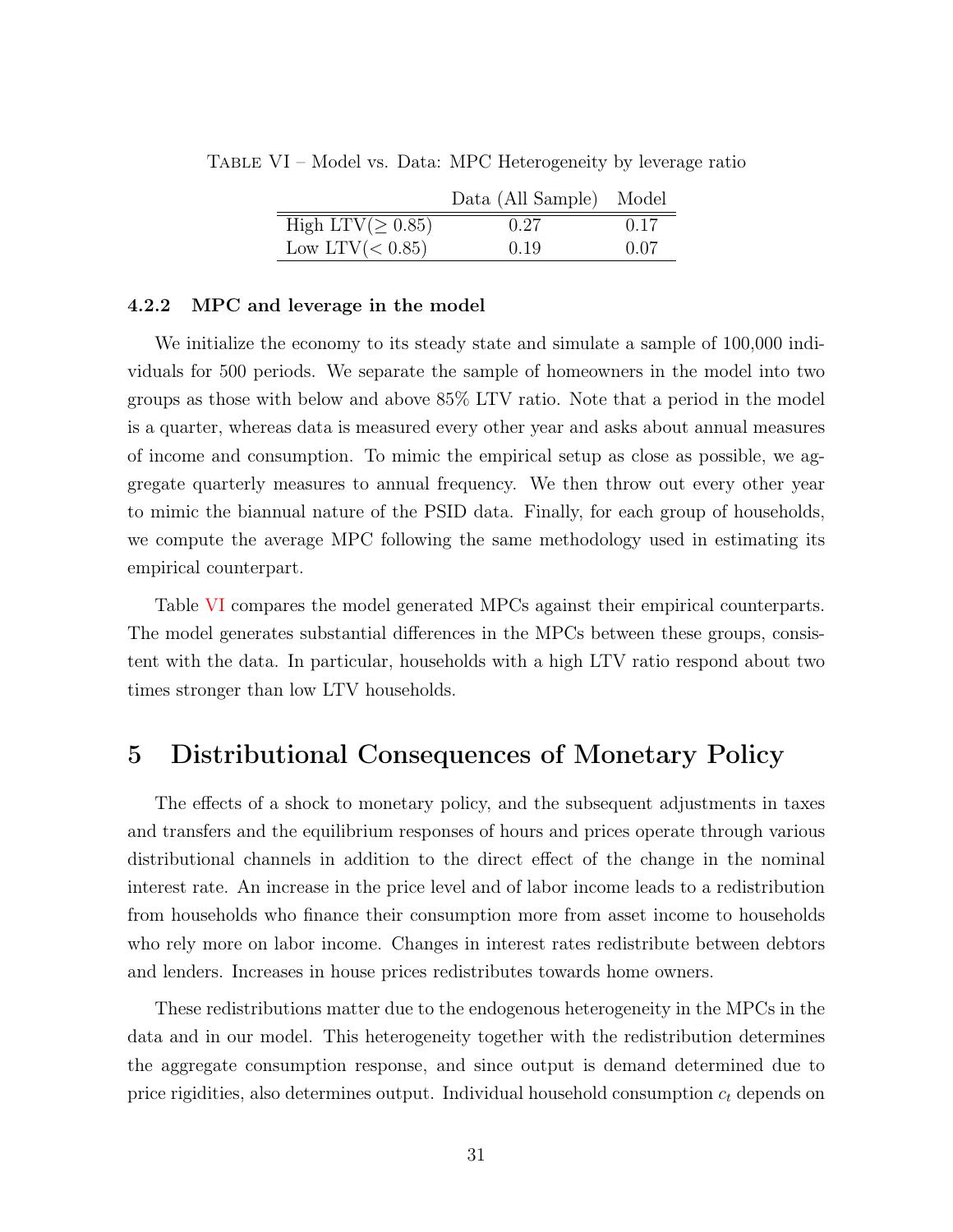transfers  $T_t$ , tax rates  $\tau_t$ , labor income  $w_t l_t$ , product prices  $P_t$ , house prices  $p_t^h$ , mortgage prices  $q_t^m$  and nominal interest rates  $i_t$ , so that aggregate private consumption

$$
C_t(\{T_t, \tau_t, w_t l_t, P_t, p_t^h i_t, q_t^m\}_{t\geq 0}) = \int c_t(b, h, m, s; \{T_t, \tau_t, w_t l_t, P_t, p_t^h i_t, q_t^m\}_{t\geq 0}) d\Omega_t.
$$

In our model, households household labor supply depends both on the preferences of household and total aggregate demand. In equilibrium consumption and hours will be determined jointly, but to understand the demand response of a monetary policy shock it turns out to be useful to consider  $w_t l_t$  as exogenous for consumption decisions here. In particular it allows us to distinguish between the initial impact, first round", demand impulse due to the shock and "second, third ... round" due to equilibrium responses. Those arise in our model since an initial expansionary policy shock leads to more employment by firms, and so higher labor income and higher house prices, which in turn implies more consumption demand, which again leads to more employment and so on until an equilibrium is reached where all variables are mutually consistent. Denoting pre-shock variables by a bar, we can now decompose the aggregate consumption response,

$$
(\Delta C)_t = C_t(\{T_t, \tau_t, w_t l_t, P_t, p_t^h i_t, q_t^m\}_{t \ge 0}) - C_t(\{\bar{T}, \bar{\tau}, \bar{w}\bar{l}, \bar{P}, p_t^{\bar{h}}, \bar{i}, q_t^{\bar{m}}\}_{t \ge 0})
$$

into its different channels:

$$
(\Delta C)_t = \underbrace{C_t(\{\bar{T}, \bar{\tau}, \bar{w}\bar{l}, \bar{P}, p_t^{\bar{h}}, i_t, q_t^{\bar{m}}\}_{t\geq 0}) - C_t(\{\bar{T}, \bar{\tau}, \bar{w}\bar{l}, \bar{P}, p_t^{\bar{h}}, \bar{i}, q_t^{\bar{m}}\}_{t\geq 0})}_{\text{Direct Impact of Interest Rate}}
$$
\n
$$
\underbrace{C_t(\{\bar{T}, \bar{\tau}, w_t l_t, \bar{P}, p_t^{\bar{h}}, i_t, q_t^{\bar{m}}\}_{t\geq 0}) - C_t(\{\bar{T}, \bar{\tau}, \bar{w}\bar{h}, \bar{P}, p_t^{\bar{h}}, i_t, q_t^{\bar{m}}\}_{t\geq 0})}_{\text{Indirect Equilibrium Effect: Labor Income}}
$$
\n
$$
\underbrace{C_t(\{\bar{T}, \bar{\tau}, w_t l_t, \bar{P}, p_t^h, i_t, q_t^{\bar{m}}\}_{t\geq 0}) - C_t(\{\bar{T}, \bar{\tau}, w_t l_t, \bar{P}, p_t^{\bar{h}}, i_t, q_t^{\bar{m}}\}_{t\geq 0})}_{\text{Indirect Equilibrium Effect: House Prices}}
$$
\n
$$
\underbrace{C_t(\{\bar{T}_t, \tau_t, w_t l_t, \bar{P}, p_t^h, i_t, q_t^{\bar{m}}\}_{t\geq 0}) - C_t(\{\bar{T}, \bar{\tau}, w_t l_t, \bar{P}, p_t^{\bar{h}}, i_t, q_t^{\bar{m}}\}_{t\geq 0})}_{\text{Indirect Equilibrium Effect: Taxes and Transfers}}
$$
\n
$$
\underbrace{C_t(\{\bar{T}_t, \tau_t, w_t l_t, P_t, p_t^h, i_t, q_t^m\}_{t\geq 0}) - C_t(\{\bar{T}_t, \tau_t, w_t l_t, \bar{P}, p_t^h, i_t, q_t^m\}_{t\geq 0})}_{\text{Price and Mortgage rate Adjustum}
$$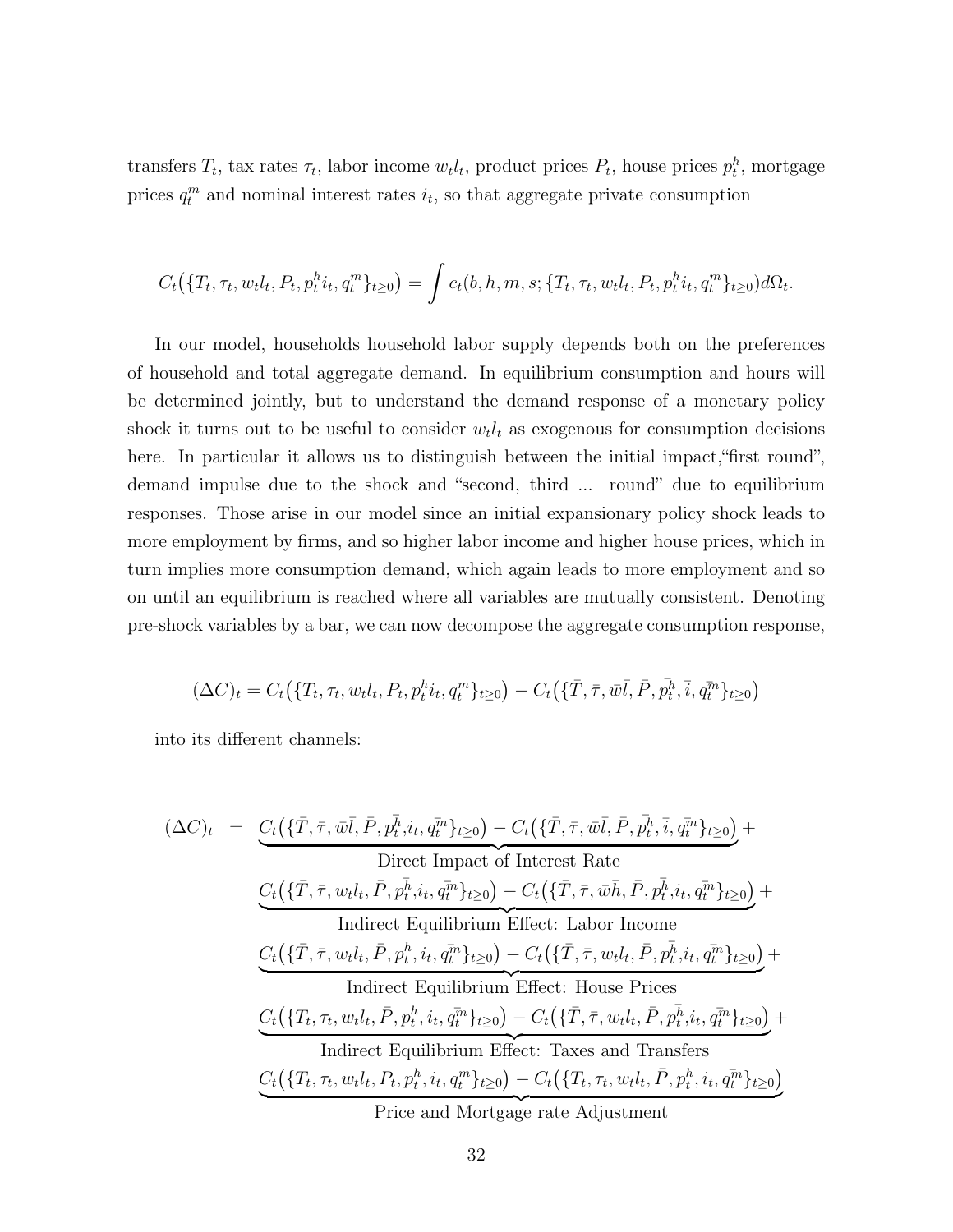# 6 Effectiveness of monetary policy and the role of housing and heterogeneity

We now study the effectiveness of monetary policy in our setting and focus on the role of housing in transmitting policy shocks. We first start with a contractionary shock and then turn to an expansionary one. We assume the economy is at its steady state, following a Taylor rule with  $\epsilon_t = 0, t < 1$ , where  $\epsilon_t$  is the innovation to the Taylor rule assumed to follow an AR(1) process with persistence  $\rho_{\epsilon} = 0.6$ .

$$
\epsilon_t = \rho \epsilon_{t-1} + \eta_t
$$

In period 1, this economy is hit by a one-time unexpected monetary policy shock so that the nominal rate goes up by 100 basis points. The nominal rate then recovers according to the dynamics dictated by the Taylor rule. We compute the perfect foresight transition of the economy in response to this shock.

Figure [4](#page-34-0) shows the response of various variables. Similar to representative agent New Keynesian models, a fall in the nominal rate in the model generates a fall in inflation and real wages, a rise in the real rate, and a contraction in consumption. There are various channels that account for the fall in aggregate consumption. The first is the usual New Keynesian channel that amplifies declines in consumption coming through the intertemporal substitution channel. Note that, in addition to this standard transmission channel of monetary policy, housing market plays a rich and important role, which we explain below.

First, the increase in the nominal rate increases the financing costs of houses, which puts a downward pressure on house prices. The decline in house prices then generates a decline in nondurable consumption for homeowners, because it restricts the equity cushion that homeowners occasionally tap into ("the collateral channel"). The second channel is the so-called cash-flow channel. The fact that all mortgage contracts have adjustable rates implies that an increase in the nominal rate maps into an increase in financing costs. Lastly, the decline in house prices, along with an increase in the average time it takes to sell a house, increases default risk, and through a precautionary motive contributes to the contraction of consumption.

Note that the various mechanisms embedded in the model have different implications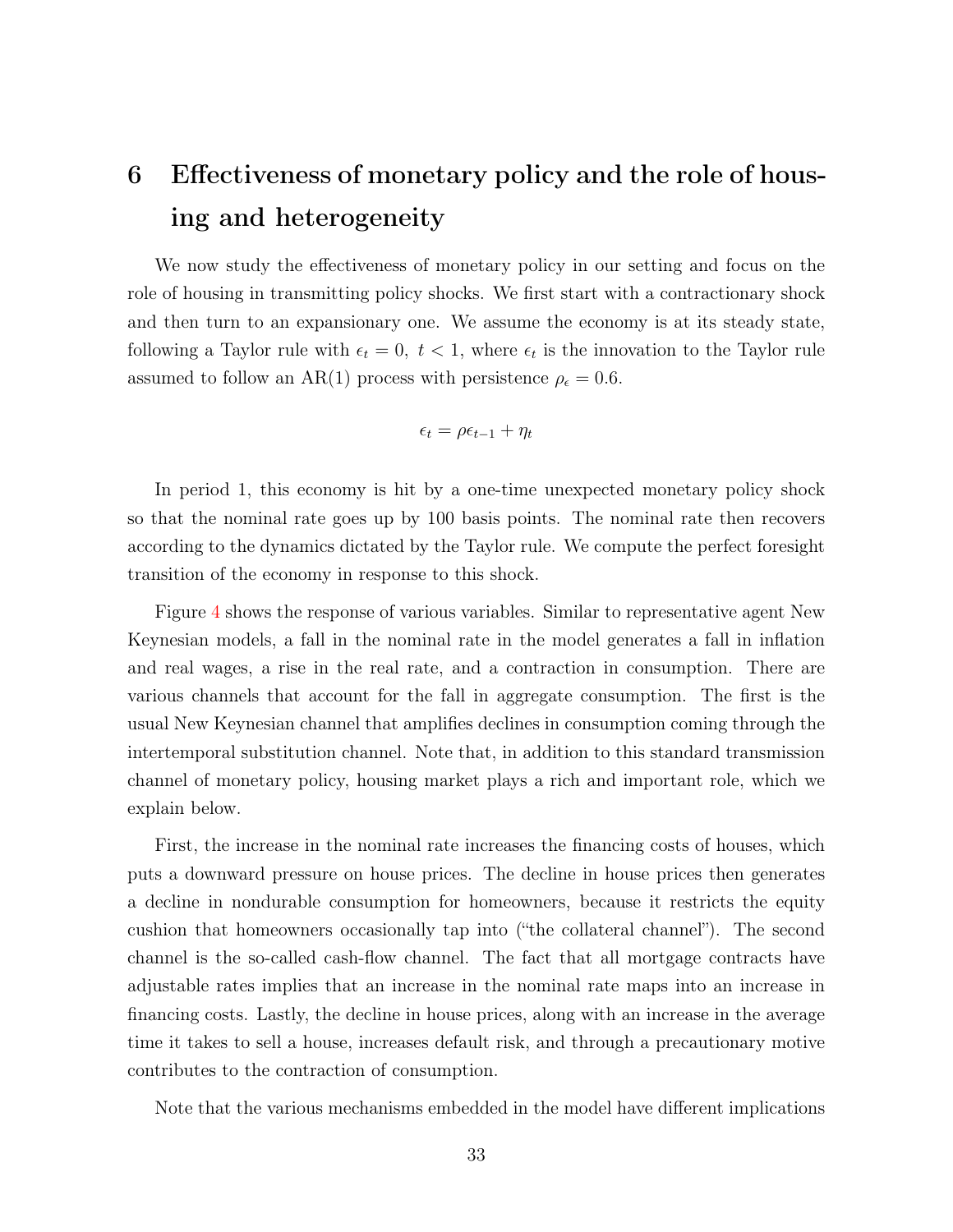<span id="page-34-0"></span>

FIGURE  $4$  – Contractionary policy shock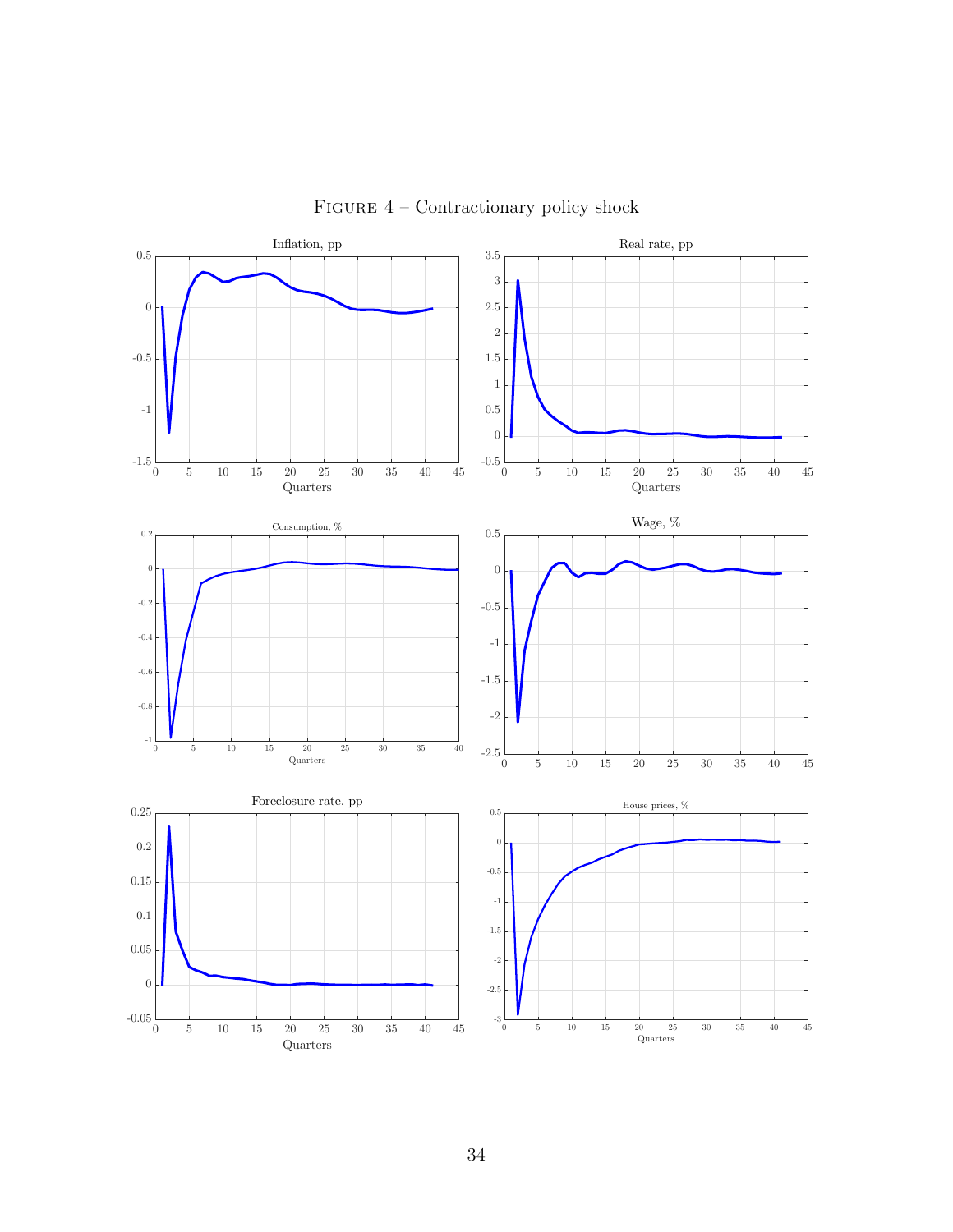across the LTV distribution. For example, the collateral channel implies that people with more equity (i.e. lower LTV) are more affected, whereas the cash-flow channel implies the opposite. To better understand which force is stronger, figure [5](#page-35-0) plots the consumption response for three LTV groups. We find that the high LTV households respond the strongest to a contractionary monetary policy shock.

<span id="page-35-0"></span>

FIGURE 5 - Heterogeneous effects of monetary policy

While it is a nontrivial task to decompose the quantitative magnitudes of all the various interplays of housing and monetary policy, we conduct a simple exercise to quantify the role of house prices. Simply put, we ask by how much would have consumption moved, had house prices remained fixed. To get at this, we exogenously fix house prices at the steady state values and resolve the model. Figure [6](#page-36-0) shows the response of aggregate consumption under this setting. We find that the endogenous response of house prices accounts for about 20 percent of the response of aggregate consumption.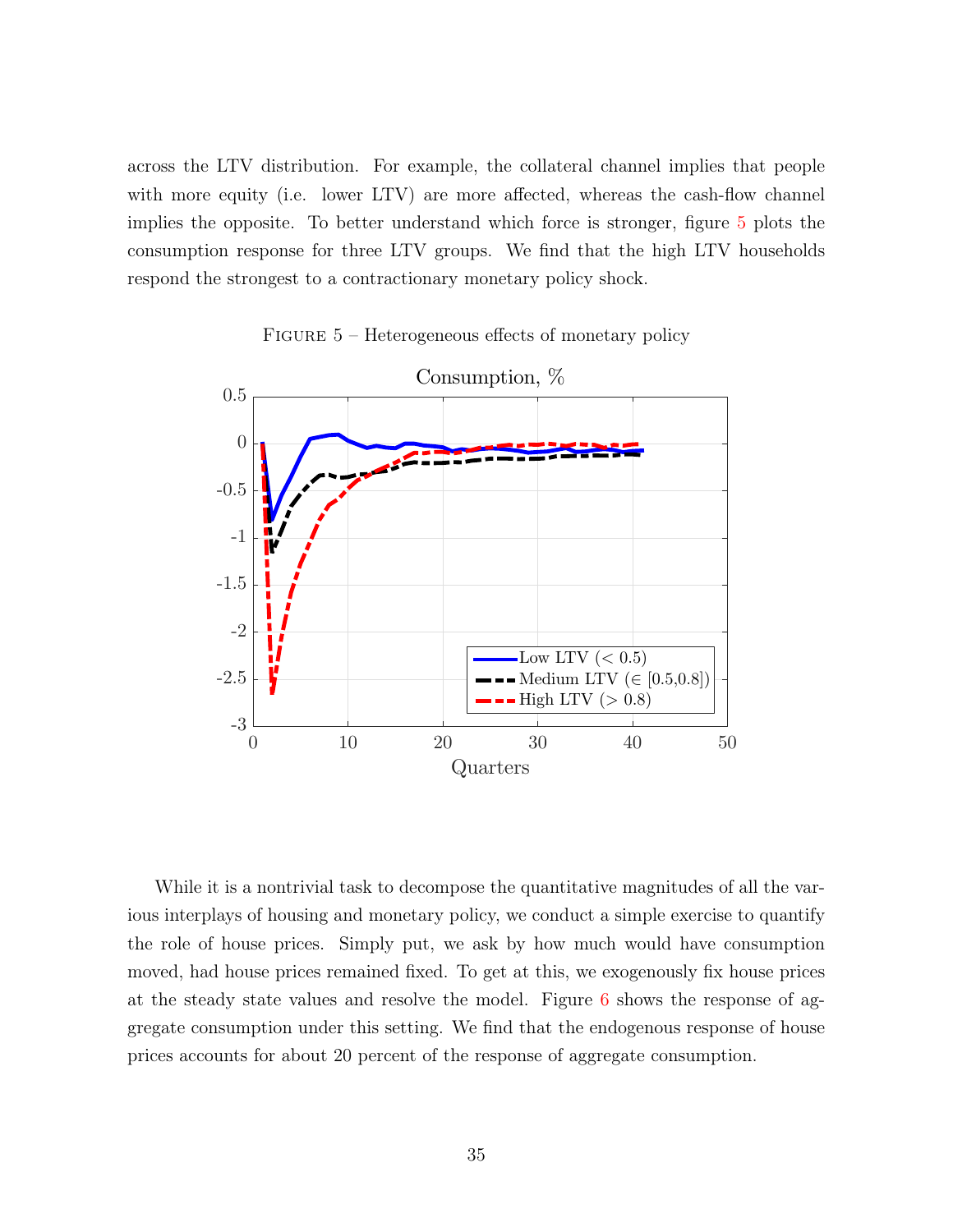<span id="page-36-0"></span>

FIGURE  $6$  – Role of house prices

## 6.1 Asymmetric effects of monetary policy

One advantage of our model (and of our solution technique) is to allow for nonlinear dynamics. This allows us to contrast the response of the economy to contractionary and expansionary shocks. We compute the transition path of the economy in response to a 100bp expansionary shock. Figure [7](#page-37-0) contrasts the response of consumption and house prices to the contractionary case.

We find important asymmetries: For example, the top left panel in figure [7](#page-37-0) shows that consumption increases by about 20% less in response to an expansionary shock than it falls in response to a contractionary shock of the same size. A similar asymmetry exists for house prices (top right panel) and foreclosures (bottom right panel).

What explains these asymmetries? There are several forces through which this happens, but to facilitate understanding, we will explain them in two steps. The first is that the heterogeneity in the joint distribution of liquid and housing wealth generates an asymmetric response in the demand for housing, which then generates an asymmetric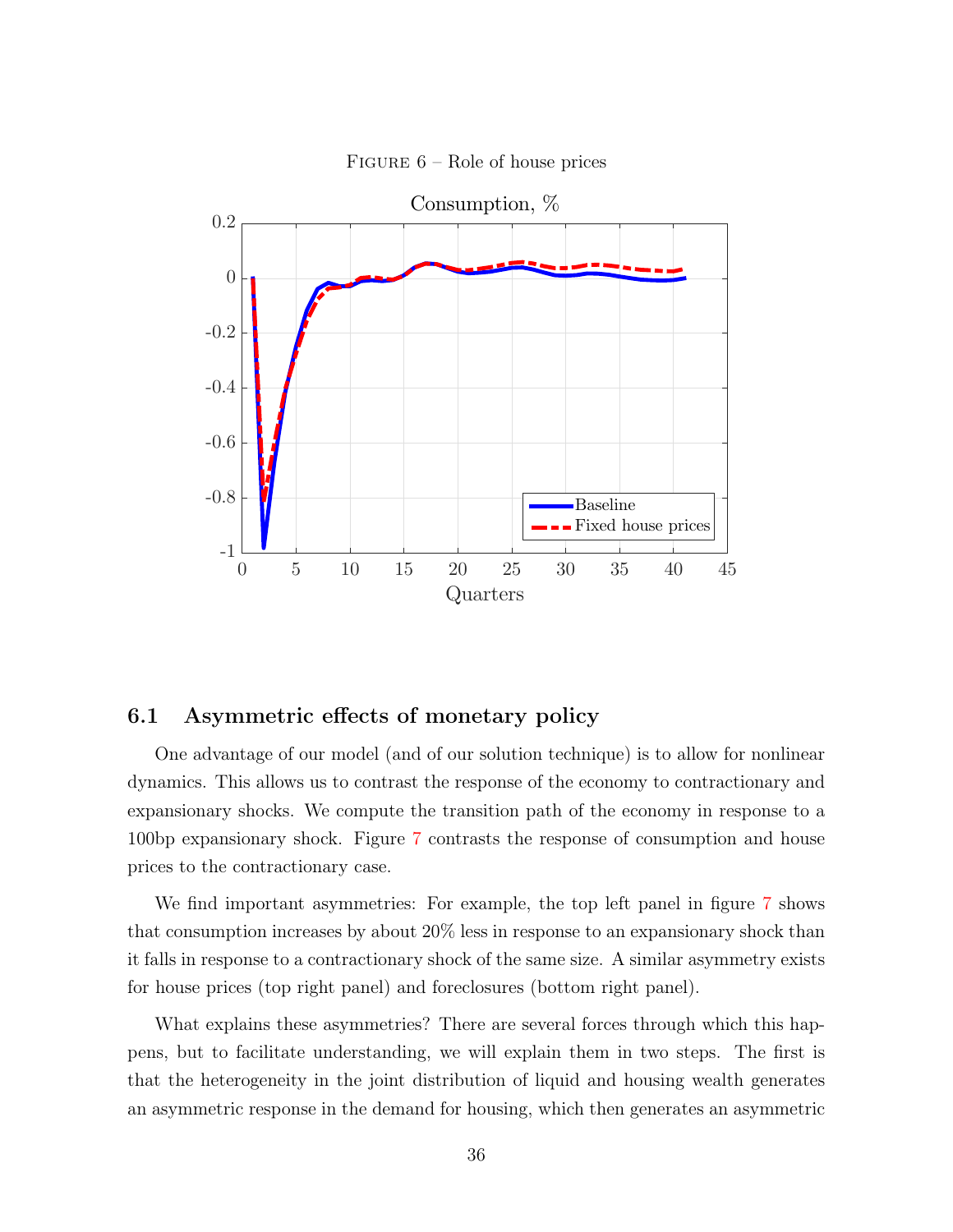<span id="page-37-0"></span>

FIGURE 7 – Asymmetric effects of monetary policy

response in house prices. Consider a decline in the nominal interest rate. This decline stimulates the demand for housing due to falling financing costs. If renters are liquidity constrained, they won't be able to obtain decent mortgages, which limits their ability to take advantage of lower rates. Similarly, existing homeowners that might be interested in upgrading to larger units may be constrained by existing mortgage debt if they high leverage ratios. Thus, the joint distribution of liquid and housing net wealth affects how much housing demand (and thus house prices) respond to changes in interest rates. A similar argument can be made for why foreclosure rates respond asymmetrically (bottom right panel of figure [7](#page-37-0)). In short, the precise shape of this distribution generates an asymmetric response in house prices, which then generates an asymmetric consumption response through the collateral channel.

However, even fixing house prices, changes in consumption are asymmetric. This is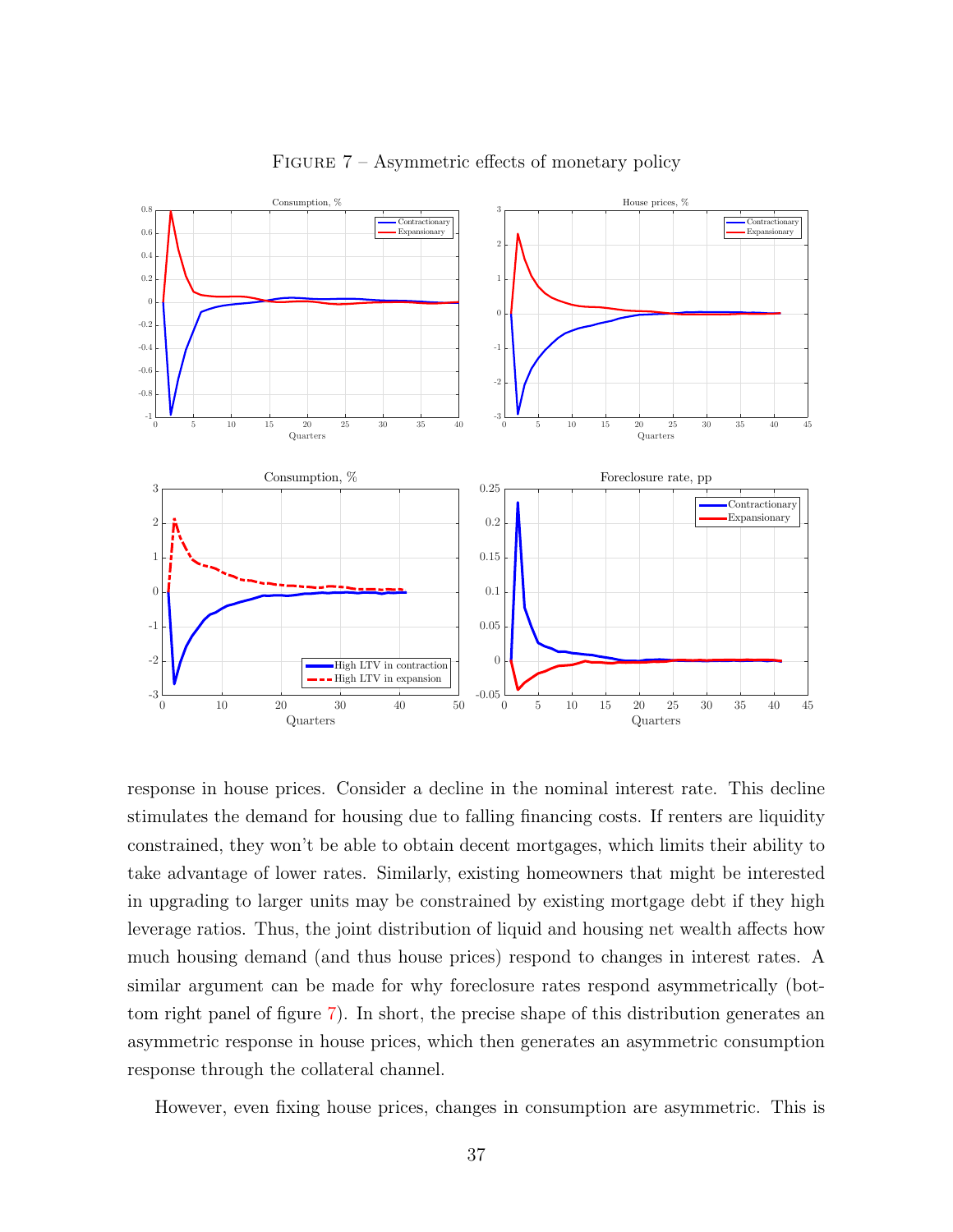<span id="page-38-0"></span>

## Figure 8 – LTV Distribution

because the extent of transmission from housing wealth to consumption also depends on mortgage debt. As we have shown above, MPC out of net worth is much higher for high debt households. Figure [8](#page-38-0) shows the shifts in the LTV distribution under contractionary and expansionary shocks. Changes in the LTV distribution, coupled with the heterogeneity in the MPCs generates an asymmetric response of consumption to house price changes.

These discussions highlight the role of heterogeneity in the transmission mechanism and the effectiveness of monetary policy.

## 6.2 The role of heterogeneity [in progress]

Given the role of heterogeneity in the transmission of monetary policy, we ask if standard monetary policy would be more or less effective in an economy with lower mortgage debt. To answer this question, we conduct a simple experiment and reduce the maximum LTV households are allowed to take from 125%, which is not binding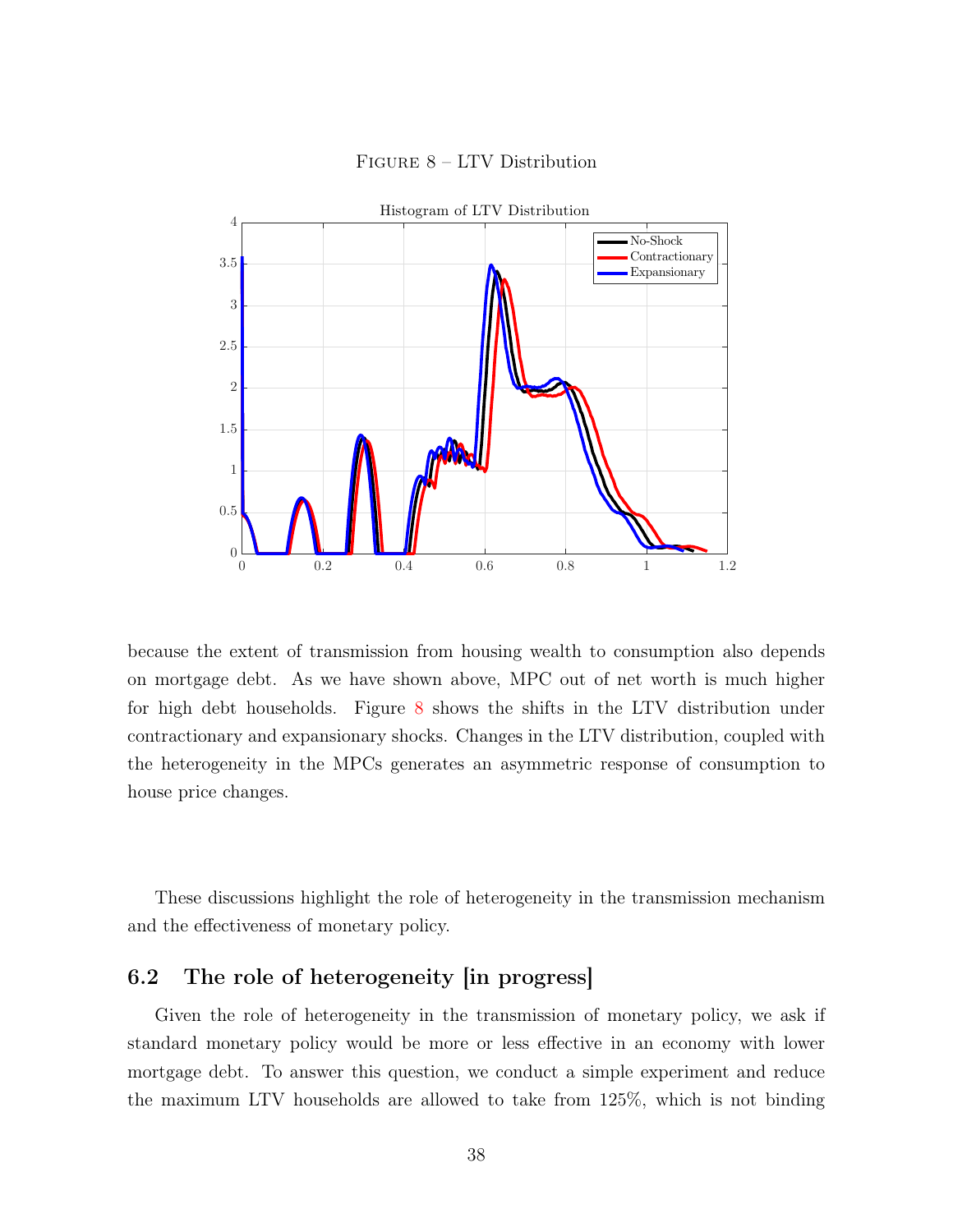<span id="page-39-0"></span>

FIGURE 9 – Monetary policy in economies with different mortgage debt

in the calibration, to 85%. This generates nontrivial changes to the LTV distribution. We then compare the effect of an expansionary monetary policy in this economy to the original calibration. Figure [9](#page-39-0) shows the response of consumption and house prices. Interestingly, we find that the response of house prices is nearly identical across the two economies, whereas the consumption response is drastically higher in the high LTV economy (benchmark). This result is consistent with the previous explanation that the cash-flow channel is quantitatively very important in the transmission of monetary policy. A decline in mortgage financing costs generates a relaxation in the budget constraint of households in both economies. However, these changes in the cash flow map into much larger consumption responses in the high LTV economy because of the higher average MPC in this economy.

# 7 Conclusion

In this paper we study the role of the joint distribution of housing and mortgage debt in the transmission of monetary policy using a quantitative heterogeneous agents New Keynesian model with a frictional housing market and and long-term nominal mortgages. In addition to the direct intertemporal substitution effect of monetary policy on consumption, our model allows for various indirect mechanisms through housing and mortgages. We calibrate this model to match the US macroeconomic statistics from over the past twenty years, specifically, the joint distribution of assets, housing wealth, and mortgage debt as well as key housing moments related to sales, time on the market, and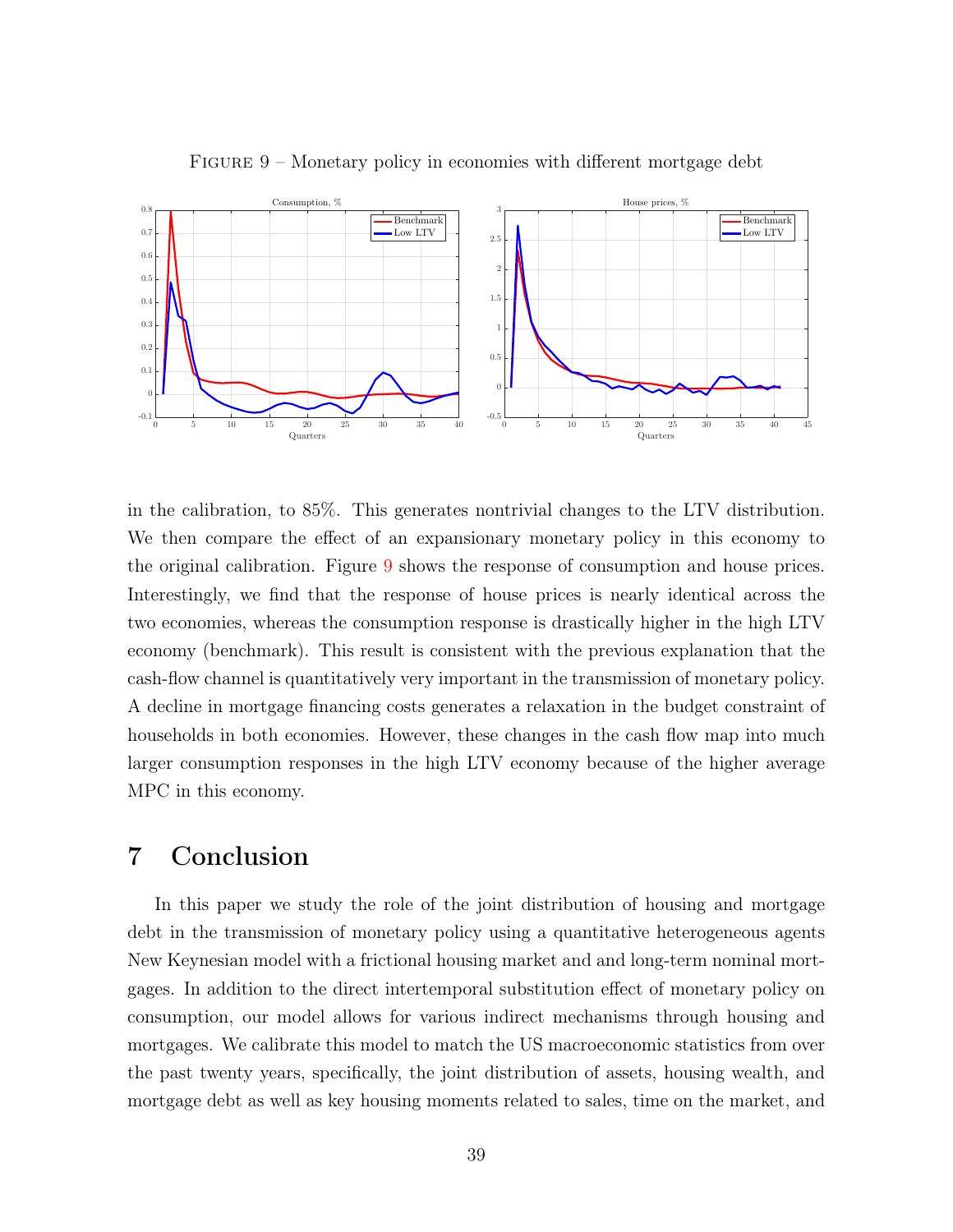foreclosures. The model is able to capture the rich heterogeneity in MPCs between lowand high-LTV households observed in the data.

We then use this model to study the transmission of the monetary policy. We, first, find that decline in house prices explain 20% of the drop in aggregate consumption against a contractionary monetary shock. Second, in our model contractionary monetary shocks have larger effects on aggregate demand than expansionary shocks. This is mostly because house prices and foreclosures respond to contractionary shocks more due to the shape of the leverage distribution: When rates do down, this relaxes fewer households' budget constraint than the number of households that fall into trouble with their mortgages when rates go up. Finally, we investigate how the effectiveness of the monetary policy depends on the distribution of mortgage debt and find that expansionary monetary policy is more effective in an high-LTV economy. These results highlight the role of heterogeneity in balance sheets of households in the transmission mechanism and the effectiveness of monetary policy.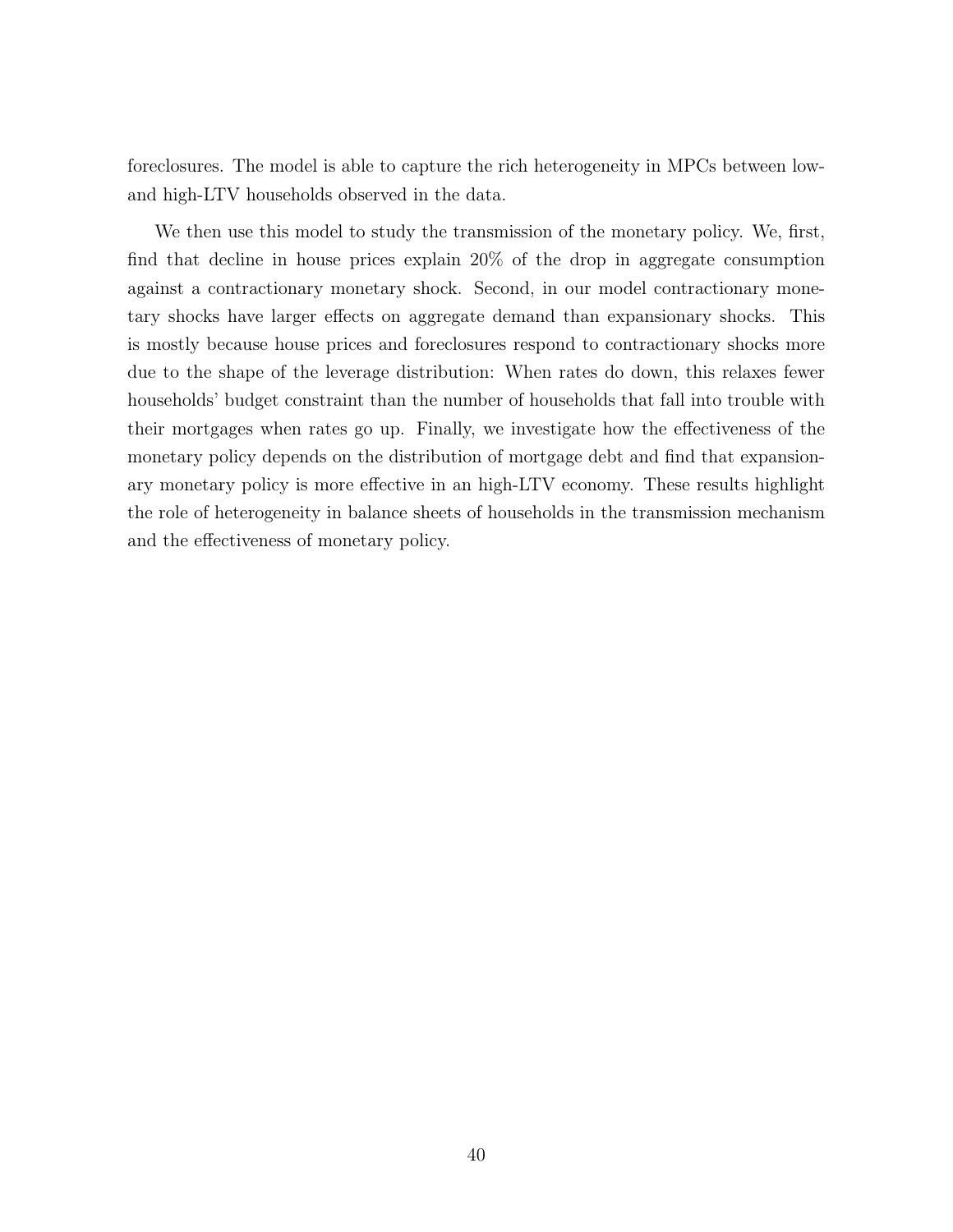# References

- <span id="page-41-2"></span>ATTANASIO, O. P., BLOW, L., HAMILTON, R. and LEICESTER, A. (2009). Booms and busts: Consumption, house prices and expectations. *Economica*, 76 (301), 20–50.
- <span id="page-41-0"></span>Auclert, A. (2015). Monetary policy and the redistribution channel. *Unpublished Manuscript, Massachusetts Institute of Technology*.
- <span id="page-41-11"></span>BLUNDELL, R., PISTAFERRI, L. and PRESTON, I. (2008). Consumption inequality and partial insurance. *American Economic Review*, 98 (5), 1887–1921.
- <span id="page-41-10"></span>—, — and Saporta-Eksten, I. (2012). *Consumption Inequality and Family Labor Supply*. Working Paper Series 18445, National Bureau of Economic Research.
- <span id="page-41-4"></span>BROWNING, M., GØRTZ, M. and LETH-PETERSEN, S. (2013). Housing wealth and consumption: a micro panel study. *The Economic Journal*, 123 (568), 401–428.
- <span id="page-41-3"></span>Calomiris, C., Longhofer, S. D. and Miles, W. (2009). *The (mythical?) housing wealth effect*. Tech. rep., National Bureau of Economic Research.
- <span id="page-41-6"></span>Campbell, J. Y. and Cocco, J. F. (2007). How do house prices affect consumption? evidence from micro data. *Journal of Monetary Economics*, 54 (3), 591–621.
- <span id="page-41-1"></span>CARROLL, C. D., OTSUKA, M. and SLACALEK, J. (2011). How large are housing and financial wealth effects? a new approach. *Journal of Money, Credit and Banking*, 43 $(1), 55-79.$
- <span id="page-41-5"></span>Case, K. E., Quigley, J. M. and Shiller, R. J. (2011). *Wealth effects revisited 1978-2009*. Tech. rep., National Bureau of Economic Research.
- <span id="page-41-8"></span>Challe, E., Matheron, J., Ragot, X. and Rubio-Ramirez, J. F. (2015). Precautionary saving and aggregate demand.
- <span id="page-41-9"></span>CHATTERJEE, S. and EYIGUNGOR, B. (2011). *A Quantitative Analysis of the US Housing and Mortgage Markets and the Foreclosure Crisis*. Tech. rep., Federal Reserve Bank of Philadelphia.
- <span id="page-41-7"></span>Cloyne, J., Ferreira, C. and Surico, P. (2015). *Housing debt and the transmission of monetary policy*. Tech. rep., mimeo.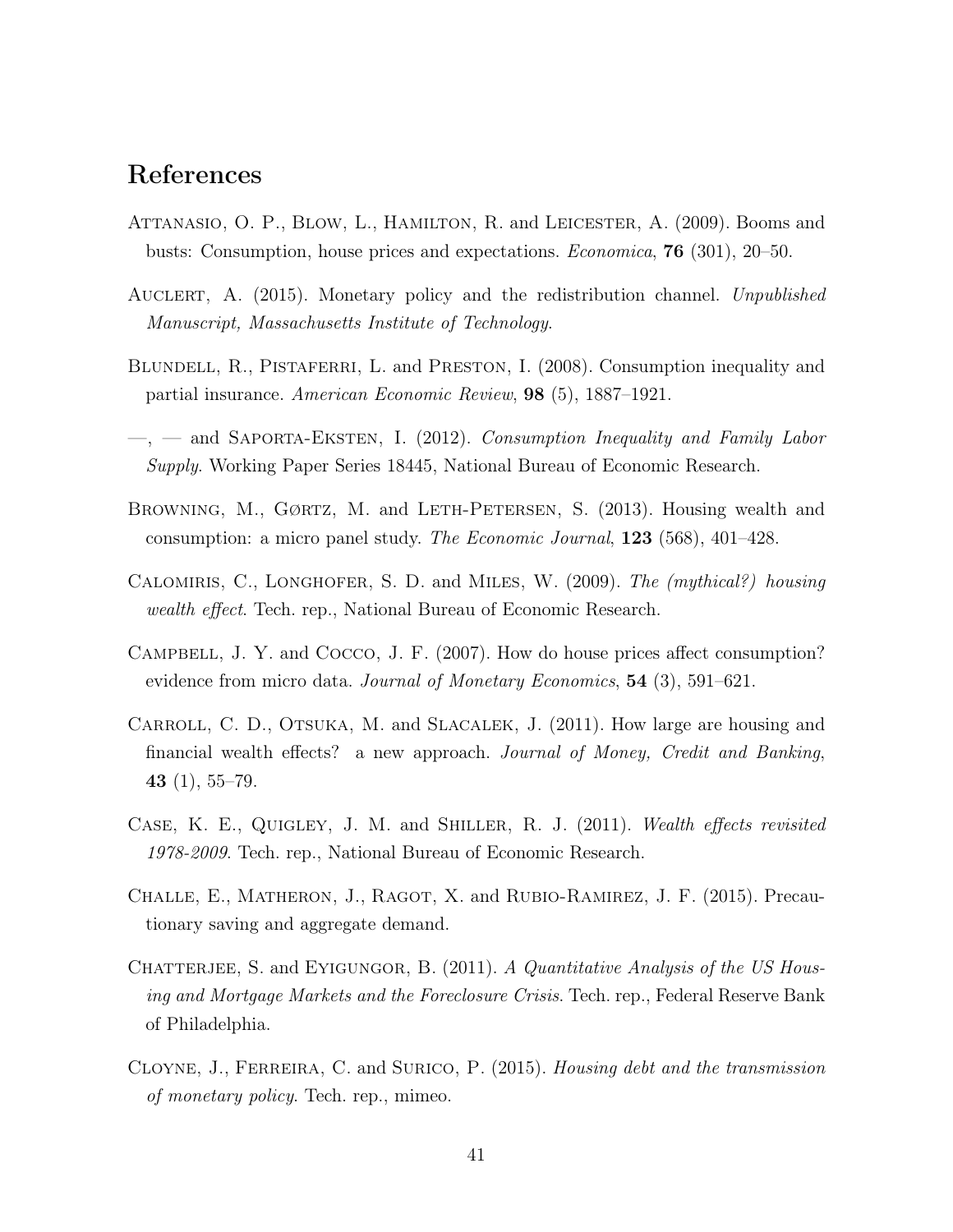- <span id="page-42-7"></span>CORBAE, D. and QUINTIN, E. (2015). Leverage and the foreclosure crisis. *Journal of Political Economy*, 123 (1), 1–65.
- <span id="page-42-1"></span>DI MAGGIO, M., KERMANI, A. and RAMCHARAN, R. (2014). Monetary policy passthrough: Household consumption and voluntary deleveraging. *Columbia Business School Research Paper*, (14-24).
- <span id="page-42-6"></span>Favilukis, J., Ludvigson, S. C. and Van Nieuwerburgh, S. (2010). *The macroeconomic effects of housing wealth, housing finance, and limited risk-sharing in general equilibrium*. Tech. rep., National Bureau of Economic Research.
- <span id="page-42-0"></span>Flodén, M., Kilström, M., Sigurdsson, J. and Vestman, R. (2016). Household debt and monetary policy: Revealing the cash-flow channel. *Available at SSRN 2748232*.
- <span id="page-42-3"></span>GARRIGA, C. and HEDLUND, A. (2016). Mortgage debt, consumption, and illiquid housing markets in the great recession.
- <span id="page-42-4"></span>—, Kydland, F. and Sustek, R. (2015). *Mortgages and Monetary Policy*. Working paper.
- <span id="page-42-2"></span>Gornemann, N., Kuester, K. and Nakajima, M. (2014). Doves for the rich, hawks for the poor? distributional consequences of monetary policy. *Federal Reserve Bank of Philadelphia*.
- <span id="page-42-11"></span>Guvenen, F., Karahan, F., Ozkan, S. and Song, J. (2016). *What Do Data on Millions of U.S. Workers Say About Labor Income Risk?* Working paper, University of Minnesota.
- <span id="page-42-8"></span>HEDLUND, A. (2015). Failure to launch: Housing, debt overhang, and the inflation option during the great recession.
- <span id="page-42-10"></span>— (2016a). The cyclical dynamics of illiquid housing, debt, and foreclosures. *Quantitative Economics*, Vol. 7(1), 289–328.
- <span id="page-42-9"></span>— (2016b). Illiquidity and its discontents: Trading delays and foreclosures in the housing market. *Journal of Monetary Economics*, Vol. 83, 1–13.
- <span id="page-42-5"></span>Huo, Z. and Rıos-Rull, J.-V. (2013). *Balance sheet recessions*. Tech. rep., Working Paper, Federal Reserve Bank of Minneapolis.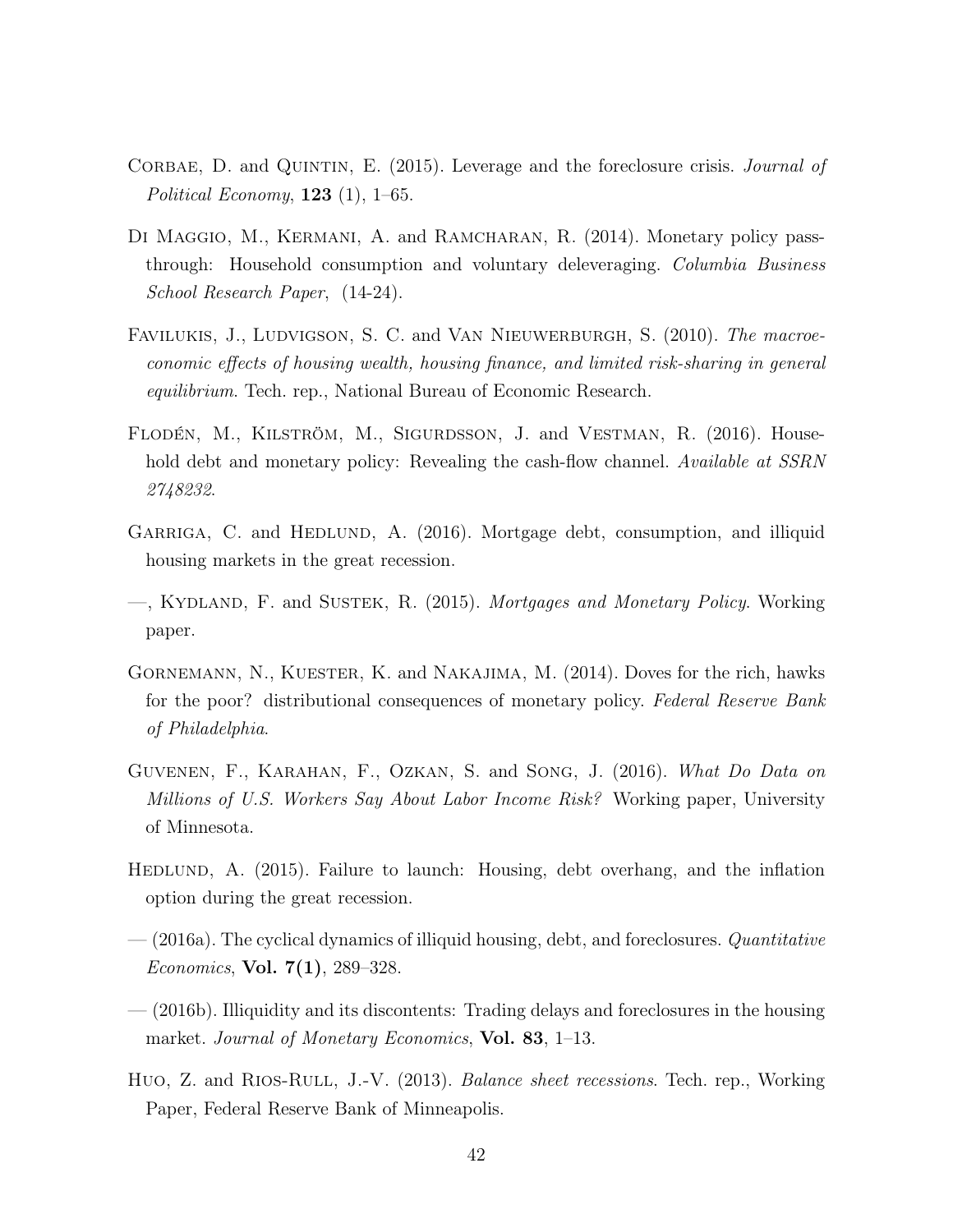- <span id="page-43-8"></span>Kaplan, G., Mitman, K. and Violante, G. (2015). *Consumption and House Prices in the Great Recession: Model Meets Evidence*. 2015 Meeting Papers 275, Society for Economic Dynamics.
- <span id="page-43-1"></span>—, — and — (2016a). *Non-durable Consumption and Housing Net Worth in the Great Recession: Evidence from Easily Accessible Data*. Working paper, Department of Economics, Princeton University.
- <span id="page-43-2"></span>—, Moll, B. and Violante, G. (2016b). Monetary policy according to hank.
- <span id="page-43-11"></span>—, Violante, G. and Weidner, J. (2014). The wealthy hand-to-mouth. *Brookings Papers on Economic Activity*, pp. 77–153.
- <span id="page-43-12"></span>— and Violante, G. L. (2010). How much consumption insurance beyond selfinsurance? *American Economic Journal: Macroeconomics*, 2 (4), 53–87.
- <span id="page-43-10"></span>KARAHAN, F. and RHEE, S. (2013). Geographical reallocation and unemployment during the great recession: The role of the housing bust. *Working Paper*.
- <span id="page-43-5"></span>Keys, B. J., Piskorski, T., Seru, A. and Yao, V. (2014). *Mortgage Rates, Household Balance Sheets, and the Real Economy*. Working paper.
- <span id="page-43-7"></span>LUETTICKE, R. (2015). *Transmission of Monetary Policy with Heterogeneity in Household Portfolios*. Ucl working paper.
- <span id="page-43-6"></span>McKay, A. and Reis, R. (Forthcoming). The role of automatic stabilizers in the u.s. business cycle. *Econometrica*.
- <span id="page-43-4"></span>Menzio, G. and Shi, S. (2010). Block recursive equilibria for stochastic models of search on the job. *Journal of Economic Theory*, 145 (4), 1453–1494.
- <span id="page-43-9"></span>— and — (2011). Efficient search on the job and the business cycle. *Journal of Political Economy*, 119 (3), 468–510.
- <span id="page-43-0"></span>MIAN, A., RAO, K. and SUFI, A. (2013). Household balance sheets, consumption, and the economic slump. *Quarterly Journal of Economics*, pp. 1–40.
- <span id="page-43-3"></span>ROTEMBERG, J. J. (1982). Sticky prices in the united states. *The Journal of Political Economy*, pp. 1187–1211.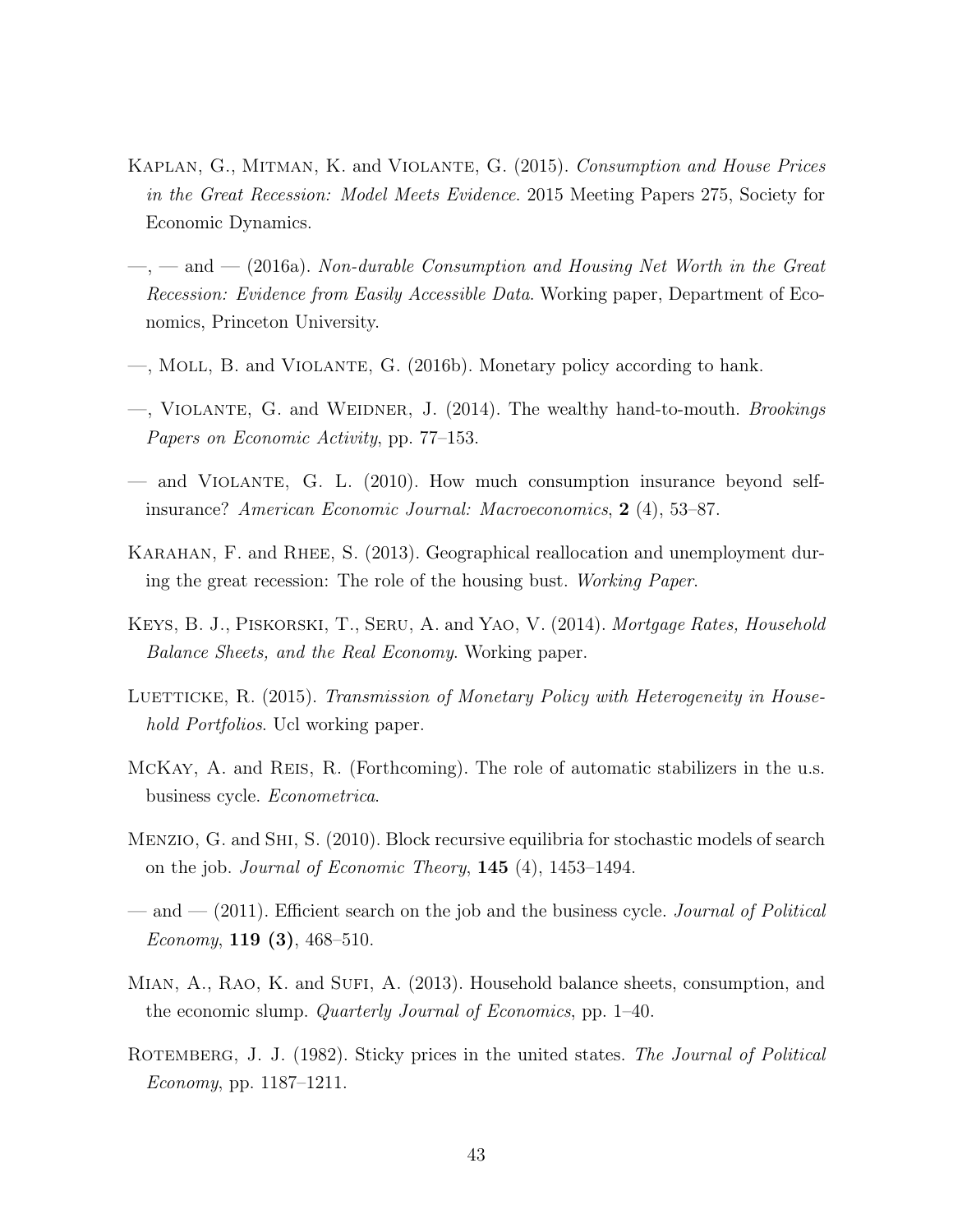- <span id="page-44-2"></span>ROUWENHORST, K. G. (1995). Asset pricing implications of equilibrium business cycle models. In *Frontier of Business Cycle Research*, *10*, Princeton University Press.
- <span id="page-44-1"></span>STROEBEL, J. and VAVRA, J. (2014). *House prices, local demand, and retail prices*. Tech. rep., National Bureau of Economic Research.
- <span id="page-44-0"></span>Wong, A. (2015). *Population Aging and the Transmission of Monetary Policy to Consumption*. Working paper.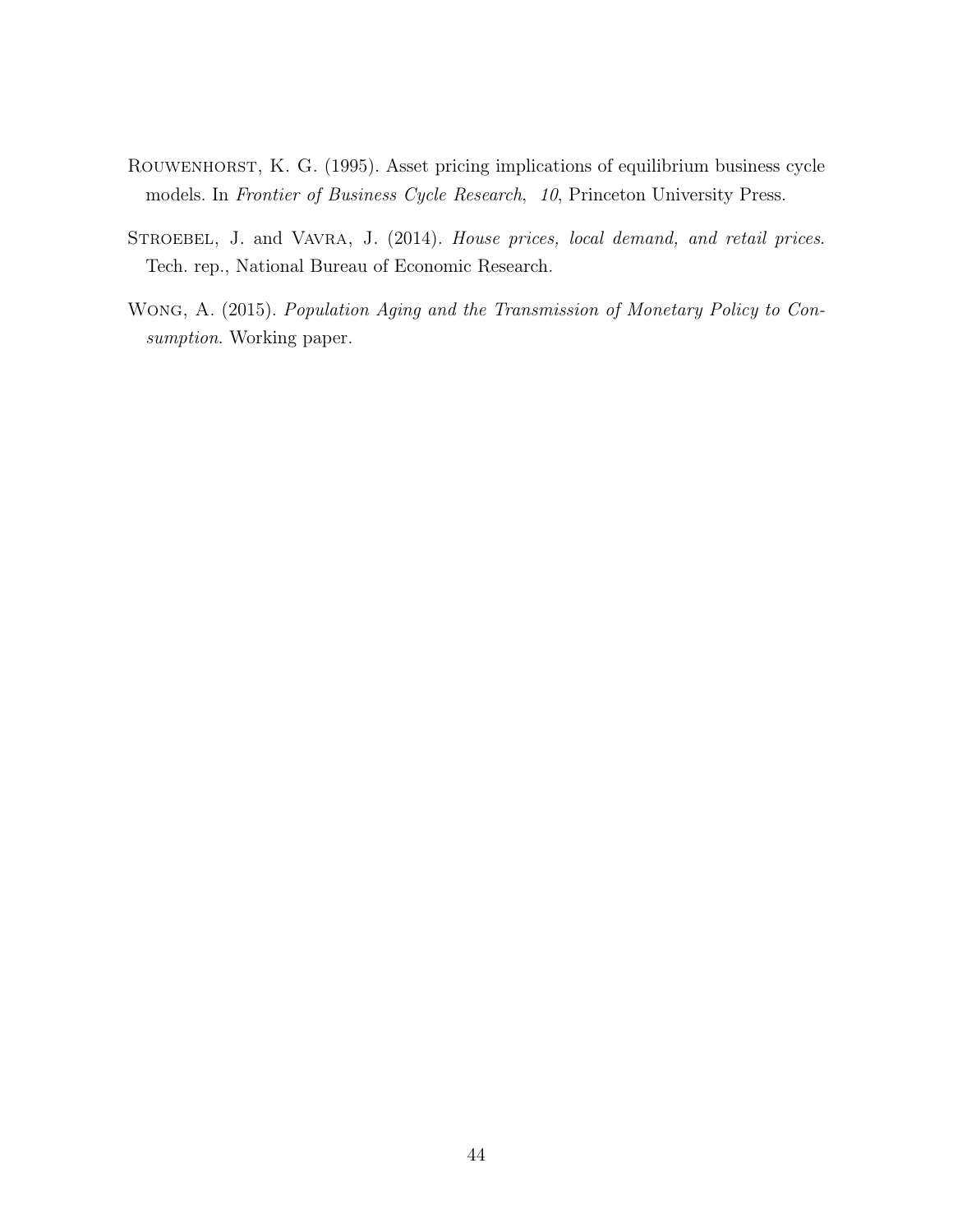# <span id="page-45-0"></span>A Details of the model

This section presents the technical details that were omitted in the main text.

Value to banks of repossessing a house The value to a lender of repossessing a house of size *h* is

<span id="page-45-1"></span>
$$
J_{REO}^{t}(h) = R_{REO}^{t}(h) - \eta h + \frac{1}{1 + r_{t+1}} J_{REO}^{t+1}(h)
$$

$$
R_{REO}^{t}(h) = \max \left\{ 0, \max_{x_s \ge 0} \tilde{p}_t(\theta_t(x_s, h)) \left[ (1 - \gamma^{REO})x_s - \left( -\eta h + \frac{1}{1 + r_{t+1}} J_{REO}^{t+1}(h) \right) \right] \right\}
$$
(5)

where  $\eta$  is the cost of holding onto the house (maintenance, property taxes, etc.) and  $R_{REO}^{t}(h)$  is the option value of trying to sell the house in period *t*.

**Mortgage pricing** Mortgage prices for the amount of  $M_{t+1}$  for the household with risk-free saving  $b_{t+1}$ , house size  $h_t$ , and idiosyncratic labor productivity  $z_t$  satisfy the following recursive relationship:

<span id="page-45-2"></span>
$$
q_{mt}(M_{t+1}, b_{t+1}, h_t, z_t)M_{t+1} = \frac{1}{(1 + r_{mt})} \mathbb{E} \left\{ \widetilde{p}_{t+1}(\theta_{t+1}(x_{st+1}, h_t))M_{t+1} + [1 - \widetilde{p}_{t+1}(\theta_{t+1}(x_{st+1}, h_t))]
$$
  
\n
$$
\times \left[ \underbrace{d_{t+1} \min \{P_{t+1} J_{REO}(h), M_{t+1}\}}_{\text{default + repossession}} + \underbrace{Re f i_{t+1} M_{t+1}}_{\text{continuation value of new } M''} \right] \right\}
$$

where  $P_{t+1}$  is the price level and  $x_{st+1}$ ,  $d_{t+1}$ ,  $b_{t+2}$ , and  $M_{t+2}$  are the policy functions for list price, mortgage default ( $\in \{0, 1\}$ ), bonds, and new mortgage balance next period, respectively. At origination,  $q_{mt}^0 = \frac{1}{(1 + \dots})$  $\frac{1}{(1+\zeta)}q_{mt}$ . If the borrower never sells or defaults, mortgage prices in the steady state reduce to  $q_{mt}(M_{t+1}, b_{t+1}, h_t, z_t) = \frac{1}{(1+r_{mt})}$ .

Balance sheet of the GSEs The balance sheet of the GSEs is given by: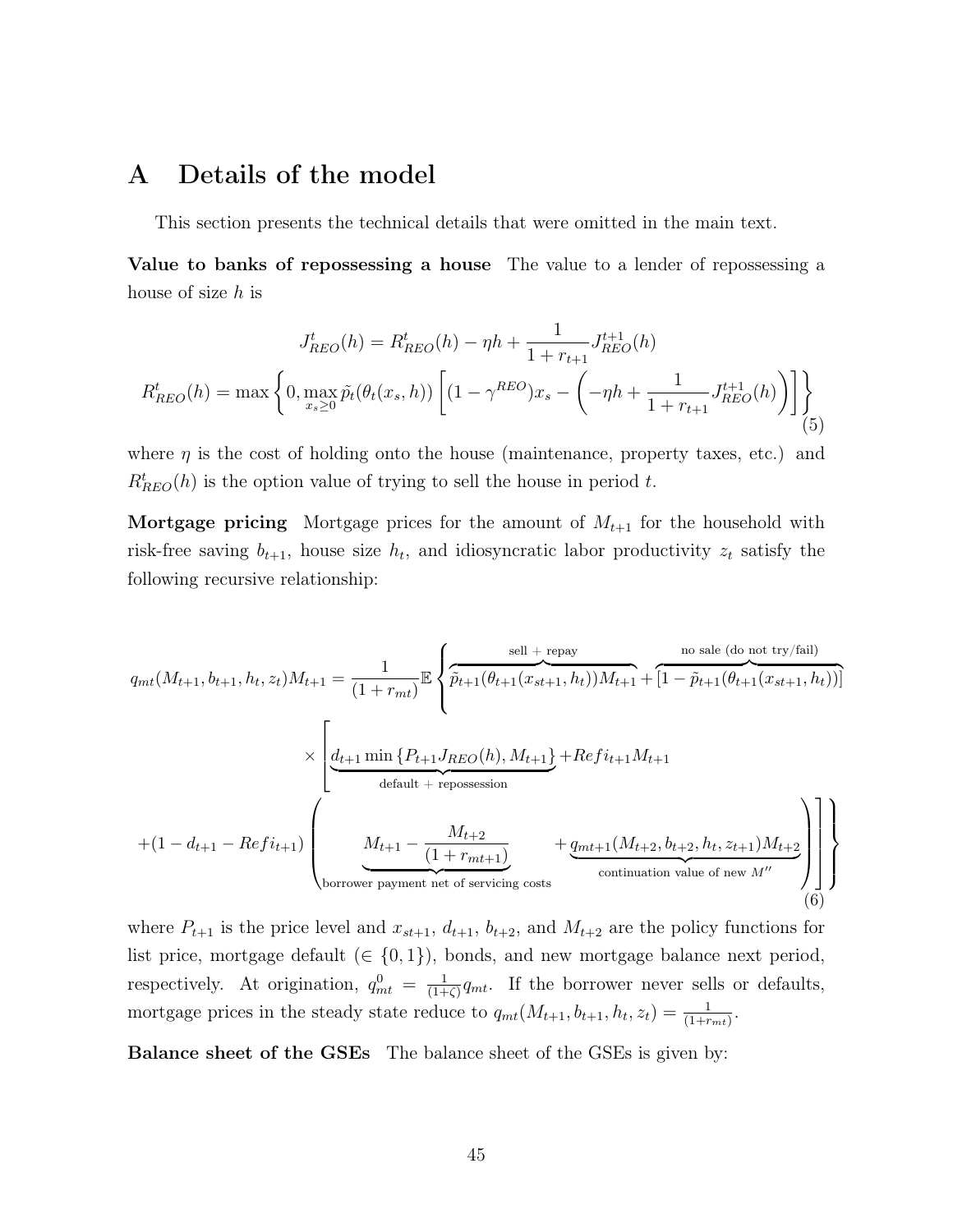$$
B_{t+1}^{m} + T_{GSE}^{t} + \int \left[ \begin{array}{c} Refi(b_t, M_t, h_t, z_t)M_t \\ + Sell(b_t, M_t, h_t, z_t)M_t \\ + Fore(b_t, M_t, h_t, z_t)P_{t+1}J_{REO}(h_t) \\ + Pay(b_t, M_t, h_t, z_t)(M_t - M_{t+1}(b_t, M_t, h_t, z_t)) \end{array} \right] d\Phi_{OWN}^{t}
$$

$$
(1+r)B_t^m + \int \left[ \begin{array}{l} Refi \times q_{mt}^0(M_{t+1}, b_{t+1}, h_t, z_{t+1})M_{t+1} \\ + Sell \times Buy \times q_{mt}^0(M_{t+1}, b_{t+1}, h_{t+1}, z_{t+1})M_{t+1} \\ + Buy \times q_{mt}^0(M_{t+1}, b_{t+1}, h_{t+1}, z_{t+1})M_{t+1} \\ + \int Buy \times q_{mt}^0(M_{t+1}, b_{t+1}, h_{t+1}, z_{t+1})M_{t+1}d\Phi_{RENT}^t \end{array} \right] d\Phi_{OWN}^t
$$
\n
$$
(7)
$$

=

where  $B_t^m$  are the MBS issued by the GSE and  $T^t_{GSE}$  are transfers from the government in period *t.* Refi, Fore, and Pay denote the indicator functions for households who refinanced, foreclosed, and pre-paid their mortgages in period *t*, respectively. Similarly, *Sell* and *Buy* denote the indicator functions for households who successfully sold and bought their houses in period *t*, respectively.

Household's Dynamic Problem Households take the paths of prices  $\{P_t, w_t, p_t^H, r_{ht}, r_{mt}, r_t\}_{t\geq0}$ mortgage price functions  $\{q_{mt}(.)\}_{t\geq 0}$ , lumpsum transfers  $\{T_t\}_{t\geq 0}$  as given. Household dynamic problem can be summarized by the timeline shown in Figure [10](#page-47-0).

Value function of a household who owns a house in the beginning of the period and has already decided to keep it in her portfolio involves decisions of consumption, labor supply, bond holdings, refinance, and mortgage debt payment:

$$
V_{OO}^{t}(a_{t}, M_{t}, h_{t}, z_{t}) = \max_{M_{t+1}, b_{t+1}, c_{t}, l_{t} \geq 0} u(c_{t}, h_{t}, l_{t}) + \beta_{L} \mathbb{E} \left[ V_{own}^{t+1}(a_{t+1}, M_{t+1}, h_{t+1}, z_{t+1}) \right]
$$
  
subject to  

$$
P_{t}c_{t} + q_{t}^{B}b_{t+1} + M_{t} \leq a_{t} + \frac{M_{t+1}}{1 + r_{mt}} \text{ if } M_{t+1} \leq (1 - \chi)M_{t}
$$

$$
P_{t}c_{t} + q_{t}^{B}b_{t+1} + M_{t} \leq a_{t} + q_{mt}^{0}M_{t+1} \text{ if } M_{t+1} > (1 - \chi)M_{t}
$$

$$
a_{t+1} = P_{t+1}w_{t+1}z_{t+1}l_{t+1} + b_{t+1}
$$

$$
h_{t+1} = h_{t}
$$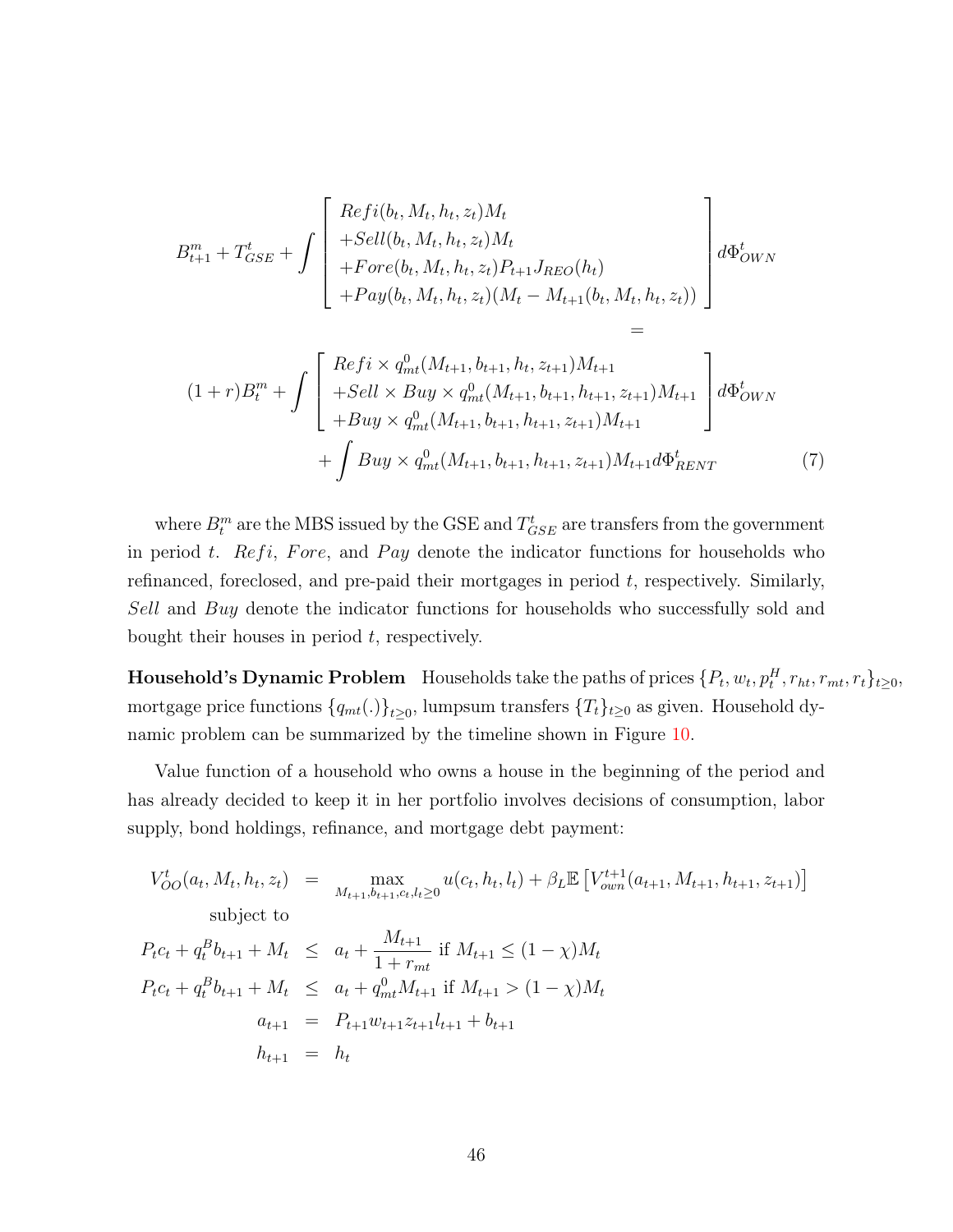<span id="page-47-0"></span>

Figure 10 – Timeline

Value function of a household who buys a house:

 $V_{Buy}^t(a_t, z_t) = \max_{h_t, M_{t+1}, b_{t+1}, c_t, l_t \ge 0} u(c_t, h_t, l_t) + \beta_L \mathbb{E}\left[V_{own}^{t+1}(a_{t+1}, M_{t+1}, h_{t+1}, z_{t+1})\right]$ subject to  $P_t c_t + q_t^B b_{t+1} + p_t^H h_t \leq a_t + q_{mt}^0 M_{t+1}$  $a_{t+1} = P_{t+1}w_{t+1}z_{t+1}l_{t+1} + b_{t+1}$ 

Value function of a household who rents:

$$
V_{Rent}^{t}(a_{t}, z_{t}) = \max_{b_{t+1}, s_{t}, c_{t}, l_{t} \geq 0} u(c_{t}, h_{t}, l_{t}) + \beta_{L} \mathbb{E}\left[V_{NOwn}^{t+1}(a_{t+1}, z_{t+1})\right]
$$
  
subject to  

$$
P_{t}c + q_{t}^{B}b_{t+1} + P_{t}r_{s}s_{t} \leq a_{t}
$$

$$
s_{t} \leq \bar{s}
$$

$$
a_{t+1} = P_{t+1}w_{t+1}z_{t+1}l_{t+1} + b_{t+1}
$$

Default decision (when household defaults it is always foreclosed and banks do not